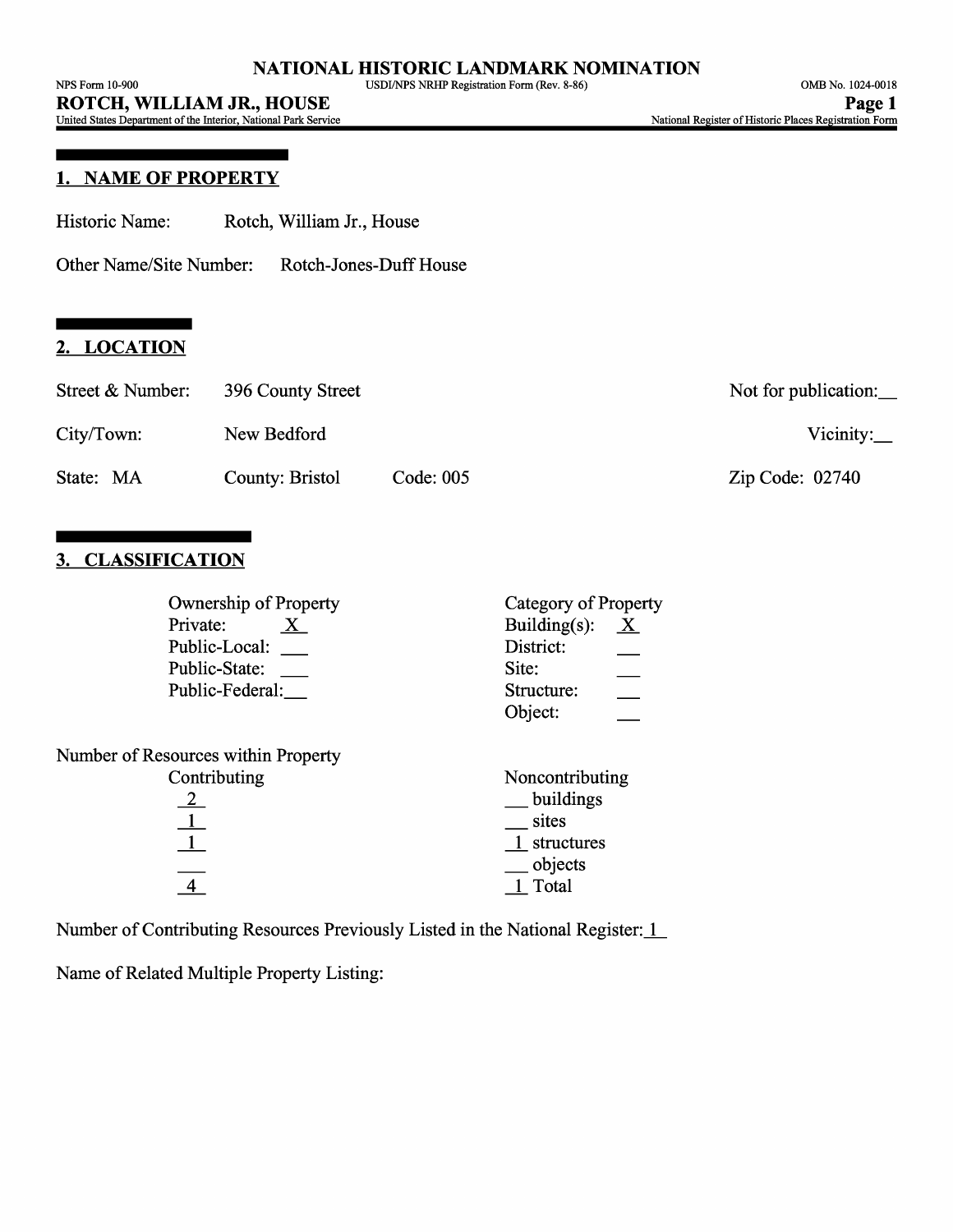### **4. STATE/FEDERAL AGENCY CERTIFICATION**

As the designated authority under the National Historic Preservation Act of 1966, as amended, I hereby certify that this \_\_ nomination \_\_ request for determination of eligibility meets the documentation standards for registering properties in the National Register of Historic Places and meets the procedural and professional requirements set forth in 36 CFR Part 60. In my opinion, the property \_\_ meets \_\_ does not meet the National Register Criteria.

Signature of Certifying Official Date

State or Federal Agency and Bureau

In my opinion, the property \_\_\_\_\_ meets \_\_\_\_\_ does not meet the National Register criteria.

Signature of Commenting or Other Official Date

State or Federal Agency and Bureau

# **5. NATIONAL PARK SERVICE CERTIFICATION**

I hereby certify that this property is:

- \_\_ Entered in the National Register
- \_\_ Determined eligible for the National Register
- \_\_ Determined not eligible for the National Register
- \_\_ Removed from the National Register
- $\Box$  Other (explain):  $\Box$

Signature of Keeper Date of Action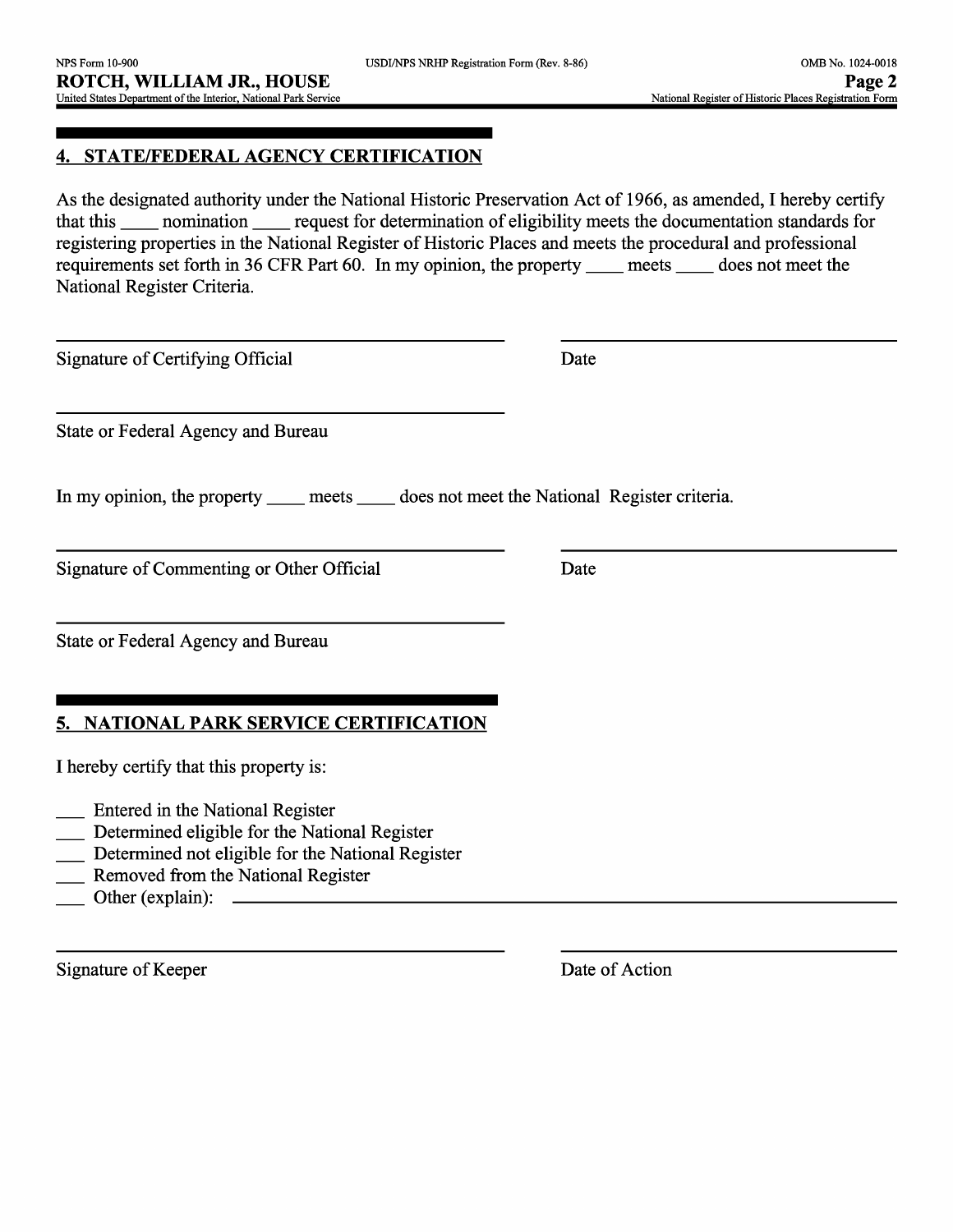### **6. FUNCTION OR USE**

| Historic: | Domestic             | Sub: Single Dwelling |
|-----------|----------------------|----------------------|
| Current:  | Recreation & Culture | Sub: Museum          |

#### **7. DESCRIPTION**

Architectural Classification: Greek Revival

MATERIALS:

Foundation: stone (granite) Walls: wood (clapboard and horizontal flush boarding) Roof: asphalt shingles Other: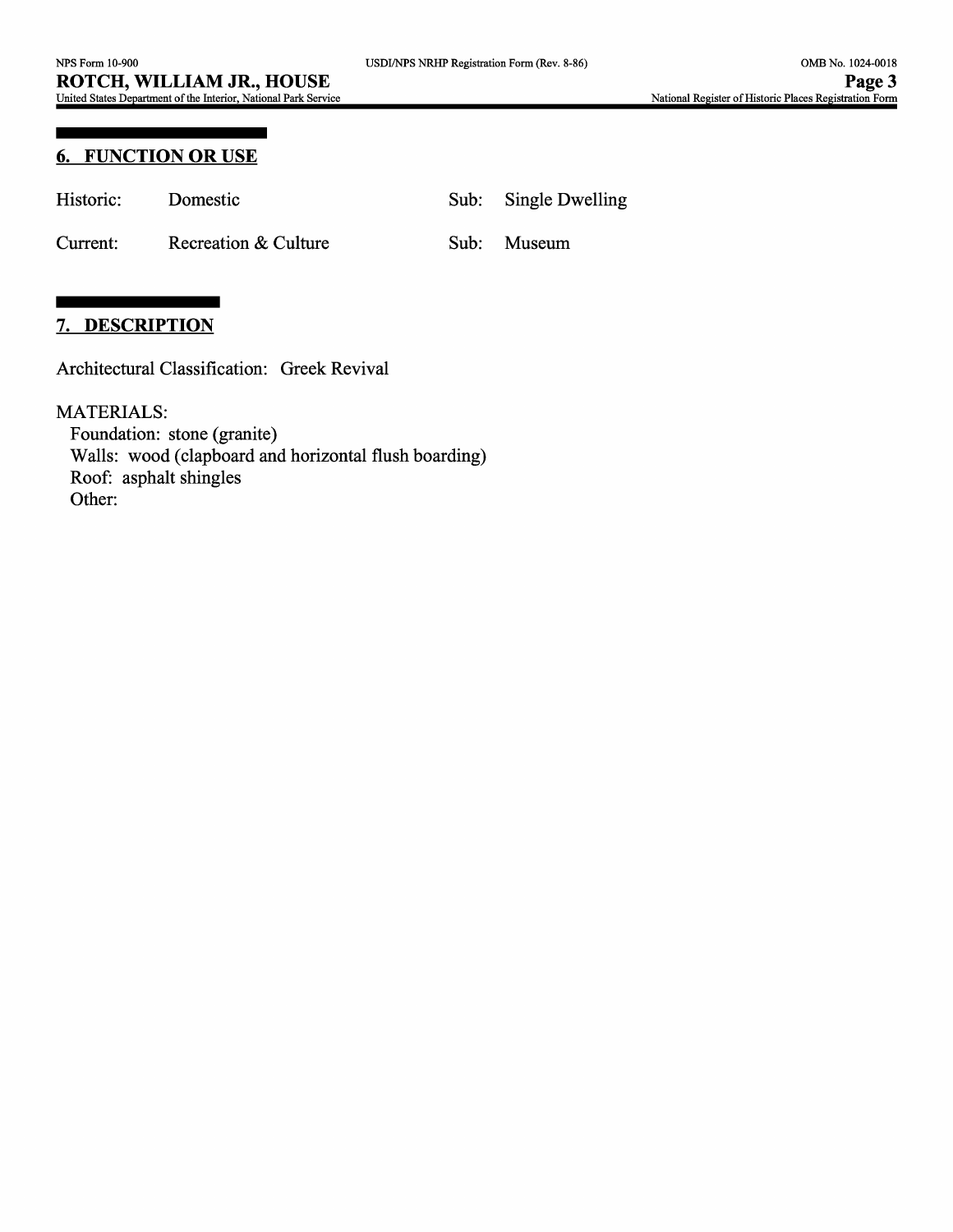#### **Describe Present and Historic Physical Appearance.**

The William Rotch, Jr., House occupies a full city block on County Street in New Bedford, Massachusetts (Bristol County), bordered by Madison, Cherry, and Seventh Streets. The house is a Greek Revival mansion set back from the sidewalk on all sides, with the house positioned about forty feet from the sidewalks to the north and west (Madison and County Streets) to allow for greater space for gardens and outbuildings on the south and east of the property. The property is approximately one acre in size and was acquired by William Rotch Jr. as part of land owned by his father, William Rotch Sr. William Rotch Sr. passed ownership of the property to his children under the provisions of the will in force at his death in 1828. The property was deeded to William Jr. on 5 July 1831.

The house exists within a nineteenth-century residential area that is now the County Street National Register Historic District. County Street was the fashionable place to live, away from the wharves and bustle of the commercial waterfront district of New Bedford. New houses in this prestigious neighborhood were of a higher style and more ornate in their execution. William Rotch Jr., however, insisted on a house that was more restrained in its appearance and materials than others built in the area about the same time. The dwellings that neighbor the house on and around County Street are, with few exceptions, elegant two- or three-story mansions constructed in the Greek and Gothic Revival styles of the nineteenth century with later additions to the neighborhood being constructed in the Queen Anne style. These homes showcase the wealth of the city during this time and stand today with few exterior alterations. The interiors of these homes have been converted to professional offices and apartments, and the gardens and outbuildings are no longer used as such. Parking lots have taken up most of these side and rear yards. The Rotch House, with interior, exterior, outbuildings, and grounds intact, has defied this trend.

The gabled three-bay west elevation of horizontal flush boarding faces County Street, with the columned portico extending the full width of the front. The dressed granite foundation extends to form the foundation of the front portico and supports the brownstone slabs serving as the floor of the portico. Ten fluted Doric columns with entasis and two flat pilasters support the entablature and flat roof of the portico, topped with a wood railing with turned balusters. Simple cornerboards at both ends extend to the projecting pedimented gable end, trimmed with elaborate wood moldings and cornice. The pediment has a lunette window providing light to the attic story. The elaborate front entrance has wide moldings separating a five-light transom and six-paneled door flanked by two four-light sidelights. Each of the six window openings (one on either side of the door, three on the second floor corresponding to the first floor windows and door, and the attic level lunette) has matching trim consisting of a wide molded lintel, projecting sills, and triple windows. Each window features a central wide window with 6/6 double-hung sash and two narrow windows with 2/2 double-hung sash at each side, with operable blinds for the narrow windows only. The second-story-centered window differs by having 6/6/6 triple-hung sash and matching blinds.

The two-story south elevation facing the garden has clapboard siding and sits on a foundation of dressed granite blocks; this foundation is partially obscured by the lattice under the wood veranda porch that extends the length of the elevation. The side porch with its unusual prism lights set in the floor has turned balusters between square posts with turned caps. At the east end, the porch extends into a semicircular projection and returns to the east portico. The basement story is exposed as the grade drops to the east. The five-bays of windows have 6/6 double-hung sash, operable blinds, and trim matching that of the west elevation. The molded projecting cornice has a concealed gutter and two metal downspouts at the east and west ends. The asphalt roof terminates with a paneled parapet intersected by two hipped dormers with 6/6 double-hung sash and operable blinds. Three evenly spaced narrow and tall brick chimneys project from the edge of the roof. A large Italianate-style cupola with double brackets and alternating flat and rounded windows with operable blinds caps the roof.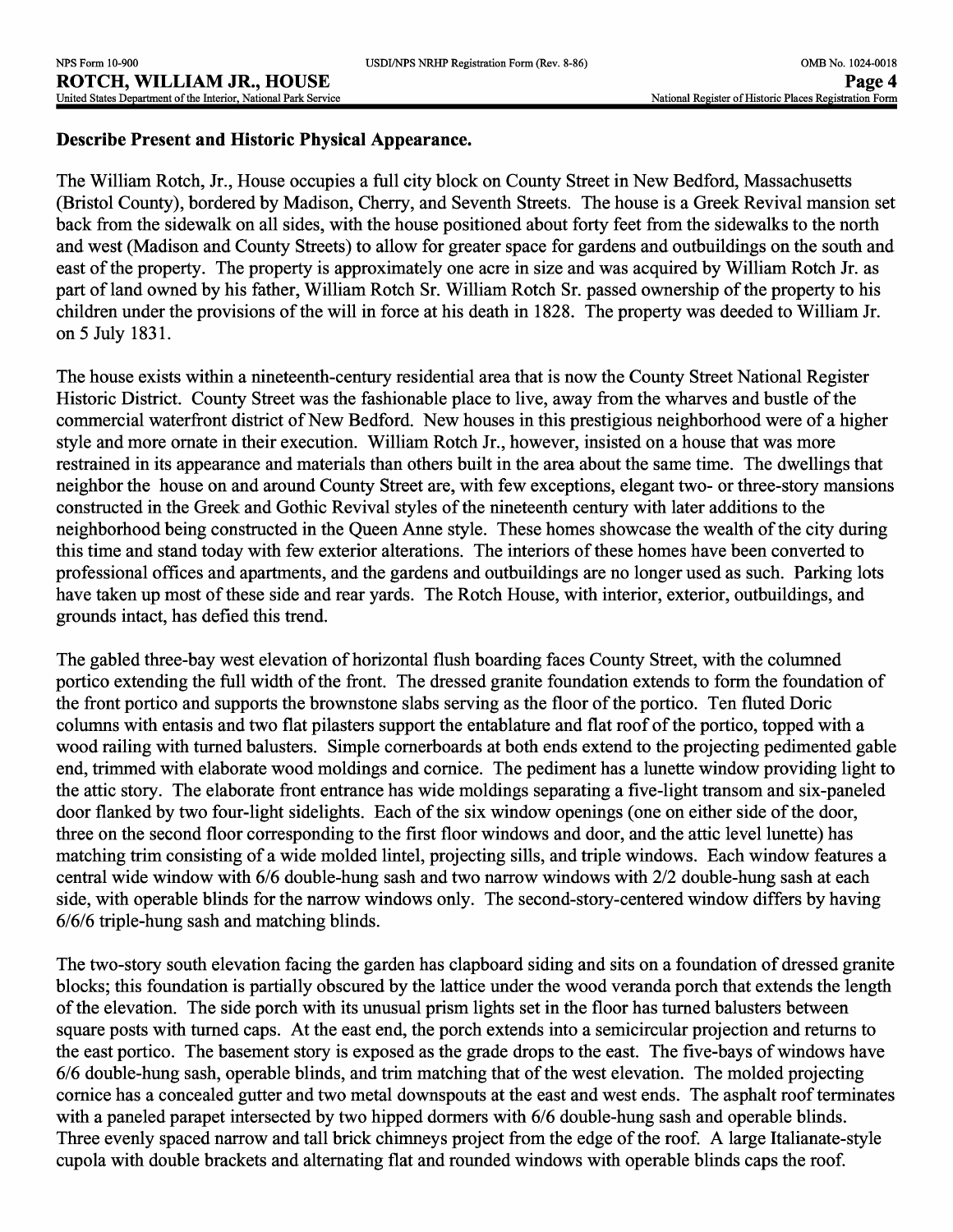The three-story three-bay east elevation differs by having the brick-clad basement wall exposed and supported by a dressed granite foundation. The upper stories are clapboards, with simple cornerboards and a similar configuration to that of the west elevation. The central bay of the basement and first story has an asymmetrically placed doorway with transom. Although basement-level windows have 12/12 double-hung sash, the remaining windows have 6/6 double-hung sash, some with operable blinds. A small first-story octagonal window is at the southeast corner. The east portico has four regularly placed first-story fluted Doric columns, supported by foursquare piers below. The porch extends south with two additional series of columns. The columns support a wide entablature and flat roof, while a railing with square balusters connects each column. The wood porch floor with painted canvas covering is accessed from the basement by a stairway at the north end.

The five-bay north elevation facing Madison Street is similar to the south aspect but without the first-story veranda porch. Window configurations are similar but feature a small second-story octagonal window and a false first-story east window as well. Only two chimneys project from the north-facing roof.

On the interior, the first floor is arranged around a center hall with rooms to both the south and north and fireplaces located along the north and south exterior walls. The ceiling height of the first floor measures 11 '6" from floor to ceiling. The typical door height is 7'7".

The front door leads to a vestibule  $(8'4'' \times 10'1 \frac{1}{2})$  with a pair of closets to the south, and a door opening directly into the dining room to the north (this door originally opened to William Rotch Jr.'s office; an interior partition removed in 1856 combined the office and tea room into a larger dining room). Directly ahead is a four foot wide door, with sidelights opening into the stair hall (10'x 26'8"). The stair hall features a curving stair along the north wall that leads to the second floor. The stairs have a simple mahogany balustrade and the risers and treads are painted to match the trim paint. This hall opens to the dining room to the north, the double parlors to the south, and directly to the back vestibule (6'2"x 25'4"). The back vestibule accesses the lodging room, the anteroom and an accessible lift that provides access from the first floor to the basement level. This lift was constructed in 1999 in a stairway that was added in the 1930s that is accessed by an existing doorway. The back vestibule also has a door to the outside porch on the east. The vestibule, front hall and rear hall had common wallpaper, painted trim, and oak parquet flooring installed during the Duff family's occupancy in the 1930s. The plaster medallion around the ceiling lamp is from the Rotch family's occupancy in the 1830s.

The north side of the first floor consists of three spaces—the dining room, pantry, and kitchen. Access to the dining room (17'3"x 25'6  $\frac{1}{2}$ ") is from the vestibule and stair hall. The fireplace located on the north exterior wall currently has a mantel in the Italianate style and was most likely installed during the 1856 renovation. It was also at this time that the dining room was created from two smaller spaces. Immediately to the left of the fireplace is a built-in unit that hides a safe. This room has a paneled wainscot that measures 3' 1" from the finish floor. This feature most likely was installed during renovations made during the 1930s. The wallpaper also dates to the 1930s. This room has painted trim and oak parquet flooring, and its ceiling has recently been repaired and painted; the furnishings in this room are primarily from the Jones occupancy.

The pantry  $(17'3''x 11'0'')$  is to the east of the dining room between it and the kitchen. The pantry also has access to the stair hall. The room has mahogany cabinets and counters on the east and west walls that are currently used for small exhibits and has nine-inch-square linoleum flooring tiles. The ceiling has been repaired and has modern track lighting. Exhibits currently highlight glassware, ceramics, china, and pantry items from all three periods of the home's occupancy.

The kitchen (21'4"x 24'8" not including stairs and built-ins) is accessed from the pantry and an exterior door on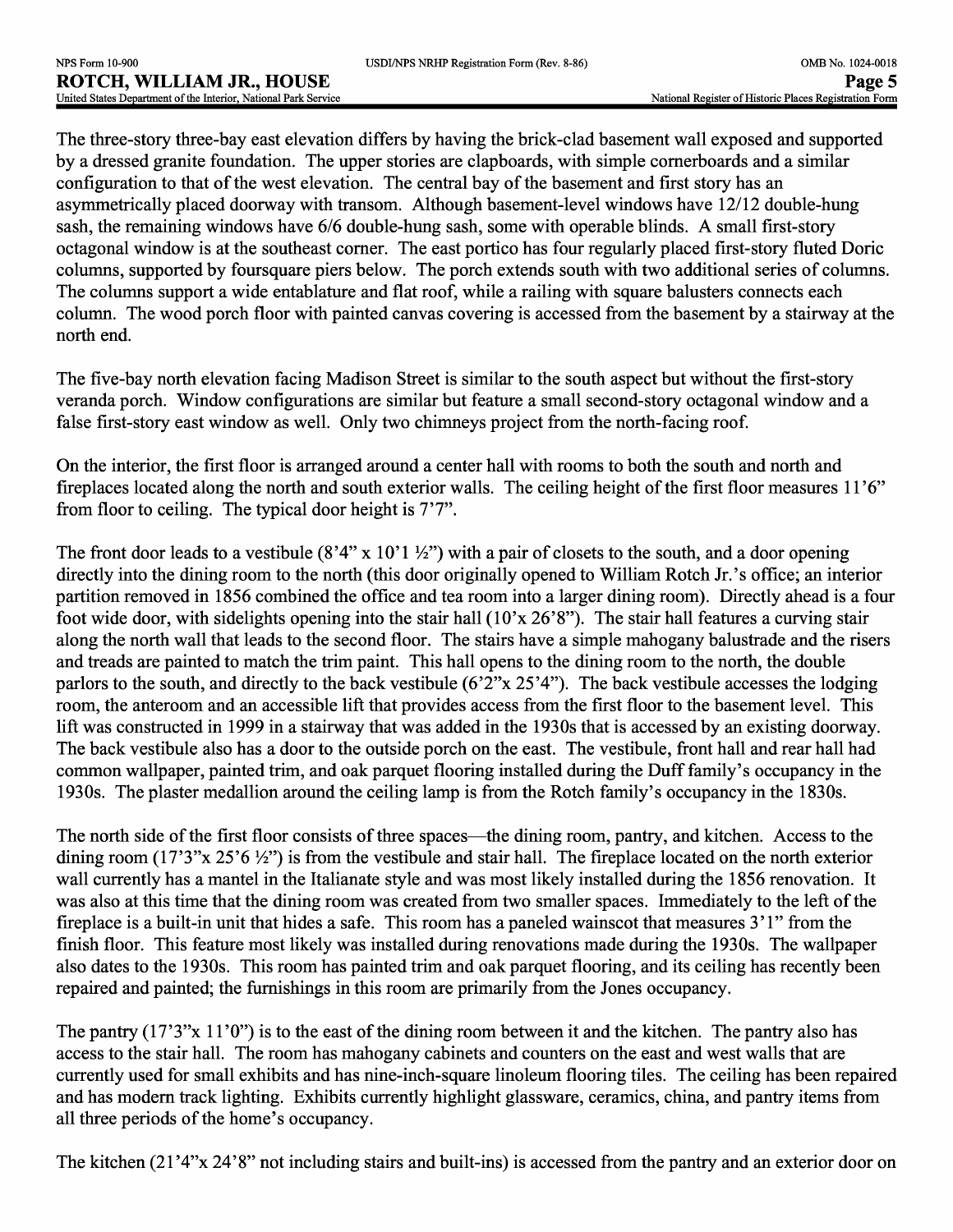the north wall. This room has undergone the most change over time and is currently used as the gift shop. All of the window trim and wall surfaces are painted white, and the ceiling has modern track lighting. The kitchen has a large brick chimney on the north wall that houses a stove, and the cabinets and cupboards are currently used as display for gift items. There is a stair in the kitchen on the west wall that provides access to the basement and to the second floor. Elements of a wainscoting remain in the room on the west wall. The floor is finished with a commercial-grade carpet.

The south side of the first floor consists of four spaces—the front parlor, the rear parlor, a lodging room, and an anteroom. The front parlor (17'3"x 16'0") is accessed from the central stair hall. The fireplace is located on the south exterior wall and has a mantel of black marble with a large mirror above. There is an eight-foot-wide pair of sliding pocket doors centered in the east wall that separates the parlors. The rear parlor (17'3'x 18'10') also opens to the stair hall through two doorways and also has direct access to the lodging room. This parlor also has a fireplace located on the south exterior wall with a mantel of black marble with a large mirror above. Both parlors have matching wallpaper, painted trim, and oak parquet flooring that are currently in good condition. Both contain a mix of furnishings and artwork from all three periods of the home's occupancy.

The lodging room (17'3"x 15'5") is accessed from both the rear parlor and the back vestibule. An Italianatestyle fireplace is on the south exterior wall. The room has a small section of its west wall that has been treated to reflect how the room may have appeared in the 1830s. The rest of the walls are wallpapered with a border that runs under the plaster cornice. The room has painted trim and oak parquet flooring, with small sections under the two windows on the south wall flanking the fireplace that show the original pine plank flooring. Currently the room is furnished as William Rotch Jr.'s 1830s bedroom and is in good condition.

The anteroom (17'3"x 9'2" including the lavatory) is accessed from the lodging room and the back vestibule. This room has curved walls on two closets located on either side of the lodging room doorway. The wall has a raised panel detail and is painted. A mechanical elevator in this room is built into a closet. The elevator was installed about 1914 and is currently not in use. The flooring is oak parquet.

Like the first floor, the second floor is arranged around a center hall with rooms on both the south and north and fireplaces located along the north and south exterior walls. The ceiling height of the second floor is 10'6" from finish floor to finish ceiling. The typical door height is 7'0", and slightly smaller baseboard trim is used on the second floor. The plaster ceiling cornices and medallions are used only in the front stair hall on this floor. All other rooms have a smaller wood crown molding detail.

At the west end of the central hall a small front hall  $(10'0''x 9'6'')$  is located directly over the entry vestibule. This space features a wide cased opening that leads to the second-floor stair hall (10'0"x 27'3"). The stair hall features the landing of the curving stair along the north wall. The mahogany balustrade follows the curve of the stair, is simple in design, and measures 2' 10" in height from the finish floor. This hall opens to bedrooms to the north and south and to a side stair hall (27'4"x 7'7") that runs north to south on the north side of the house. The side stair hall has access to stairs that lead to the kitchen on the first floor and an additional stair that leads to the attic. The side stair hall also provides access to two bedrooms on the north side and a rear hall to the east. The rear hall (6'-7"x 14'-5") has built-in storage under the attic stair and provides access to two bedrooms and a small bath at the east end of the rear hall. The small bath has fixtures and black and white tiles that were installed in the 1930s and has some water damage to the east wall and ceiling. The center and rear halls on the second floor have common wallpaper, painted trim, and oak parquet flooring that were installed during the 1930s.

The north side of the second floor consists of four spaces—a front bedroom, middle bedroom, side stair hall,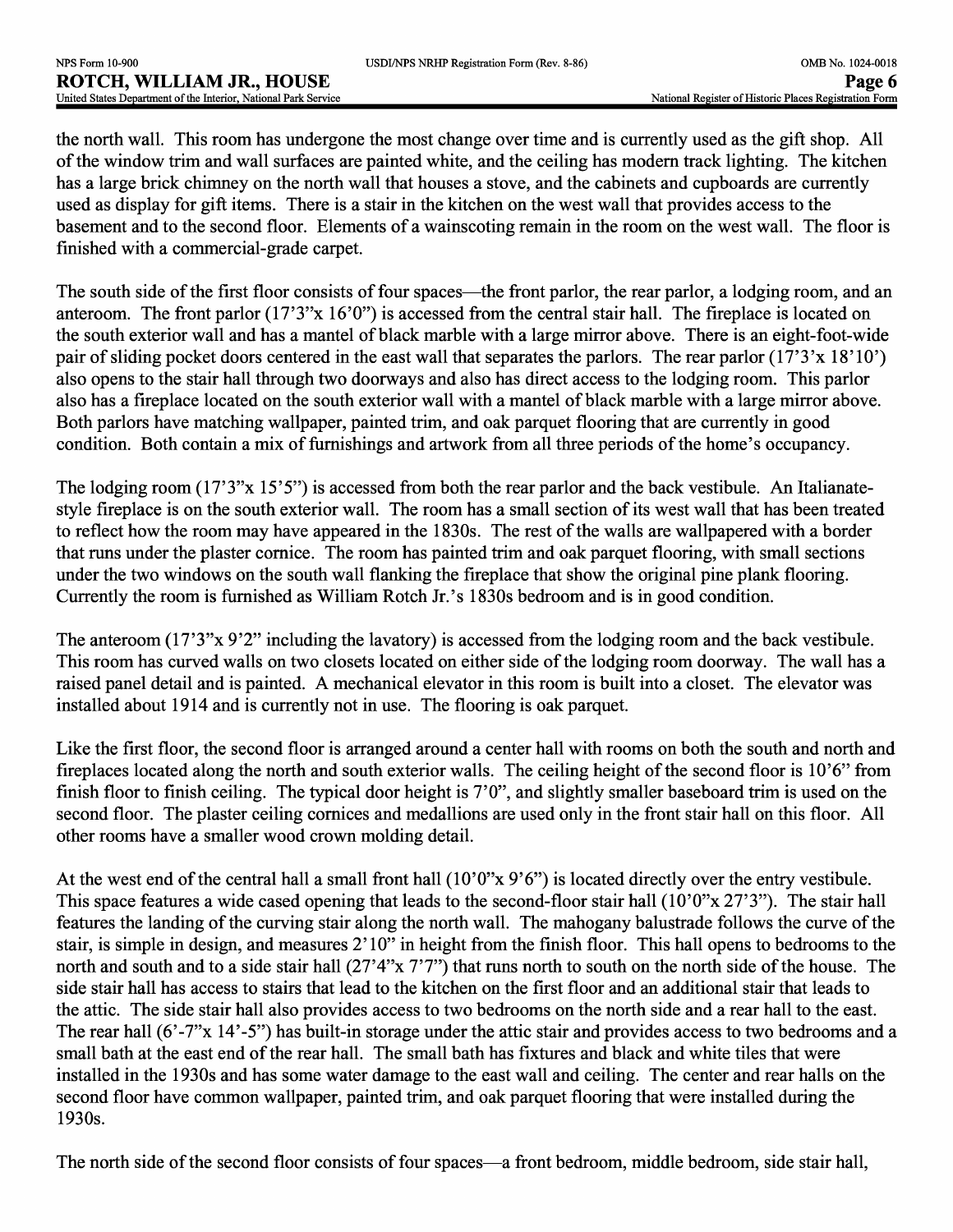| USDI/NPS NRHP Registration Form (Rev. 8-86) |  |  |  |  |
|---------------------------------------------|--|--|--|--|
|---------------------------------------------|--|--|--|--|

and rear bedroom. Access to the front bedroom (17'3"x 16'0") is from the central stair hall. The fireplace located on the north exterior wall has a black marble mantel in the Greek Revival style and is original to the house. This room, like all the second-floor bedrooms, has oak flooring that is not laid in a parquet design but rather in strips from north to south. The walls and trim are painted and the ceiling has modern track lighting. This room also has a large closet. The middle bedroom  $(17'3''x 12'8'')$  is accessed from the central stair hall and the side stair hall. This room has some water damage to the north wall and the ceiling and has painted trim, wallpaper, and oak flooring. The front and middle bedrooms of the north side share access to a small bath that was installed during the 1930s.

The rear bedroom (17'3"x 17'0") is accessed from the side stair hall and the rear hall. This room features two large closets on the north wall and has some water damage to the north wall and the ceiling. The room has painted trim, wallpaper, and oak flooring.

The south bay of the second floor consists of four spaces—a front bedroom, bathroom, middle bedroom, and rear bedroom. Access to the front bedroom (17'3"x 16'5") is from the central stair hall. The fireplace located on the south exterior wall has a black marble mantel in the Greek Revival style and is original to the house; it matches the fireplace of the front bedroom on the north side. This room has painted trim, wallpaper, and oak flooring and is currently furnished to depict the Duff period of occupancy. The room features a large closet and access to a bathroom. This bathroom  $(7'11''x 8'11'')$  is also finished in a 1930s style with eggplant color tile throughout. Both the front and middle bedrooms have access to this bathroom.

The middle bedroom (17'3"x 17'2") is accessed from the central stair hall and also has access to the rear bedroom. The fireplace is located on the south exterior wall and has a simple black marble surround with no mantel. This room has built-in display cabinets on the north and east walls that hold some of the museum's pieces. The cabinets are painted to match the trim and have paneled doors below glass displays. The ceiling has modern track lighting and the room has painted trim, wallpaper, and maple flooring.

The rear bedroom (17'3"x 19'8") is accessed from the middle bedroom and the rear hall. This room features two large "closets" on the east exterior wall on each side of the window. The closet to the left of the window houses the mechanical elevator and the closet to the right contains a small lavatory. The fireplace located on the south exterior wall has a black marble mantel in the Greek Revival style. This room has painted trim, wallpaper, and oak flooring. Furnishings interpret the Jones family's period of occupancy.

The attic has a large center hall with rooms to both the south and north with 2'9" knee walls along the north and south exterior walls. The ceiling height of the attic measures 7'6" from finish floor to finish ceiling. The door and window trim, baseboard, and crown molding are very simple. No spaces in the attic are left unfinished. Rooms for the most part are finished with plaster and have tongue-and-groove vertical panel in some applications.

The central hall of the attic (19'7"x 48'9") is a large space that is accessed by a simple stairway from the second-floor side stair hall. The central hall contains the enclosed stairs that lead to the cupola. The plaster walls are wallpapered, but that wallpaper is painted. The flooring is stained pine that has been laid over the original wide plank flooring. Accessed from the central hall and in the central bay of the attic is a bathroom (11 '0"x 10'3"). The bathroom walls are finished in tongue-and-groove vertical panels and have a chair rail at 42" from the finish floor. The flooring is a sheet product that is painted, and the fixtures are in place. A bedroom is at the center of the west end of the central hall. It is finished in the same manner as the central hall; however, its original plank flooring is intact.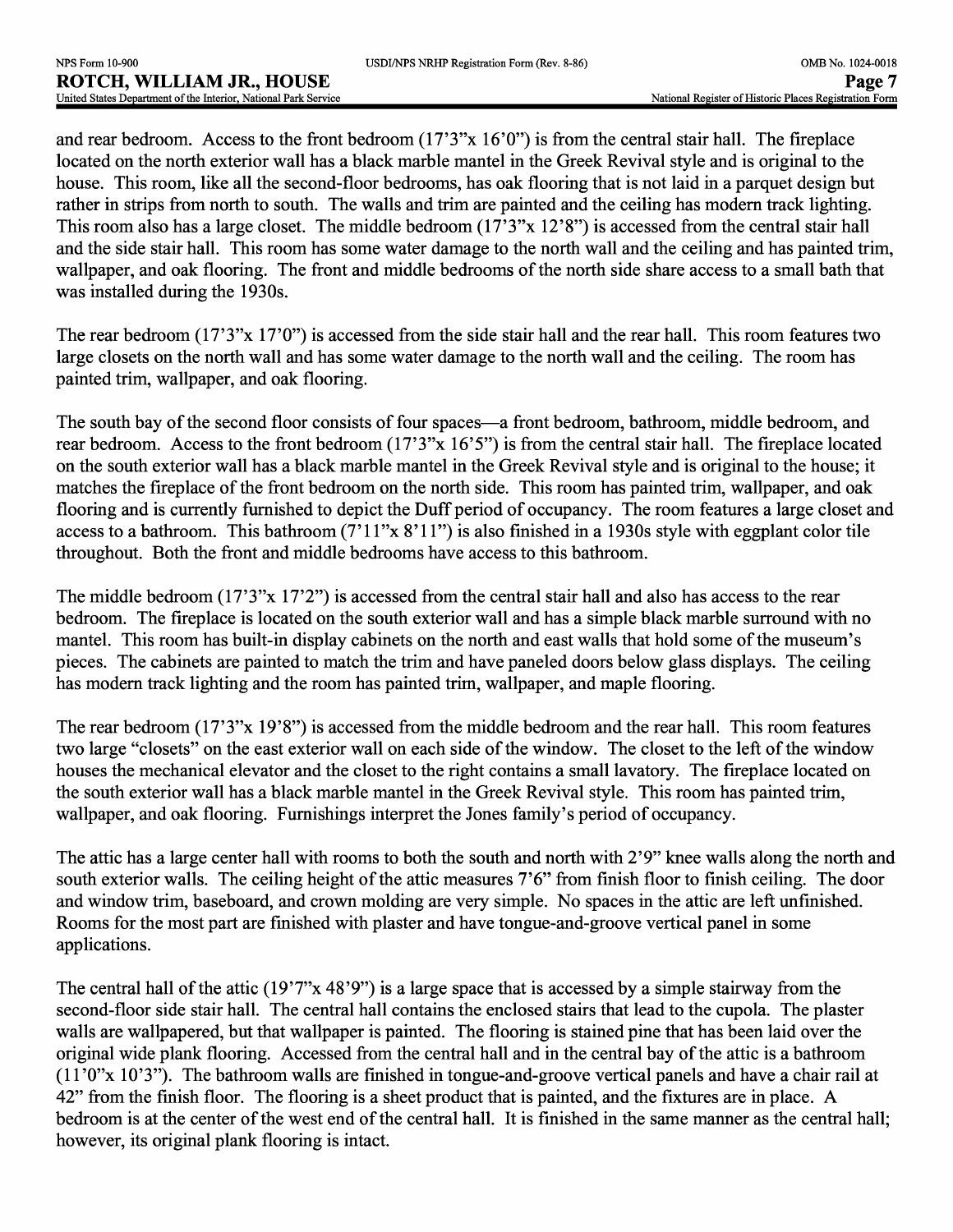The north side of the attic consists of four spaces that are all currently used for storage (the room that is at the east end of the attic is a cedar closet). All rooms are accessed from the central hall, have sloping ceilings that follow the roof rafters, and are finished in the same manner as the central hall—except for the room at the west end of the attic, which has wide-plank flooring.

The south side of the attic consists of three spaces that are all currently used for storage. All rooms are accessed from the central hall, have sloping ceilings that follow the roof rafters, and are finished in the same manner as the central hall except that they feature wide-plank flooring.

The cupola (8'9"x 8'9") is accessed from the central hall of the attic and has a U-shaped stair that leads to the observation area. The walls are finished in tongue-and-groove vertical panels that are painted white, and the stair treads and risers are painted black. The handrail is constructed of mahogany and follows the path of the stairs in one continuous piece. The cupola offers exceptional views of the city and ocean to the south.

Since the construction of the house in 1834 some elements have been altered to suit the tastes and needs of the three families who have lived there. Most modifications are typical for advancements in mechanical systems, such as additional bathrooms, new heating ducts, and electrical lighting. These periodic updates would be expected in a residence whose occupants had the means to afford the latest developments in technology for residential comfort. All three families, however, maintained a strong interest in the preservation of the exterior, the room arrangements and the character-defining details.

The current physical appearance and arrangement of the house is characteristic of its 1834 construction date. The house has large, well-proportioned rooms and large windows with paneled folding shutters. The varnished mahogany doors have walnut veneered panels and are trimmed with painted casings. Cornerblocks and baseboards feature elliptical echinus profiles that are the hallmark of Greek Revival interiors. Window muntins have a beaded knife blade profile for the most part, and the ceiling cornices and medallions are well executed in plaster ornamentation. All of these interior features give the house its strong Greek Revival identity. The house is interpreted through historic furnishings and materials representative of three consecutive periods of the home's occupancy—the William Rotch, Jr. family occupancy (1834-1850); the Edward Coffin Jones family occupancy (1851-1935); and the Mark M. Duff family occupancy (1935-1981).

At the northeast corner of the property is a wood frame coachman's house, a two-story bracketed Italianate structure clad with flush board siding. It is believed that this building was added to the grounds during Edward Jones' ownership as its appearance is similar to the Italianate changes Jones made to the house.<sup>1</sup> At some time in the early twentieth century a stucco garage in the Colonial-Revival-style with wood trim was attached to the coachman's house. The coachman's house/garage is a contributing building.

Adjacent to the coachman's house/garage building is a greenhouse with a brick foundation and steel frame. The windows have been reglazed with ribbed plastic sheets. When the Duff family acquired property they renovated the Jones era greenhouse and substantially added to it.<sup>2</sup> At some point after the Duff's tenure the greenhouse was reconstructed by the Garden Club of Buzzards Bay.<sup>3</sup> Therefore the greenhouse is a non-

<sup>&</sup>lt;sup>1</sup> "Historic Structures Report of the Rotch-Jones-Duff House and Garden Museum, Inc." (New Bedford, Massachusetts, 1985), 29.

<sup>2</sup> Ibid., 33.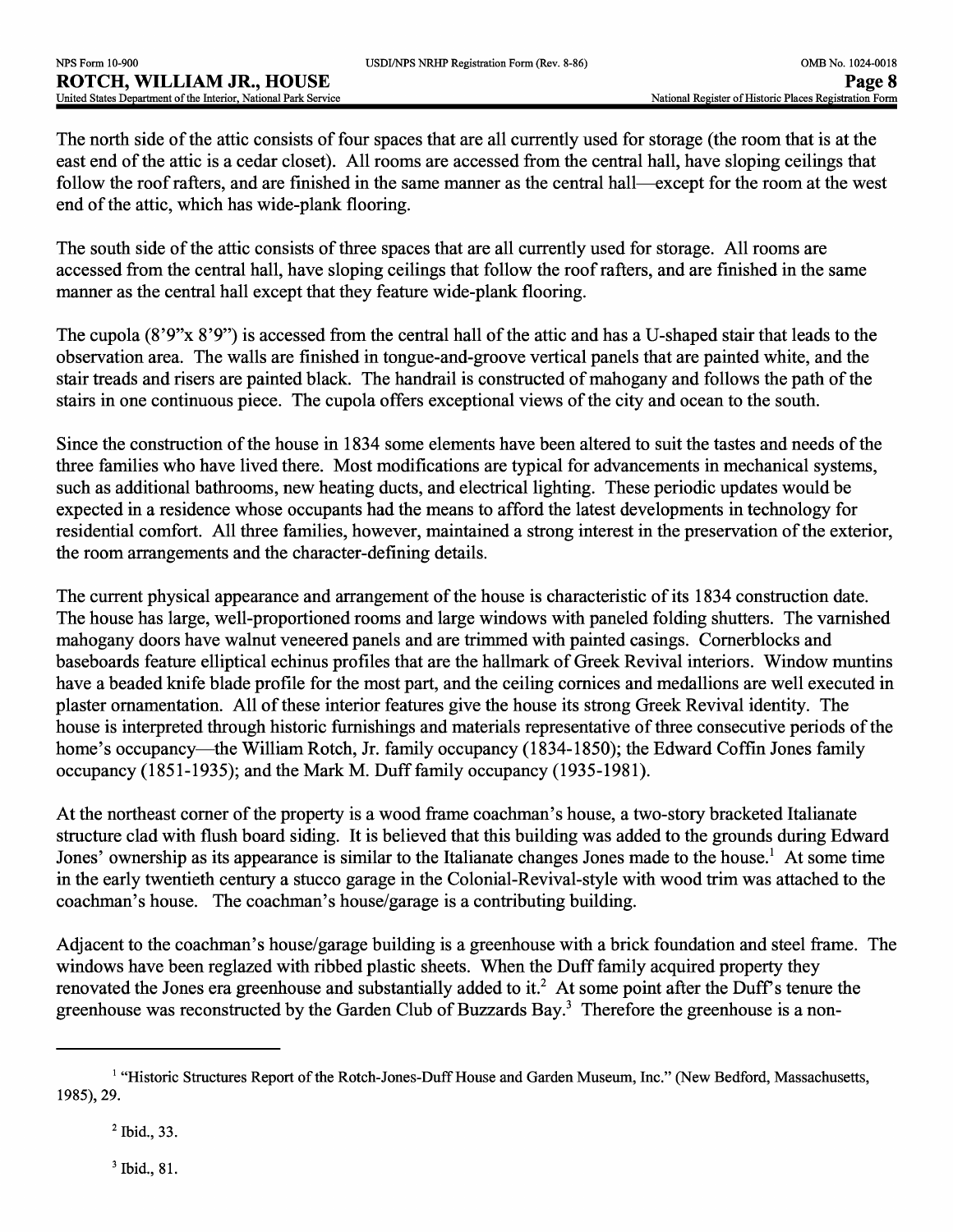| USDI/NPS NRHP Registration Form (Rev. 8-86) |  |
|---------------------------------------------|--|
|---------------------------------------------|--|

contributing structure.

Probably the highlight of the garden is the pergola which is both a garden focal point and a pathway axis. Reconstructed in 1984, it is known from early photographs (1870) to have existed during the Jones' family ownership. However, its exact construction date is unknown.<sup>4</sup> It is a contributing structure.

The Historic Structures report done in June 1985 for the Rotch-Jones-Duff House and Garden Museum, Inc. states that "the landscape design at the estate, which survives today, is probably more closely aligned with the Jones' period of stewardship than with the Rotch's"<sup>5</sup> and that "...early photographs (circa 1870) show primary garden paths, pergola, boxwood parterre, a lean-to greenhouse, Coachman's House, and pathway pergolas in roughly their current positions. The basic design of the garden has been little altered since then."6 The garden and other landscaping features are considered one contributing site overall.

<sup>4</sup> Ibid., 86.

<sup>5</sup> Ibid., 29.

<sup>6</sup> Ibid., 78.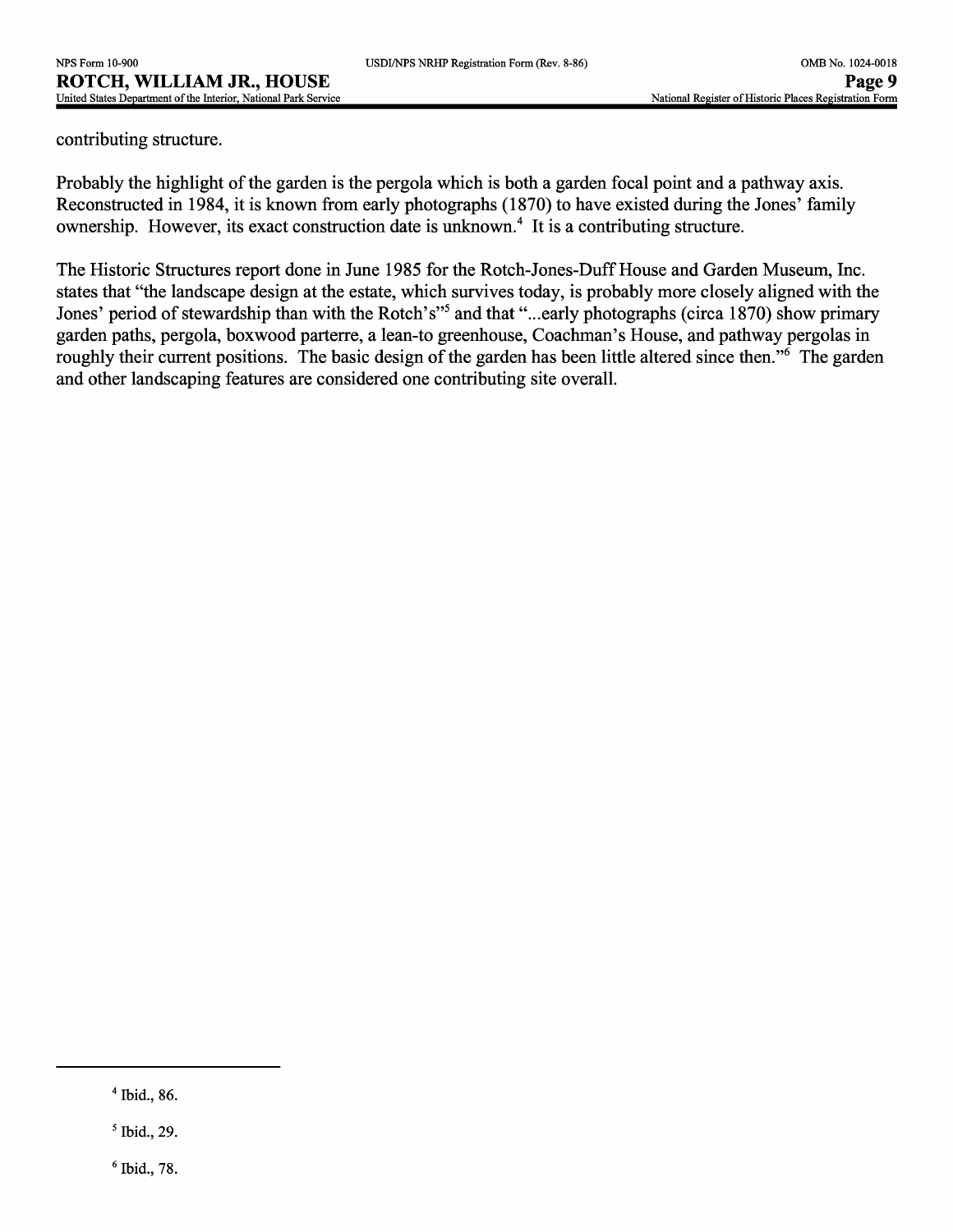## **8. STATEMENT OF SIGNIFICANCE**

Certifying official has considered the significance of this property in relation to other properties: Nationally: <u>X\_</u> Statewide: Locally:

| <b>Applicable National</b><br>Register Criteria: | $AX$ B $C X$ D                                                                                                                                                    |
|--------------------------------------------------|-------------------------------------------------------------------------------------------------------------------------------------------------------------------|
| Criteria Considerations<br>(Exceptions):         | $A$ <sub>-</sub> $B$ <sub>-</sub> $C$ <sub>-</sub> $D$ <sub>-<math>E</math></sub> $F$ <sub>-</sub> $G$ <sub>-</sub>                                               |
| NHL Criteria:                                    | 1 and 4                                                                                                                                                           |
| $NHL$ Theme $(s)$ :                              | III. Expressing Cultural Values<br>5. architecture, landscape architecture and urban design<br>V. Developing the American Economy<br>1. extraction and production |
| Areas of Significance:                           | Architecture, Economics, Industry, Maritime History                                                                                                               |
| Period(s) of Significance:                       | 1834-1880                                                                                                                                                         |
| <b>Significant Dates:</b>                        | 1834, 1851, 1856                                                                                                                                                  |
| Significant Person(s):                           | N/A                                                                                                                                                               |
| <b>Cultural Affiliation:</b>                     | N/A                                                                                                                                                               |
| Architect/Builder:                               | Upjohn, Richard                                                                                                                                                   |
| <b>Historic Contexts:</b>                        | Architecture<br>XVI.<br>D. Greek Revival<br>XII.<br><b>Business</b><br>A. Extractive or Mining Industries<br>5. Fishing and Livestock                             |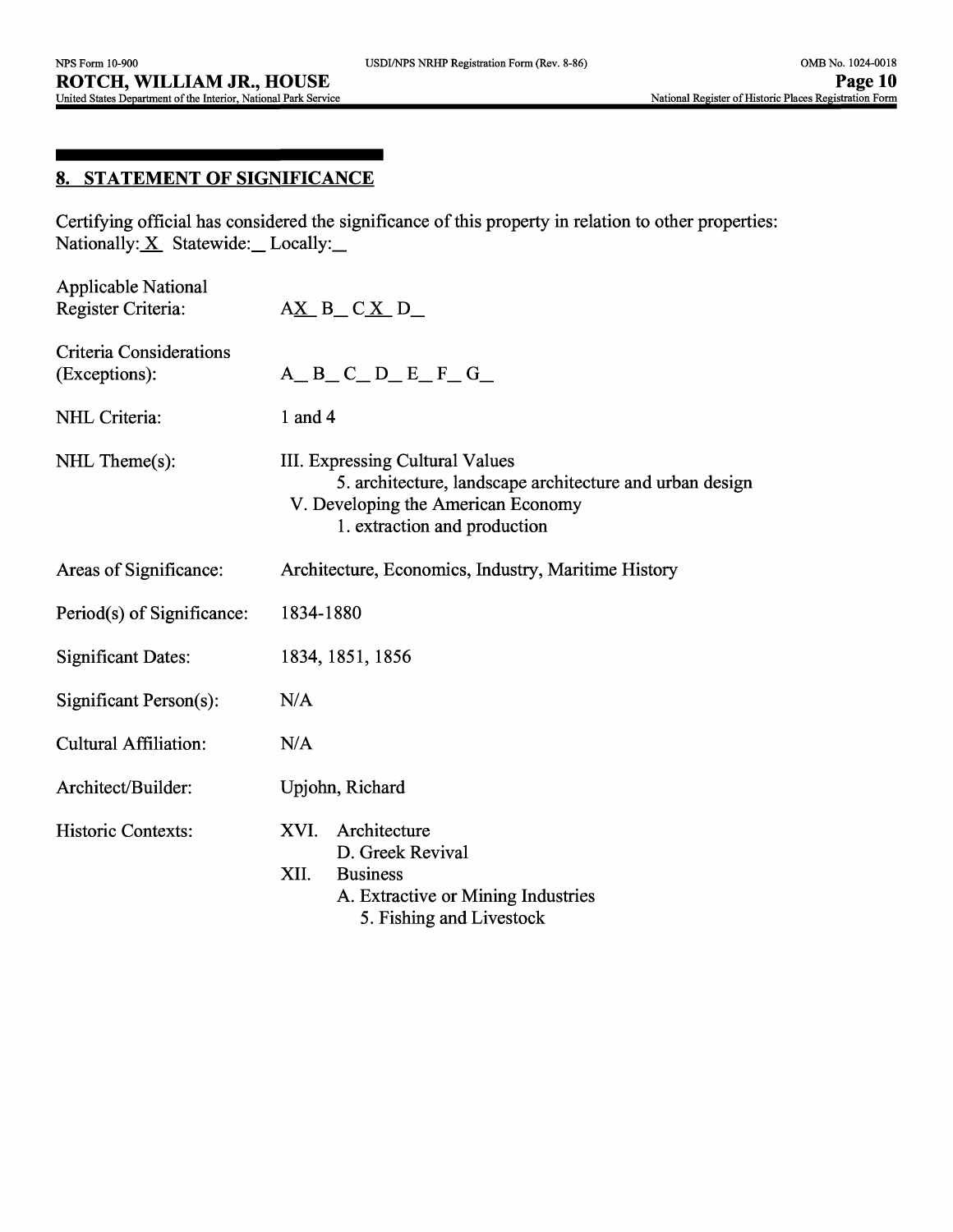## **State Significance of Property, and Justify Criteria, Criteria Considerations, and Areas and Periods of Significance Noted Above.**

The William Rotch, Jr. House (also known as the Rotch-Jones-Duff House) is significant under National Historic Landmark Criteria 1 and 4. It was the first house built to a design by Richard Upjohn, one of the most prominent nineteenth century architects in the United States. In addition, it was constructed for the head of the nation's premier whaling family in the nation's premier whaling town and, after his death, was occupied by one of the most successful whaling agents during the industry's golden age. The William Rotch, Jr. House is one of a number of extant houses associated with the American whaling industry and the only one open to the public that is set in the center of that industry during the height of its prosperity. "The house he [William Rotch, Jr.] constructed on County Street and the landscape he created, amazingly intact considering their history of over 150 years, are physical symbols of this man's diverse contributions to his community."7

> *William Rotch Junior's considerable impact on New Bedford can be, in part, attributed to his longevity. There were plenty of other wealthy and benevolent men during the golden age of whaling who built fine residences (many more pretentious than Rotch's on County Street) and who gave their energies and money to local causes. William Jr., however, lived to ninety-one and was active*  in the affairs of the town for sixty-three years, from his arrival in 1787 right up to *his final illness, immediately prior to his death in 1850. <sup>8</sup>*

Thereby, this house represents the wealth and status gained from the nationally significant American whaling trade just as the mansions of Newport, Rhode Island, represent the wealth and influence gained by their owners from the late nineteenth century industries of railroading, steel and finance.

Also important is the fact that between its construction in 1833-34, and its sale to the nonprofit Waterfront Historic Area League (WHALE) in 1982, the property was occupied by only three families, each of whom kept the house and its grounds remarkably intact. The period of significance begins with its construction in 1833 as the first house built to a design by one of the most prominent nineteenth century architects. Edward Jones, the second owner of the house and equally representative as William Rotch, Jr. of the whaling industry that built the house, died in 1880 ending the period of national significance for the property. Jones' daughter then maintained the house and its gardens until her own death in 1935 at which time the Mark Duff family acquired the property. They maintained the property until it was acquired by WHALE. It remains today one of the few survivors of a nineteenth century tradition of landscaped urban estates encompassing full city blocks.

# ARCHITECTURAL SIGNIFICANCE

The Historic Structures report done for the William Rotch, Jr. House in 1985 best summarizes the Greek Revival style in America, its significance, and its appearance in New Bedford.

> Talbot Hamlin, the preeminent author and architectural critic of classical revivalism in America, notes that "The period called Greek Revival, extending roughly from 1820 to 1860, might more fittingly be called "Middle America", because at this time the young nation had gained its feet and was striding forward

 $<sup>7</sup>$  Ibid., 6.</sup>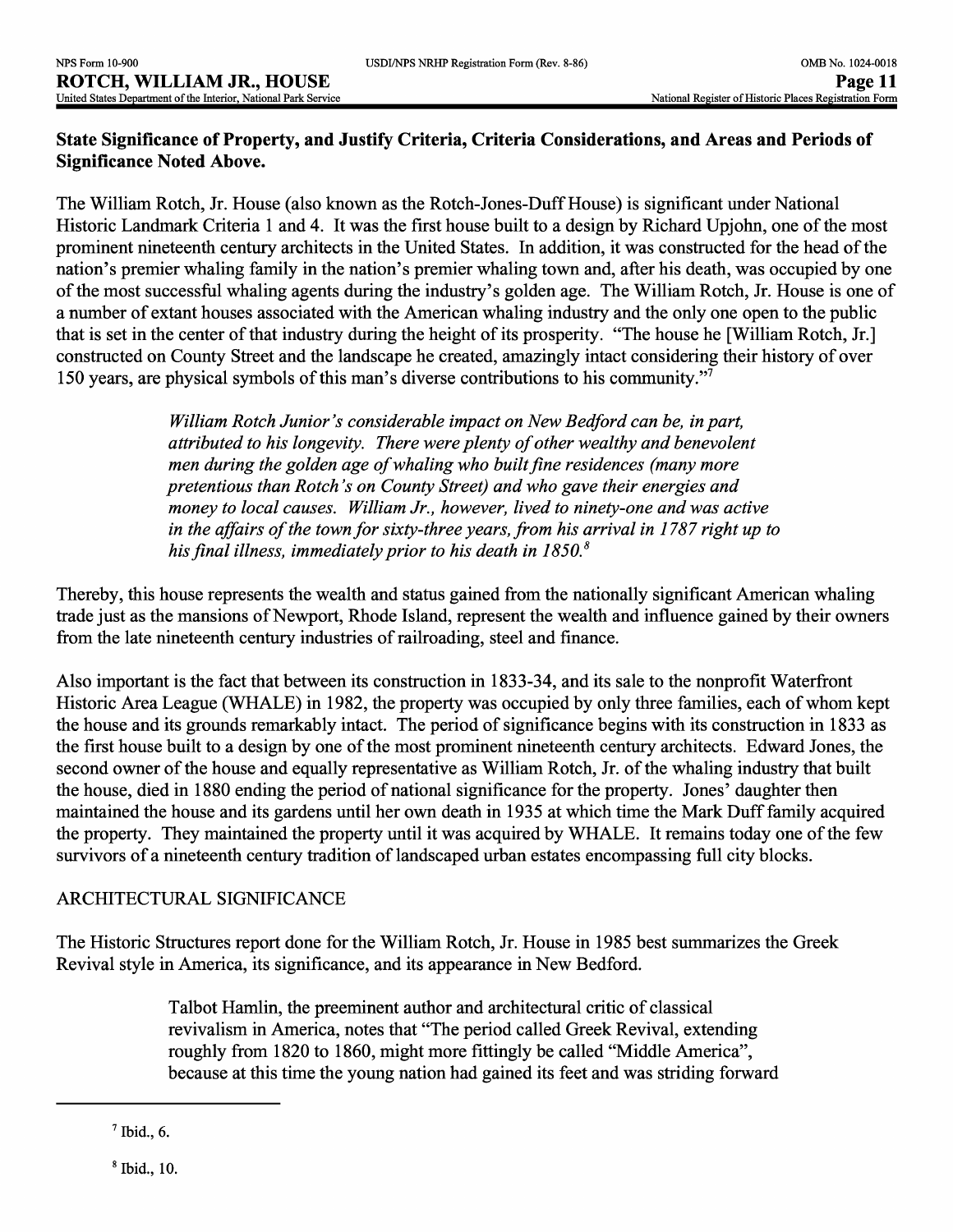with conscious vigor and confidence." Others have called this aesthetic the first truly American architectural style.

As our infant Republic explored and crystallized new political institutions we, as a nation, consciously separated ourselves and our culture from Europe. We searched for new symbols, new productivity and new models upon which to base our aspirations as a country. Our authors, artists and fledgling architects burst forth with a collective creative energy that demanded an unprecedented way of looking at things. Coupled with this was the rise of the democratic ideal, almost a deification of the common man espoused by Andrew Jackson and his political cohorts. During this period, interest in things scientific, especially archeological, captured the spirit of Americans. We were drawn to studies of classical civilizations.

As a new Republic based on democratic principles, Americans were particularly enamored of modern Greece's struggle for independence and that ancient country's glorification of man's attempt to govern himself by grass roots consensus. We saw the classical temples of old Greece as perfect models for a fresh approach to our own architecture.

...We felt confident about our great political experiment in self-government and searched for lasting symbols of this sentiment. What better architectural models could be found than the monumental marble temples with their appealing geometric lines erected by ancient Greece and Rome? The ravages of centuries had proven their permanence. We had rediscovered the perfect style for expressing the ideals of American democracy!

...One must also add to this artistic environment the emergence of a youthful architectural profession. As public and private wealth increased in America, demands for new and larger structures placed a great deal of pressure on the old system of building construction - one in which gifted gentleman designers, uneducated in engineering matters and amateurs by inclination, selected various elements from foreign pattern books for their carpenters to translate into reality. Larger buildings required innovative but professionally trained architects and engineers skilled in the building sciences. Architectural firms organized, mostly in the bigger cities, to meet this challenge. Many of their members began as carpenters and were well-versed in construction technology.

The principles of classical architecture, so enthusiastically practised in the major cities of early nineteenth century America, permeated the countryside as well...Those small town patrons who were the most cultivated, most cosmopolitan and most prosperous turned to designers who could create entirely new residences and public buildings using the latest in Greek Revival fashion. These patrons knew archeological correctness, Greek orders and ornamental detail when they saw them, thanks to architectural pattern books many purchased for their personal libraries.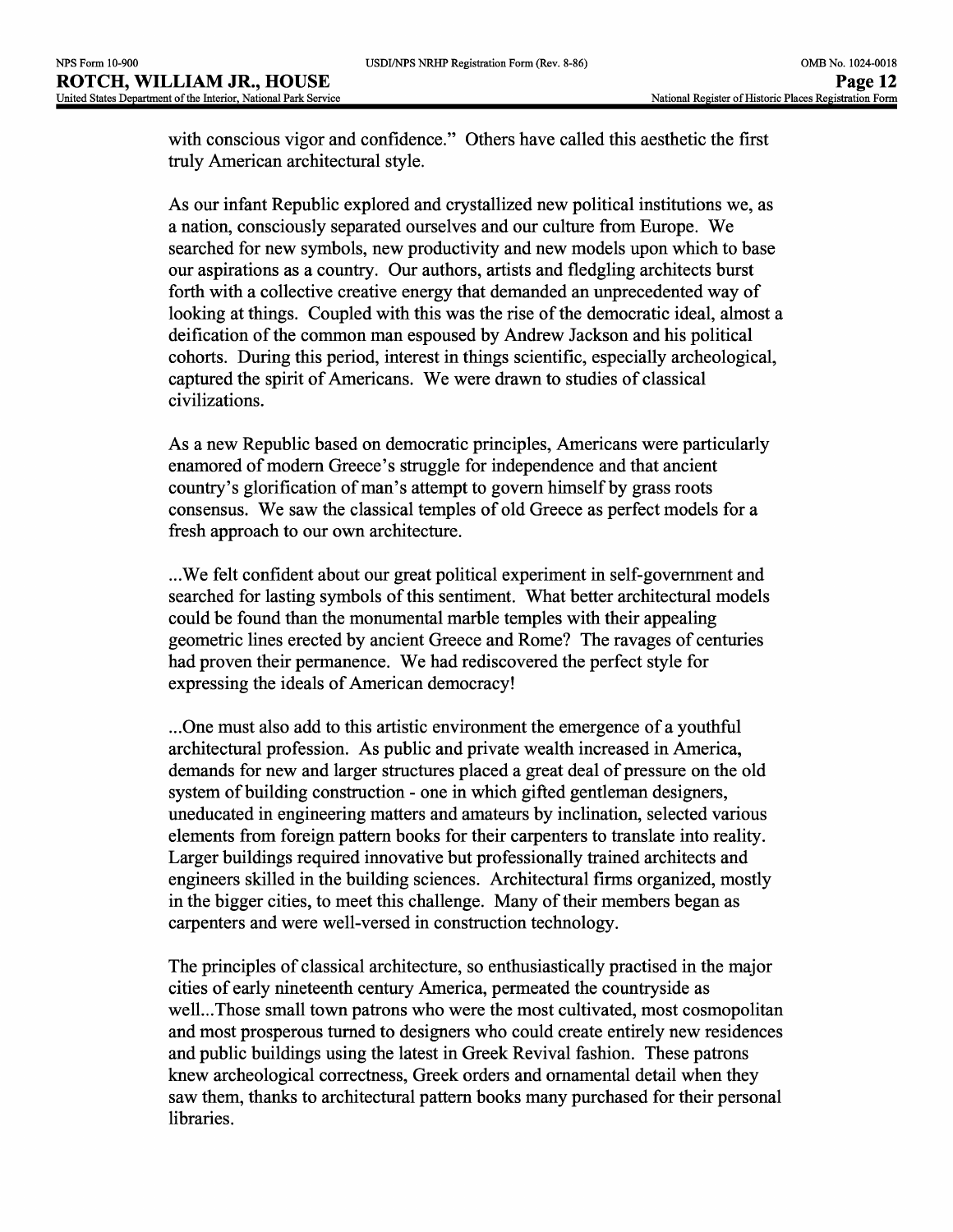Because of New Bedford's early nineteenth century wealth, which was based primarily on whaling, it was logical that its merchants hired architects who could capture this national fascination for things Greek when they embarked on new construction projects in their community. New Bedford is specially rich in its inventory of public and private buildings inspired by ancient civilization.

...Designer Russell Warren of Rhode Island must be given credit for many of New Bedford's most visible landmarks in this style. Trained as a carpenter, Warren by 1828 was advertising himself in Bristol, Rhode Island, city directory listings as an architect. The hallmark of Warren's style of designing included traditional wide, through-running hallways with four main flanking rooms (essentially a four square plan as found in the Rotch-Jones-Duff House) and exterior embellishment of smooth surfaces against which decorative forms were juxtaposed. He specialized in surface decoration and elaboration, perhaps because of his training as a carpenter. By the early 1830's, Russell Warren was widely known in southeastern New England and was called to many commissions in New Bedford, as well as Fall River and Taunton.

...Given our understanding of the aesthetics of the Greek Revival movement in architecture and how this stylistic ideal influenced the physical environment of New Bedford, one can readily accept how William and Lydia Rotch came to agree on a design for their new residence. All the wealthy merchants who were building after about 1825 wanted the very latest in architectural taste. Even as practising (and lapsed) Quakers, they rarely hesitated to proclaim their prosperity by having Russell Warren fashion imposing stone residences with equally impressive landscapes.<sup>9</sup>

The house built for Rotch in 1833 and 1834 took a radically different form from the others being built at that time on County Street. It was sheathed in flushboard and wood, not built of stone. Like those built for his sons and son-in-law in 1821, it presents a gabled elevation to the street with a lunette window, but unlike them and both the William Rotch Rodman and Grinnell Houses, it features a single-story (rather than two-story) porch with four sets of double Doric columns ranging along its front facade. Unlike every other house built in New Bedford at this time, the front facade of the William Rotch Jr. House has three bays rather than five.

These discrepancies may in the end be unaccountable, but they are possibly explained by several circumstances. Foremost among them is the architect and client. Until the early 1980s the architect of the William Rotch Jr. House had not been identified, but in 1982 the painstaking work of Peggi Medeiros in the city of New Bedford's Office of Neighborhood and Historic Preservation, discovered two payments totaling forty dollars made on 28 September 1833 and 17 February 1834, to "Upjohn" in an account book of William Rotch Jr.

<sup>9 &</sup>quot;Historic Structures Report," 13-15 and 17, citing Talbot Hamlin, *Greek Revival Architecture in America* (New York: Dover Publications, 1944); Foreward, p. I; and Robert L. Alexander, "The Architecture of Russell Warren", Master's Thesis, New York University, 1952, 9 and 29-62.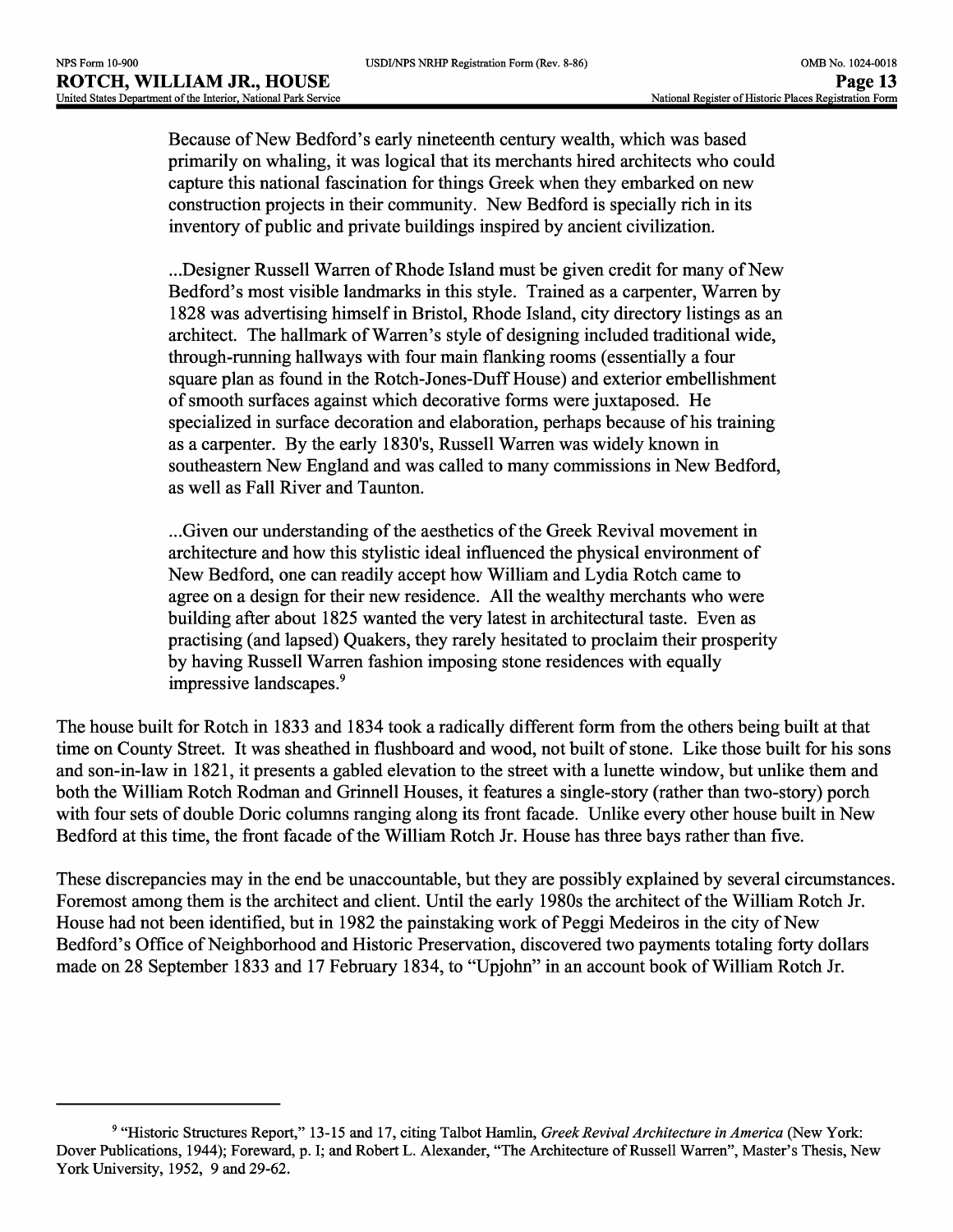Judith Salisbury Hull, whose Ph.D. dissertation at Columbia University in 1987 discussed Richard Upjohn's work, calls the Rotch House and the Isaac Farrar House in Bangor, Maine, Upjohn's "first certain works."<sup>10</sup>

These payments, it is now certain, were made to Richard Upjohn, who at the time was living in New Bedford. Having become involved in some undefined speculation, Upjohn emigrated from his native England in debt in 1829, and in June of that year settled in Manlius, New York, where his wife's brother lived. In the fall of 1830, however, he came to New Bedford, where his older brother Aaron had lived since 1823. Having apprenticed as a cabinetmaker, Upjohn began work as a joiner for the builder and lumber merchant Samuel Leonard in New Bedford, and he was identified as a joiner in October 1831 when he bought land in the city.<sup>11</sup>

At some point, Upjohn began working as a draftsman for Leonard, who had worked closely with William Rotch Jr. on several projects, including a salt works he owned with James Arnold and Abraham Russell at Clark's Cove and what became known as Leonard's wharf, called Rotch's south wharf in 1834. <sup>12</sup>

In 1833 and 1834, though, Leonard appears to have been thoroughly engaged in lumber speculation and building. In her dissertation on Richard Upjohn's domestic architecture, Judith Hull has stated that Upjohn may have worked in Leonard's office as a draftsman or, alternatively, may have "simply provided Leonard with plans for a small number of structures on a casual basis, while engaged in other activities."13

However it may have been, Leonard was certainly the conduit between William Rotch Jr. and Upjohn. Upjohn had been advertising his ability to do "architectural plans and elevations, neatly executed at short notice" since early March 1833 and in that advertisement he had listed Leonard as one of his references.<sup>14</sup> For Rotch, Upjohn may have been a satisfying alternative to Russell Warren, who was then engaged not only in the William Rotch Rodman Mansion just south of his own lot but in the monumental John Avery Parker Mansion much further north on County Street (reputed to be the largest Greek Revival dwelling ever built) and in the Merchants and Mechanics Bank (or Double Bank) on Water Street, organized by Parker and presided over by William Rotch Rodman. Why Warren, who designed so much of New Bedford's public and elite private face, did not design the William Rotch Jr. House can only be speculated. It is possible that he was simply unavailable to design Rotch's house. It is also possible that Rotch was not enamored of the grandeur of the Rodman and Parker

12 "Historic Structure Report," 71 n. 39; Leonard Bolles Ellis, *History of New Bedford and Its Vicinity* (Syracuse, NY: Mason, 1892), 121-22. On 26 September 1855 the R. G. Dun & Company stated of Samuel Leonard & Sons, oil manufacturers, "the largest manufacturer in America ample means high character made 40m\$ [thousand] last year undoubted." See vol. 17, page 43, R. G. Dun & Co. Business Records, Baker Business Library, Harvard University, Cambridge, Mass.

<sup>13</sup> Hull, "Richard Upjohn," 41.

<sup>14</sup> See New-Bedford *Daily Mercury*, 12 March 1833, where Upjohn listed his references as "Messrs. James B. Congdon, Wm. H. Taylor, Samuel Leonard."

<sup>10</sup> Rotch Papers, MS 2, Series B. Financial Accounts, 1789-1837; Subseries 5. Cash books, 1788-1835; Box 6. Vol. 4, 1831- 35, ODHS; Judith Salisbury Hull, "Richard Upjohn: Professional Practice and Domestic Architecture" (Ph.D. diss., Columbia University, 1987), 40-41, xviii. Hull's work is the only research on Upjohn's house designs.

<sup>11</sup> Upjohn's advertisements appear in the *New-Bedford Mercury,* 5 March 1833, and New Bedford Daily Gazette, 6 March 1833. Upjohn called himself "architect" in Micajah Wood to Richard Upjohn, 22 October 1831; Taunton Land Records 35:437. Bristol County Registry of Deeds, New Bedford; on the date of his employment by Leonard, see [Richard Upjohn] to Samuel Rodman, Box 13, Folder 15, Family Correspondence, 1844-1914, Richard Upjohn Papers, New York Public Library; *Vital Records of New Bedford Massachusetts to the Year 1850,* vol. 2, *Marriages* (NEHGS, 1932, Boston).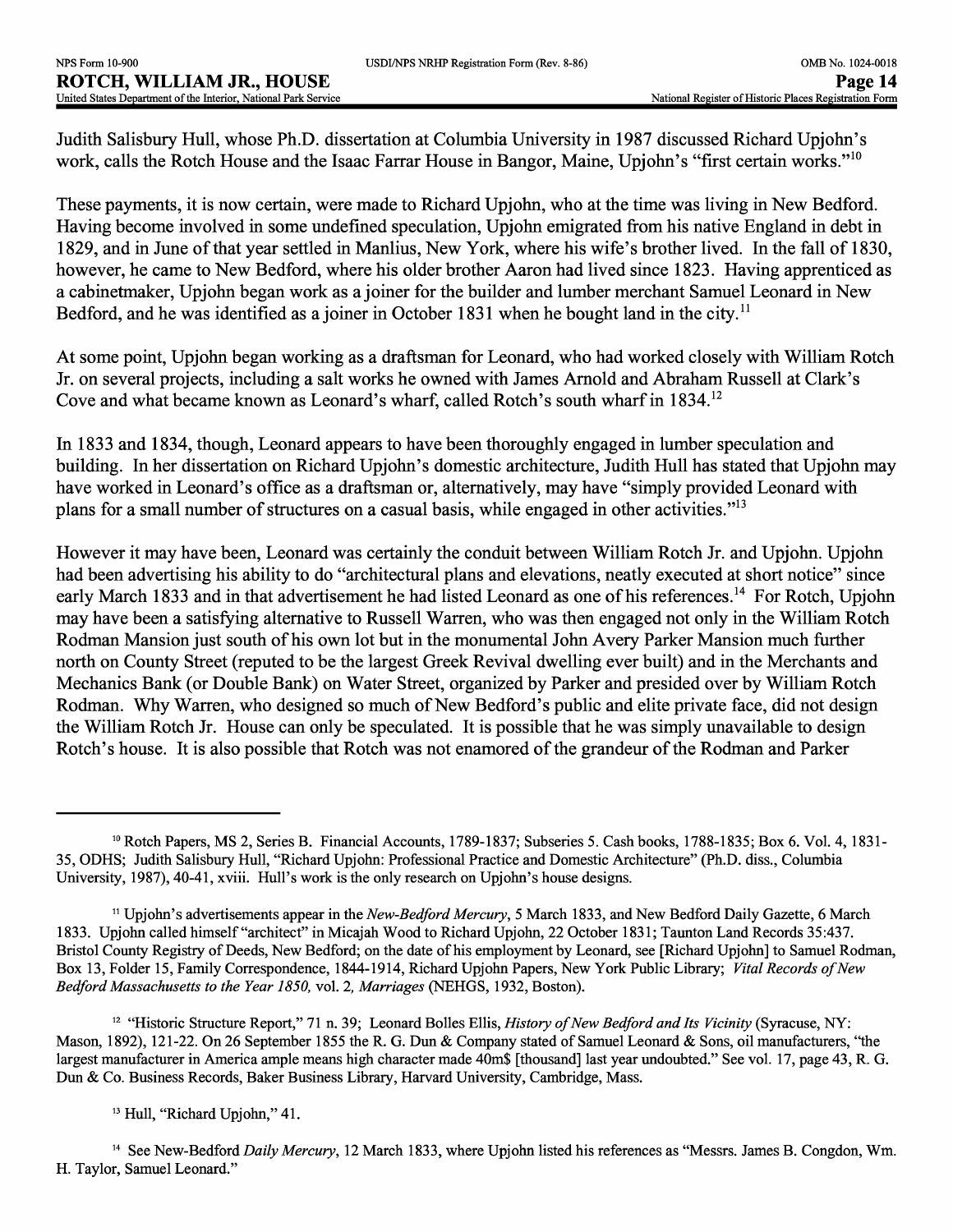mansions as they emerged on the landscape and chose to work with a less established, and presumably more malleable, architect.

> After Richard Upjohn had become one of America's most famous architects, a reputation he secured with his work on New York's Trinity Church [NHL, 1976], he shared his reminiscences with his grandson and biographer. Without identifying any specific projects with which he was involved in New Bedford, Upjohn indicated he was busy and prosperous in that city and purchased a house lot there in January 1834. In this 1939 biography, the architect's grandson expressed his feeling that Upjohn's earliest independent design work certainly occurred in New Bedford. By then, however, no projects of his had been definitively identified. We do know that Upjohn explored the idioms of the classical revivals and, in 1833, created for Isaac Farrar in Bangor, Maine, a residence with marked similarities to the Rotch-Jones-Duff House. Farrar, as a pioneer lumberman in Maine, probably knew his New Bedford counterpart, Samuel Leonard, and had met the young Upjohn through that professional association.<sup>15</sup>

The house Upjohn designed for Rotch, like the mansion he designed at roughly the same time for Isaac Farrar, is a three-bay house. Architectural historian Deborah Thompson has noted of the Farrar House that it was "the first house of considerable size in Bangor to have only three bays in its facade, and in this it reflected its architect's English background and familiarity with neo-classical houses with three well proportioned bays, rather than the slightly cluttered appearance of the five-bay form (with window shutters), which became conventional in Colonial America."<sup>16</sup> The Farrar House originally featured a paneled parapet that concealed the hipped roof, and fluted Doric columns which supported a single-story, center portico; the Rotch has a markedly similar parapet, concealed on the front facade by its gable, and sets of double fluted Doric columns supporting a single-story porch that extends across the front facade.

Although the houses were designed in the same year, construction on the Farrar House did not begin until after the Panic of 1837 and was not completed until 1846. Thus the William Rotch Jr. House is the first documented house built to a Richard Upjohn design. In addition, the interiors of the Farrar House have been altered.<sup>17</sup>

Since at least January 1834, perhaps because of his work on William Rotch Jr.'s house, Upjohn had termed himself an architect. The Rotch House commission was not enough, however, to establish him in his new profession. In January 1834, scarcely six weeks before Rotch made his final payment to Upjohn, the architect was forced to take out a mortgage on the lot he had purchased in 1831, and appears to have left the city for Boston in February.<sup>18</sup> It is tempting to suggest that he regarded some elements of the Rotch House design—the

<sup>18</sup> Most accounts, including Hull, "Richard Upjohn," 45-46, and the uncatalogued notebook compiled by either Hobart or Richard Michell Upjohn in preparation for an uncompleted biography of Richard Upjohn, in the Upjohn Collection of Architectural Drawings by Richard, Richard Mitchell, and Hobart Upjohn, Avery Architectural and Fine Arts Library, Columbia University, state

<sup>15&</sup>quot;Historic Structures Report," 18-19, citing Everard M. Upjohn, *Richard Upjohn: Architect and Churchman* (New York: Columbia University Press, 1939), 30.

<sup>&</sup>lt;sup>16</sup>Deborah Thompson, *Bangor, Maine, 1769-1914: An Architectural History* (Orono: University of Maine Press: 1988), 82.

<sup>&</sup>lt;sup>17</sup>Thompson, *Bangor*, 81-84; "Historic Structure Report," 19.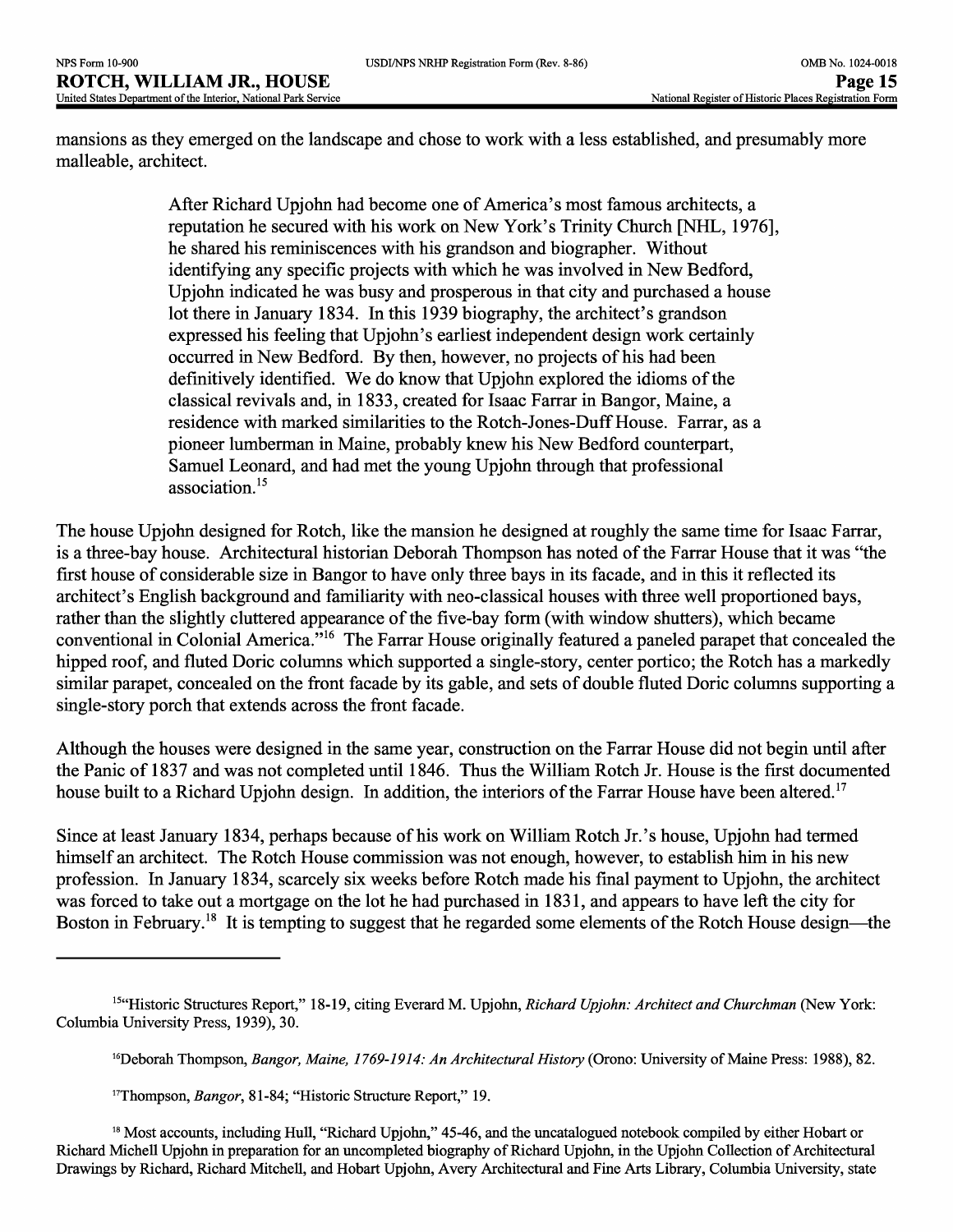use of wood rather than stone, for example, or the gable on the front facade—as the unpalatable outcome of negotiations with a client whose Quaker sensibilities had not been extinguished with his denial by the local Friends meeting. It is equally tempting to speculate that Upjohn simply wished not to remember his utter failure at establishing himself amid the frenzy of mansion and public building in New Bedford; after all, Russell Warren had declared himself an architect only five years earlier and had realized enormous success in the city.<sup>19</sup>

Richard Upjohn has been recognized as one of the most important and influential nineteenth century architects in the United States, in addition to being the founder of the American Institute of Architects. As the first completed commission and design by this nationally significant American architect, the William Rotch, Jr. House is important to recognizing all aspects of Upjohn's body of work, from earliest commissions in the Greek Revival style to his later and more well-known Gothic Revival and Italianate style.

#### WHALING INDUSTRY AND WILLIAM ROTCH JR.

By the mid-nineteenth century, whaling was fifth among all industries in the United States in the value of its output.<sup>20</sup> Before the discovery of petroleum in 1859, whale oils were the world's best illuminant. The oil of the sperm whale was also used in high-speed or delicate machinery such as watches, while the oil of right and other "toothless" whales was used to lubricate heavy machinery. Whale oils were used to cure and preserve leather and to process wool and other fabrics. They had been used for street lighting in London since 1736, and the domestic market began to grow from the late 1700s onward when large cities along the eastern seaboard began to light streets, the federal government began to build lighthouses, and Americans began to replace tallow candles and oil lamps with spermaceti candles.<sup>21</sup> Baleen or whalebone—the fringed plates of cartilage through which toothless whales screen water for food—was fashioned into umbrella ribs, skirt hoops, corset stays, and carriage springs, while the ambergris sometimes found in the sperm whale's intestine was used in the perfume industry.22 By 1840, whaling and the production of oil, candles, and other whaling goods constituted the third most valuable industry in Massachusetts. By 1845 New Bedford was, in terms of tonnage registered at its Custom House, the fourth largest port in the country.23

20 Lance E. Davis, Robert E. Gallman, and Karin Gleiter, *In Pursuit of Leviathan: Technology, Institutions, Productivity, and Profits in American Whaling, 1816-1906 (Chicago:* University of Chicago Press, 1997), 4.

<sup>21</sup> Joseph Lawrence McDevitt, Jr., "The House of Rotch: Whaling Merchants of Massachusetts, 1734-1828" (Ph.D. diss., American University, 1978), 42-43; Stuart M. Frank, '"Vast Address and Boldness': The Rise and Fall of the American Whale Fishery," in George S. Perry Jr. and Helen Richmond, eds., *The Spirit of Massachusetts: Our Maritime Heritage* (Boston, 1985); Edward Byers, *The Nation of Nantucket: Society and Politics in an Early American Commercial Center, 1660-1820 (Boston:* Northeastern University Press, 1987), 249.

<sup>22</sup> Davis et al., *In Pursuit of Leviathan*, 16-17; Frank, "Vast Address and Boldness."

<sup>23</sup> Samuel Eliot Morison, *The Maritime History of Massachusetts, 1783-1860* (1961; reprint, Boston: Northeastern University Press, 1979), 317-18; Zephaniah W. Pease, *History of New Bedford* (New York: Lewis Historical Publishing Company, 1918), 1:37, notes that New Bedford was the fourth tonnage district behind New York, Boston, and New Orleans, its registered tonnage nearly doubled that of Philadelphia in 1845.

that Upjohn left New Bedford in February 1834. The latter states that he opened an architectural office in Boston on 19 May 1834. Z-4 in the Upjohn Collection is a notebook of Richard Upjohn's "Receipts of work for various clients while in Boston, 1834-39." However, curiously, in [Upjohn] to Rodman, Upjohn Papers, New York Public Library, the architect states that he did not leave New Bedford until February 1835.

<sup>19</sup> Robert L. Alexander, "The Architecture of Russell Warren" (M.A. thesis, New York University, 1952), 9.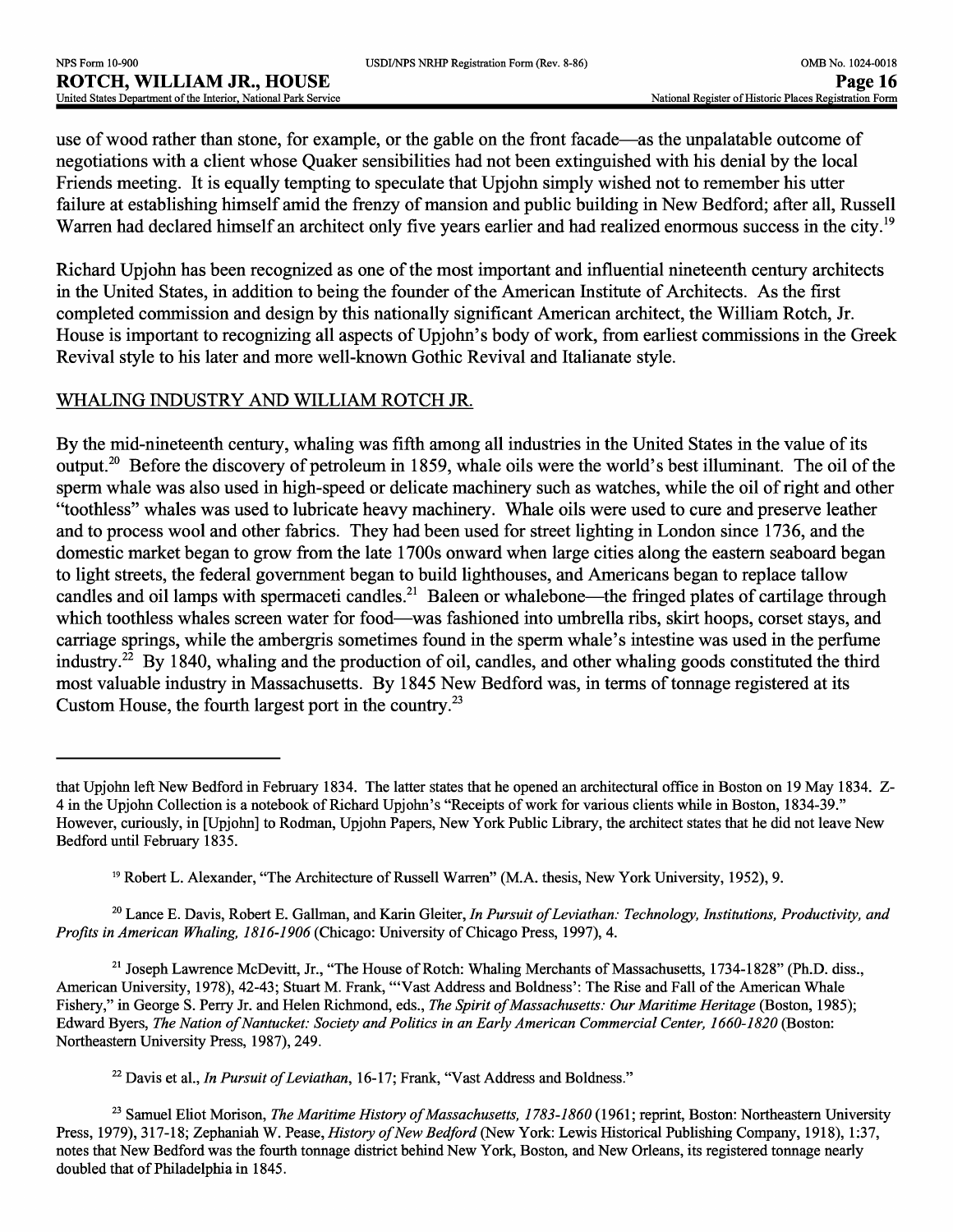A decade earlier John Quincy Adams, no longer president but serving then in the U.S. House of Representatives, visited New Bedford with his son Charles Francis Adams, then twenty-eight years old. William Rotch Jr.'s house had been built on County Street just a year before, and by that year nearly all of the mansions that would come to define New Bedford's industrial prosperity had arisen, as Charles Francis's diary entry of 19 September intimates:

> New Bedford is an offshoot of Nantucket, and more thriving than the original stem. Both equally depend upon the whaling business, which is now carried on to an extent far too great for permanent success. The fortunes suddenly made at this place have poured themselves out upon the surface, in the shape of houses and grounds. We were taken to see the street, which has lately risen like magic, and which presents more noble looking mansions than any other in the country.<sup>24</sup>

Two days later Adams met William Rotch Jr. (1759-1850), whose grandfather, he wrote, "moved from Nantucket in 1769 and founded the fortunes of the town." Adams described Rotch as "an old Quaker gentleman of 76, but fine looking, and very solid."25 Adams's sense of things was more or less correct: Rotch still dressed like a "Quaker gentleman," though he had been denied membership in the New Bedford Friends Meeting in September 1829. Rotch's grandfather Joseph had not founded the settlement that became New Bedford, but he and his family, as historian Joseph McDevitt has put it, "were the architects of New Bedford and the force which changed the village of 'Bedford' into the whaling capital of the world... .The Rotches were to whaling what Andrew Carnegie and John D. Rockefeller were to steel and oil."<sup>26</sup>

Whaling was capital intensive, labor intensive, and laden with risk. Vessels were rarely if ever owned by a single individual but often owned in shares by several. Agents, who usually owned part of the vessel they managed, lessened the risk by the paying crew at the end of a voyage in shares of oil or bone taken thereon. Still, a recent study has found that over time agents' prospects improved: after 1819 their tendency to be owners rose dramatically, their share in a vessel's ownership also rose, and their incomes rose. Even as a "typical" whaling voyage might cost twenty to thirty thousand dollars to fit, provision, and staff in the 1850s, an agent managing one vessel might have made \$2,600 and \$6,100 a voyage or as much as \$24,000 a year with four vessels at sea—at a time when the American president made \$25,000. In 1855 the average taxable wealth of whaling agents was nearly \$65,000 and probably closer to \$70,000 if the money tied up in partnerships is considered. The average wealth of New Bedford agents who managed twenty or more voyages before 1856 was \$112,642, which made them among the richest people in the United States at the time.<sup>27</sup>

Well before mid-century the Rotch family was wealthy beyond the average person's imagining. In 1800 tax records list only three persons in what became New Bedford with a net worth of more than one hundred thousand dollars—William Rotch, his son William Rotch Jr., and his son-in-law and business partner Samuel Rodman. Thirteen years later, about eight hundred people (or about 14 percent of the 1810 population) paid taxes in New Bedford, and on average each paid less than ten dollars. Only Rotch family members paid more

<sup>27</sup> Davis et al., *In Pursuit of Leviathan*, 401, 412-13. The authors cite Lee Soltow (1975), who noted that in 1860 the richest 7,000 American males (or .1 percent of free adult males) each owned property valued at \$111,000 or more.

<sup>&</sup>lt;sup>24</sup> "Extracts from Diaries of John Quincy Adams and Charles Francis Adams, Relating to Visits to Nantucket and New Bedford, 1835 and 1843," *Old Dartmouth Historical Sketches* 47 (1919), 19

<sup>25 &</sup>quot;Extracts from Diaries," *Old Dartmouth Historical Sketches,* 19, entry for 21 September 1835.

<sup>&</sup>lt;sup>26</sup> McDevitt, "House of Rotch," iii-iv, 1-2.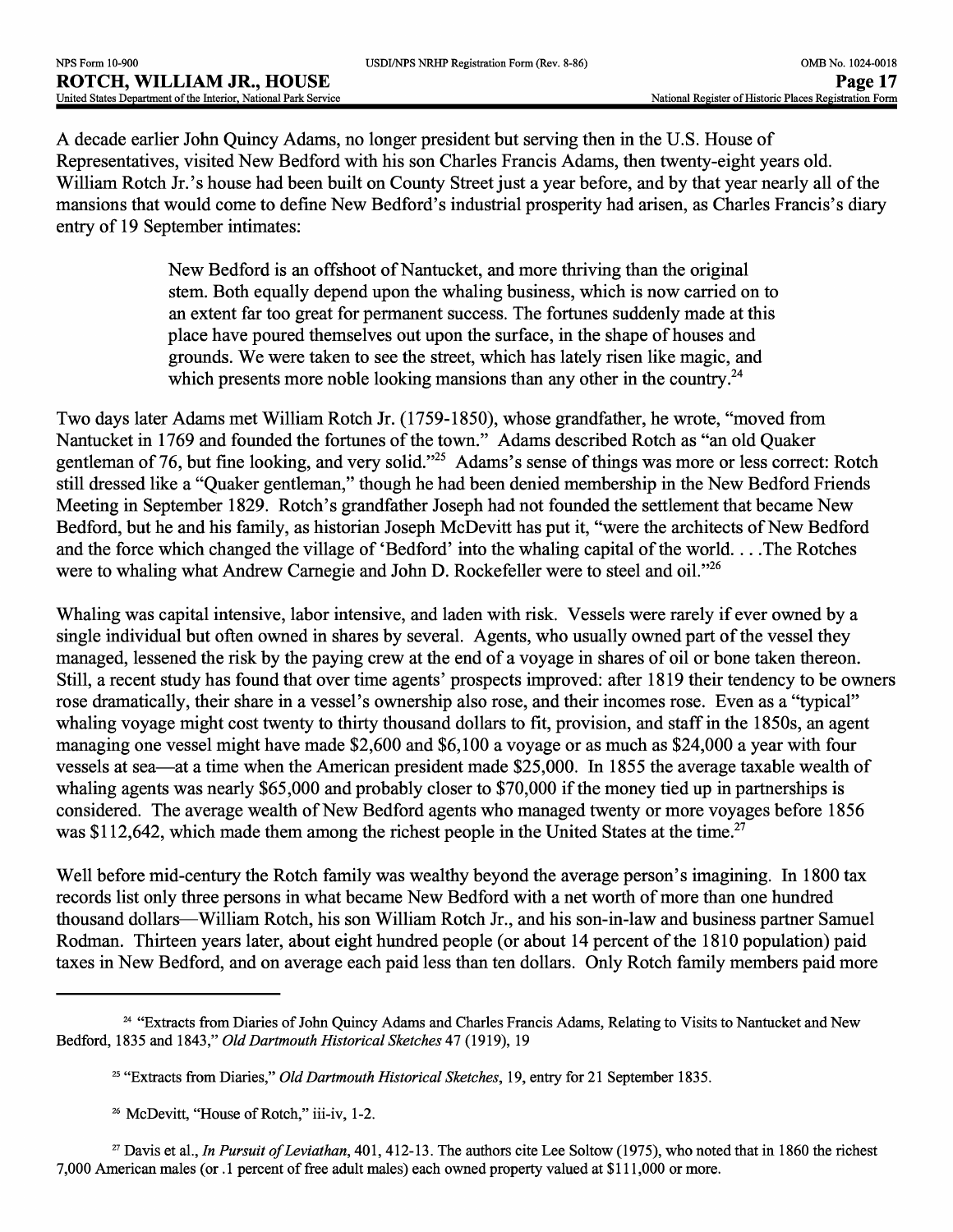than four hundred dollars. The company William Rotch Jr. & Sons paid \$1,500, while he personally paid \$450. In May 1834 William Rotch Jr. was assessed for twenty-six separate parcels in New Bedford—a house and 136 rods of land (probably the house he had just moved from at Water and William Streets); six stores, his own and several he let to others, and their lots; a "furnace house"; Central Wharf; various lots; and his "New house and 1 acre of land."28

Five months after Rotch died in April 1850, the New Bedford *Daily Evening Standard* published a list of city individuals and businesses who paid one hundred dollars or more in taxes that year. Having noticed newspapers in other cities publishing such lists, the *Standard* clearly wished to assert the preeminence of its men of wealth: "we doubt," the editors wrote, "whether there is another place in the State, which will show as well, compared with the number of inhabitants." In this list the estate of William Rotch Jr. was valued at \$528,700 and ranked the third largest in the city. In 1851 *"Our First Men, " or a Catalogue of the Richest Men in Massachusetts* stated that William Rotch Jr., who had died the year before, left "nearly a million."29

In addition to its notable wealth, the Rotch family was an early example of a vertically integrated corporation: from the 1770s forward, under its various company names, the family owned whaling vessels; built whaling vessels; built and operated coastwise trading vessels that supplied naval stores and lumber to its own shipbuilding enterprise; transported whale oil and other goods; outfitted whaling vessels; purchased oil and whale products from other owners and agents; sold naval stores and food stuffs in its own store; made candles; owned wharves and storehouses in New Bedford and Nantucket; and sold oil and bone on both national and international markets.<sup>30</sup> Rotch companies were able thereby to withstand the fluctuations of an extremely volatile industry by keeping oil and bone off the market when prices were low, at such times processing oil into candles, for example; few whaling agents were sufficiently extended or capitalized to afford such a luxury. Thus at various times when failures were common—during the 1810s and again in 1833-34—the Rotches were free of "embarrassment," the contemporary term for financial strain and failure.

When he was thirty years old, just two years after he moved from Nantucket to what was then Bedford village, William Rotch Jr. wrote, "I consider myself young in Commercial life & not yet two years separated from the watchful care of an experienced father, whose precepts aided by examples that has established him an unimpeached character, I have endeavored to make the standard rule of my conduct."<sup>31</sup> One part of that "standard rule" was probably a disinclination to use credit. When Rotch's brother-in-law, his father's business

29 New Bedford *Daily Evening Standard,* 11 September 1850; *"Our First Men, " Or a Catalogue of the Richest Men in Massachusetts, Containing a List of Those Persons Taxes in the State of Massachusetts Credibly Reported to the Worth One Hundred Thousand Dollars, and Upwards. With Biographical Notes of the Principal Persons* (Boston: Fetridge and Company, 1851), 191.

30 Ibid., 534; Byers, *Nation of Nantucket,* 149, 156. As examples of the extent of Rotch's activity, see William Rotch Jr., 24 November 1791, to Zachariah Hillman, transcribed in John M. Bullard, *The Rotches* (Milford, NH: Cabinet Press, 1947), 259-60, on Hillman's impending trip to Georgia to cut "live oak & red ceder" for the frames of two Rotch ships; *The Medley or New Bedford Marine Journal,* 21 July 1794, 3:4, in which William Rotch Jr. advertised for sale pitch and turpentine as well as "one large copper cooler for a Whaling Ship ... second-hand French Whale Lines, a quantity of second hand Whaling Materials &c &c &c.;" and ibid., 16 June 1797, 3:4 William Rotch, jun. & Co advertised for sale "at their store" in New Bedford a "constant supply of Cordage, Boltrope &c, Spermaceti and Whale Oil, Spermaceti and Tallow Candles."

<sup>&</sup>lt;sup>28</sup> McDevitt, "House of Rotch," 402, 476 n. 9; "Historic Structure Report," 37 n. 50; Research files of Peggi Medeiros, Waterfront Historic Area League (WHALE) on the RJD House contain a transcribed list of tax assessor's office records of William Rotch Jr.'s records for 1834, 1840, and 1850. Ms. Medeiros's files were invaluable to the research for this NHL nomination and are hereafter cited as Medeiros files.

<sup>31</sup> Quoted in Bullard, *The Rotches,* 255.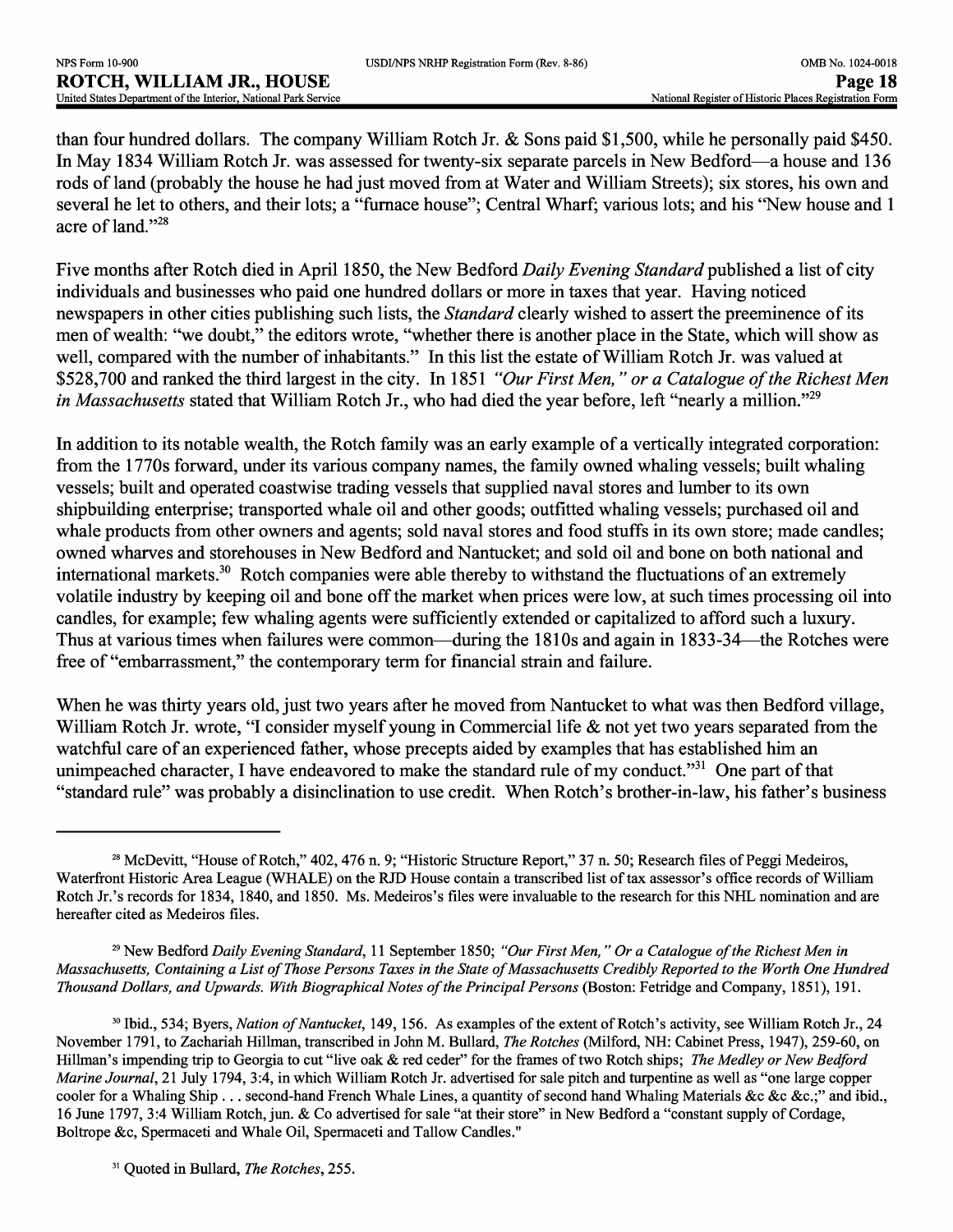partner Samuel Rodman Sr., died the day before Christmas in 1835, his son Samuel Rodman Jr. wrote, "Like my Grandfather Rotch, with whom he was long a co-partner, his maxim was never to extend his business on credit. They might lose their property and be poor themselves but they would not take the risk, which they conceived immoral as well as unwise, of making others poor."<sup>32</sup> Such a practice must also have insulated Rotch in difficult economic times. Another aspect of that rule of conduct was evidently to pass most of the family business and personal property on to the next generation during one's lifetime, a pattern begun by Joseph Rotch and one that tends to undervalue William Rotch Jr.'s individual worth.<sup>33</sup>

With Rotch family companies at the helm—William Rotch Jr. and Sons, William R. Rotch and Company (directed by Rotch's son, William Rodman Rotch), the Rotch Wharf Company, the Rotch Candle House, New Bedford Cordage Company (organized by Rotch's grandsons, Benjamin Smith and William James Rotch, with Joseph Ricketson, in 1841)—the whaling industry grew rapidly from about 1820 forward. In the period 1816-20, more than fifty American whaling vessels annually caught about \$750,000 worth of whale products, in 1980 dollars; by 1860, whaling vessels delivered an average annual catch worth almost \$8 million, and vessels registered at the port of New Bedford contributed more than half of the nearly 2.7 million gallons of sperm oil, 7.4 million gallons of whale oil, and 3.2 million pounds of whalebone sold in the United States.<sup>34</sup>

Upon this prosperity New Bedford became what was believed at the time to be the wealthiest city per capita in the United States. "Probably no city in the Union, perhaps no city in the world can show such an amount of property in proportion to the number of inhabitants," the *Whalemen's Shipping List,* which monitored the industry, reported in 1854. "Taking the last United States census as the basis of population, a division of the wealth of the city would give to every man, woman and child in New Bedford, a fraction over \$1615 each." According to statistics of real and personal wealth reported in the *Republican Standard* exactly a year later, per capita wealth was \$1,265.83, and the wealth of the average city poll tax payer was of course considerably higher \$5,979.84. In 1860 the New York *Evening Post* calculated it this way:

> In case of an equal distribution of property to every male citizen twenty-one years of age, the amount would be above \$4,300 apiece; and if divided among all the inhabitants the share of each man, woman and child, would exceed \$1000. There is not a city in the Union with such an aggregate of wealth according to the population. A fair proportion of its tax payers are women, and their assessments, it is worthy of note, are by no means less than the average of the valuations set to the other sex. With such an abundance of "this world's goods," New Bedford

<sup>32</sup> Zephaniah W. Pease, *The Diary of Samuel Rodman: A New Bedford Chronicle of Thirty-Seven Years, 1821-1859* (New Bedford, MA: Reynolds Printing Co., 1927), entry for 24 December 1825.

<sup>33</sup> At his death in 1828 William Rotch Sr.'s estate was divided equally among his children but was valued at only \$39,980 because he'd has passed on the great bulk of his property to them prior to his death. McDevitt, "House of Rotch," 521.

<sup>34</sup> Davis et al., *In Pursuit of Leviathan,* 513-14. John R. Bockstoce, *Whales, Ice, and Men: The History of Whaling in the Western Arctic* (Seattle and London: University of Washington Press, 1995), 94, has noted that the American whaling fleet reached its "zenith" between 1846 and 1851 with 638 vessels valued at nearly \$20 million. "Another \$70,000,000 was invested in the industry that employed in aggregate 70,000 persons," Bockstoce has stated, and the total value of the industry in 1982 dollars was about \$997,200,000.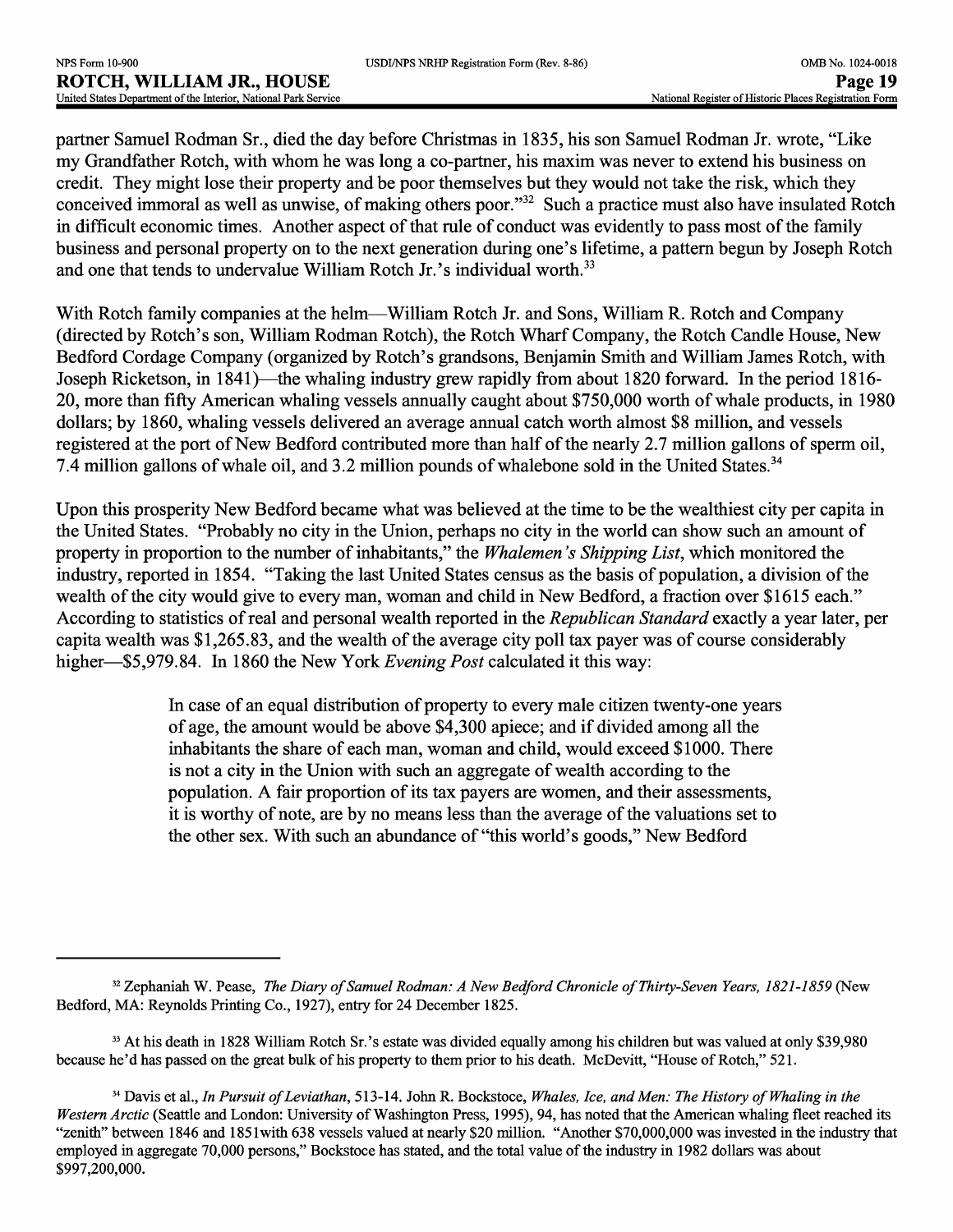ought to be an urban paradise.<sup>35</sup>

However tongue-in-cheek the *Post* meant to be in its last comment, William Rotch Jr. and many other whaling merchants who built their homes on County Street did seem to envision the old road, running from the ocean at Clark's Cove on the south along the delineating bluff that rises above the Acushnet River waterfront, as an urban paradise. In 1805 Gilbert Russell, son of the Bedford village founder Joseph Russell, was the first to build a massive Federal, five-bay mansion on the street. Surrounded by gardens on three sides, the house was located at the head of Walnut Street, reinforcing a pattern first articulated by his father at the head of William Street—siting one's home at the end of a street so as to look down upon the waterfront and one's commercial properties. Five years later Gilbert's brother Abraham Russell built his five-bay Federal mansion at the head of Union Street, the main east-west street of the village.<sup>36</sup>

The mansion building lay in abeyance during the teens, due in greatest measure to the War of 1812 and the inflation and panic that ensued in its wake. In 1820 William Rotch Jr.'s son, William Rodman Rotch (1788- 1860), purchased Gilbert Russell's County Street home, and in 1821 estate construction began again in earnest. That year, on the former Abraham Russell estate, Rotch's son-in-law James Arnold built an imposing, five-bay brick home on eleven acres, and two other sons of William Rotch Jr., Joseph (1790-1839) and Thomas (1792- 1840), built identical Greek Revival mansions across from each other on William Street (named for William Rotch Sr.) where that street ends at County Street. At the head of that street was Joseph Russell's very plain frame dwelling, built in 1750; within four years Samuel Rodman Sr. bought the property to build a mansion for his daughter Sarah, who had married whaling merchant Charles W. Morgan.

In 1828 Samuel Rodman Jr. built a mansion at the corner of County and Spring Streets in the older style, an unadorned Federal dwelling in granite oriented to both streets. Four years later the imposing mansion of shipping magnate Joseph Grinnell, designed by Rhode Island architect Russell Warren was completed at what became the southwestern edge of County Street's mansion district. Grinnell's mansion is a very restrained interpretation of Greek Revival style, quite unlike the home being built diagonally across the street for William Rotch Rodman, also designed by Russell Warren, beginning in 1833. Also built of granite in Greek Revival style, Rodman's mansion featured six Corinthian columns, a smooth front facade, a full front portico, and Regency style plaster trim throughout the main floor. Thus, the wealth of the city's residents was being translated into elegant residences.

Virtually since William Rotch Jr., his wife and daughter Sarah had arrived in the village from Nantucket, between May and June 1788, Rotch had been appointed to the New Bedford Monthly Meeting's major committees; by 1792 he was clerk of the meeting, and he or his father had served more or less continually as elders of the meeting since that point. In January of 1828 Rotch's wife of forty-six years, died. Rotch was

<sup>35</sup>*Whalemen's Shipping List,* 15 August 1854, cited in Davis et al., *In Pursuit of Leviathan,* 4 n. 11; "The Material Wealth of New Bedford," *Republican Standard,* 23 August 1855, 2:4; New York *Evening Post* quoted in *Republican Standard,* 16 August 1860, 2:5. The 1855 *Standard* article featured the wealth of the city broken down by ward, number of poll tax payers in each ward, and the aggregate value of both personal and real estate in each ward. The total population was derived from the Massachusetts Census, 1855, vol. 6, Bristol County.

<sup>36</sup> See *New Bedford and Old Dartmouth: A Portrait of a Region's Past* (N.p. [New Bedford, MA]: Trustees of the Old Dartmouth Historical Society, 1975), 30-33,48-49. Thanks to Thomas W. Puryear, Department of Art History, University of Massachusetts Dartmouth, for his observations on the singularity of New Bedford's town plan.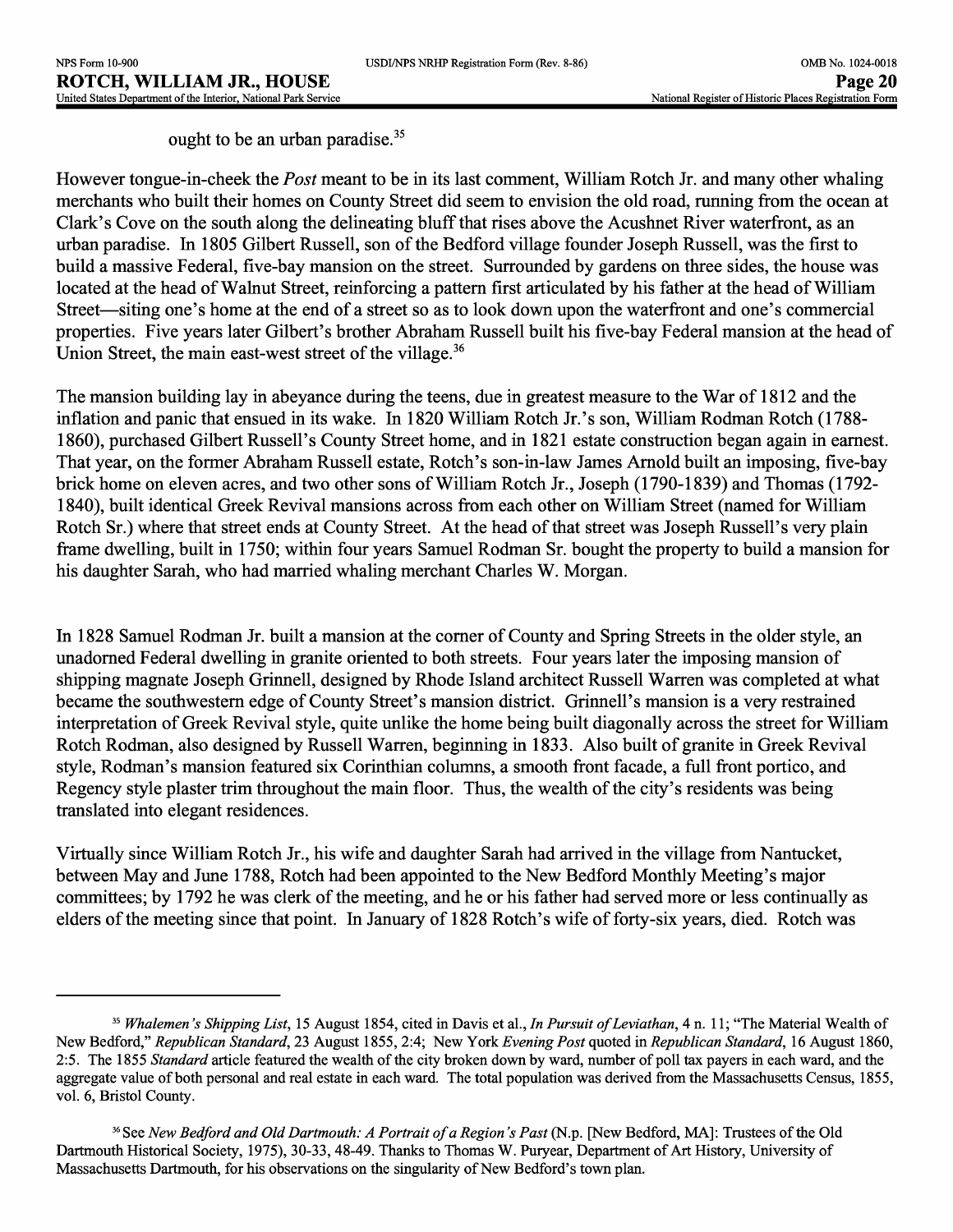permitted to step down as elder that October.<sup>37</sup>

Then, on 5 April 1829, the Reverend Orville Dewey of the First Unitarian Church of New Bedford, which claimed many former Quakers as members, announced to the "great surprise" of the assembled congregants the intention of William Rotch Jr. to marry Lydia Scott. Twenty-three years younger than he, Scott had been working in the household of Samuel Rodman Jr.'s sister Lydia until the death of William Rotch Jr.'s wife Elizabeth in 1828. At that time, with Rotch's children grown and in their own households, Scott "consented to take the charge of my Uncle's domestic establishment," Samuel Rodman Jr. wrote. Whether it was Scott's age or her position within Rotch's household that caught New Bedford Unitarians off guard is not clear, but Rodman himself did not make note in his diary of Rotch's marriage to Scott, on 25 April 1829, just twenty days after Dewey's announcement, and Rodman's later comments make evident some level of disapproval of his uncle's actions.<sup>38</sup>

Yet William Rotch Jr. had known Lydia Scott almost all of her life. Scott was the daughter of Quaker minister Job Scott; he and Rotch's father traveled and attended Yearly Meetings together in England, and after Scott died in Ireland in the early 1790s William Rotch Jr., his father, and Quaker Moses Brown of Providence, Rhode Island, became trustees of a fund raised in Great Britain to educate Lydia Scott and her siblings. Rotch's father and Brown published five hundred copies of Scott's journal and his letters in 1802. Nonetheless, the New Bedford Friends Meeting disapproved the 1829 marriage, and later that year sent a committee to visit Rotch "on account of his departure from the order of our society, in marriage." In September the committee reported that Rotch was "not willing to condemn his action," and the meeting promptly denied him membership.

The spate of mansion building affected William Rotch Jr., or his new wife Lydia, or both of them. Until 1834 the couple lived in a five-bay frame Federal dwelling at the southwest corner of William and Water Streets, a house that still stands but in a different location: it is now the Mariners' Home at the top of Johnny Cake Hill in the city. The only intimation of the Rotches' motivation to move to County Street exists in the diary of Samuel Rodman Jr., a comment he made after he and his wife Hannah visited the couple in their new home in September 1834. Rodman described the County Street house as "very spacious and combines many conveniences and luxuries in its arrangements, but on a scale better adapted to the age of his wife than to his own age for whose gratification mainly it may be presumed to have been built."<sup>39</sup> Other reasons may have prompted Rotch's move to County Street, among them the fact that three of his sons and one of his daughters already lived there by 1833.

The new house was built on part of what had once been the vast holdings of Bedford village founder Joseph Russell. The land had passed to his son Abraham, but during the War of 1812 Abraham Russell had been compelled to ask William Rotch Sr. to hold a mortgage on the property, and by 1818 Rotch acquired a large amount of this land in a foreclosure sale. Rotch Sr. sold some of the tract but kept the land bounded by Sixth, Madison, Cherry, and County Streets. At his death, this property was left to his children Elizabeth Rotch

<sup>&</sup>lt;sup>37</sup> The removal certificate of William Rotch Jr., Elizabeth Rotch and their daughter Sarah, and its acceptance, is recorded on 5 mo 1788, vol. 4 (18 July 1785-6 June 1803), Dartmouth Monthly Meeting Minutes, Records of Men's Friends, Old Dartmouth Historical Society (hereafter cited as ODHS); see the same volume 6 mo 1788, 3 mo 1789, 7 mo 1792 for various appointments to committees. On Rotch's refusal to silence Barton, see Pease, ed., *Life in New Bedford,* entry for 22 June 1823. On Rotch's release from the station of elder, see vol. 402, New Bedford Monthly Meeting Minutes.

<sup>38</sup> Pease, ed., *Diary of Samuel Rodman,* entries for 5 April 1829, 6 February 1828.

<sup>39</sup> Pease, ed., *Diary of Samuel Rodman,* entry for 20 September 1834.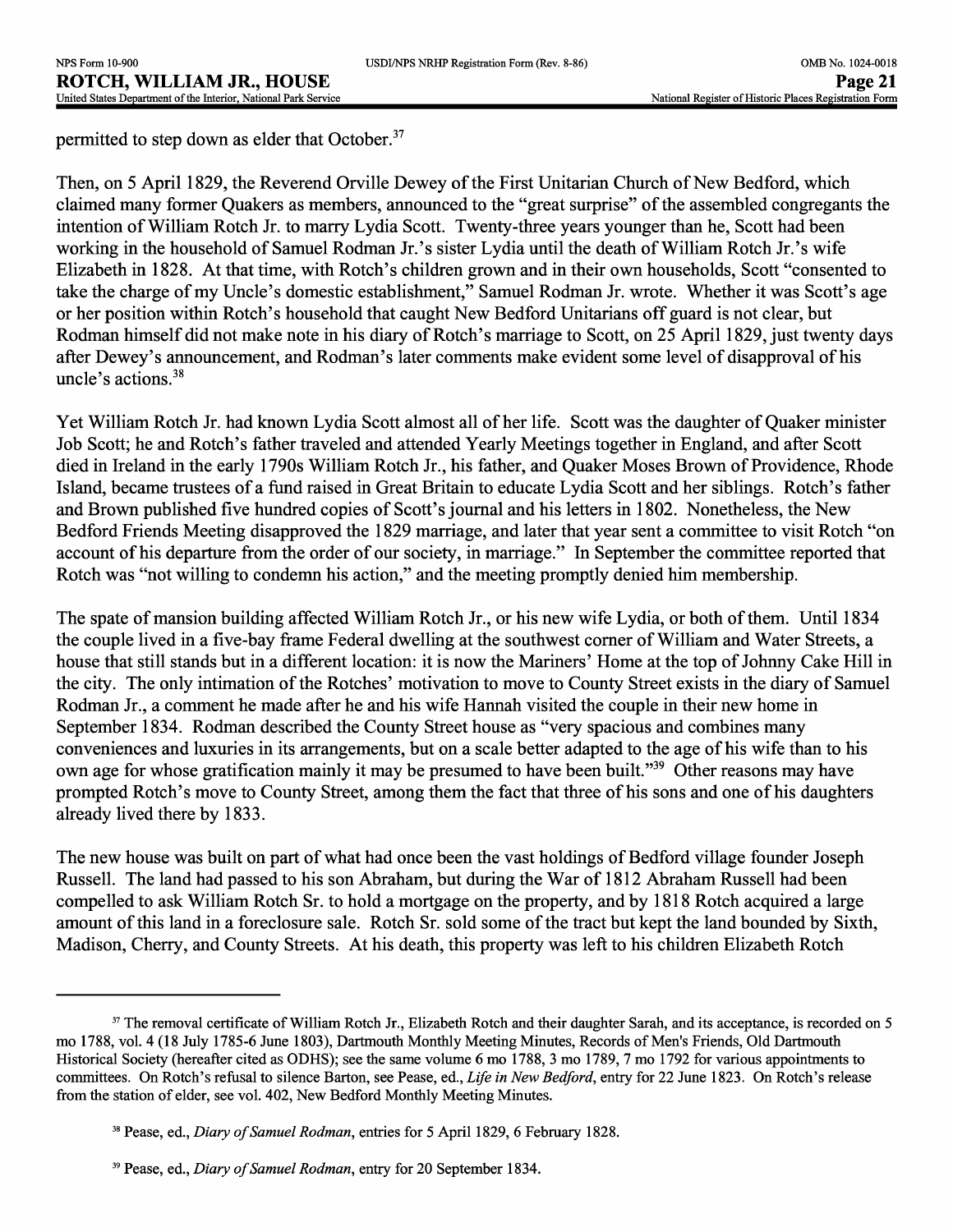Rodman, William Rotch Jr., Mary Rotch, and Benjamin Rotch. William Rotch Jr. was assigned a lot of about an acre bounded by County Street on the west, Bush (now Madison) Street on the north, Seventh Street on the east, and Cherry Street on the south.<sup>40</sup> On this lot, next to the lot his sister Elizabeth apparently deeded to her son William Rotch Rodman, he built his new home.

# **LANDSCAPE**

Rotch's new house was sited off center on the lot, which embraced a full city block. The house sits toward the northwestern corner, perhaps so that more of the grounds to the east and south could be developed for gardens. In his dotage William Rotch Sr. had spent most of his time supervising his gardens,<sup>41</sup> and his son and namesake, already seventy-five years old when the County Street house was finished, may have envisioned himself playing much the same role even as the house design included a first-floor office to the left of the entrance.

What the estate's gardens were like initially is not known, but by 1847 it is clear that Rotch, with his Irish-born gardener William M. Howard, was growing dahlias, roses, gladiolus, tulips, and verbena, as well as pears, plums, grapes, pumpkins, beets, and cabbages. Rotch was an incorporator of the New-Bedford Horticultural Society in that year, and Howard, representing Rotch, was a regular participant in the society's public exhibitions. Rotch appears to have specialized in dahlias, having grown at least twenty-five varieties; roses, of which he and Howard exhibited at least seven strains; and pears, New Bedford's "standard fruit," of which Rotch cultivated at least eight varieties. On 15 May 1833 Rotch bought twenty-five mulberry trees which, if planted on the County Street grounds, did not survive; the oldest plants on the estate are the copper beech, four winged euonymous plants, and two Norway spruce.<sup>42</sup>

Rotch's evident enthusiasm for horticulture was broadly shared. "There were many men, captains and merchants, who having amassed comfortable fortunes, had retired from active business at any early age and found their leisure burdensome," wrote Henry Howland Crapo, the earliest systematic chronicler of the city and proprietor of Wasemequia Nursery, the earliest such operation in New Bedford. "The culture of fruit and incidentally flowers, became a general hobby among these men, stimulated perhaps by the enthusiasm of Mr. James Arnold." Arnold's eleven-acre estate featured a grotto with a sea shell mosaic, illustrated in Andrew Jackson Downing's *Landscape Gardening and Rural Architecture* (1855), as well as two graperies, arbors, large orchards, espaliered peach trees, "a parterre with flower beds" bordered by boxwood, arbors, and a maze that reproduced that at Hampton Court in England.<sup>43</sup> That Arnold, Rotch's son-in-law, either influenced or had a direct hand in the installation of a parterre on the grounds of the William Rotch Jr. estate seems probable.

<sup>42</sup> Charter and By-Laws of the New-Bedford Horticultural Society, Incorporated March 12, 1847 (New-Bedford: Press of Benjamin Lindsey, 1847), and *Records of the New-Bedford Horticultural Society,* vol. 1, New Bedford Free Public Library Archives. Thanks to Peggi Medeiros for transcripts of these records. The information on trees and surviving plantings is from "Historic Structure Report," 19. Whether Rotch, an active abolitionist, had an interest in silk culture as an alternative to cotton produced in the American South, and therefore produced by enslaved people, is not known.

43 Zephaniah W. Pease, "The Arnold Mansion and Its Traditions," *Old Dartmouth Historical Sketches* 52 (June 1924): 11-12.

<sup>40 &</sup>quot;Historic Structure Report," 11, citing H. B. Worth to Amelia Jones, 23 Feb 1914, Rotch-Jones-Duff House Archives.

<sup>41</sup> Francis Rotch to Thomas Rotch, New Bedford, 18 May 1820, Incoming Correspondence, Rotch-Wales Papers, New Bedford Free Public Library, cited in McDevitt, "House of Rotch," 501, 501 n. 105.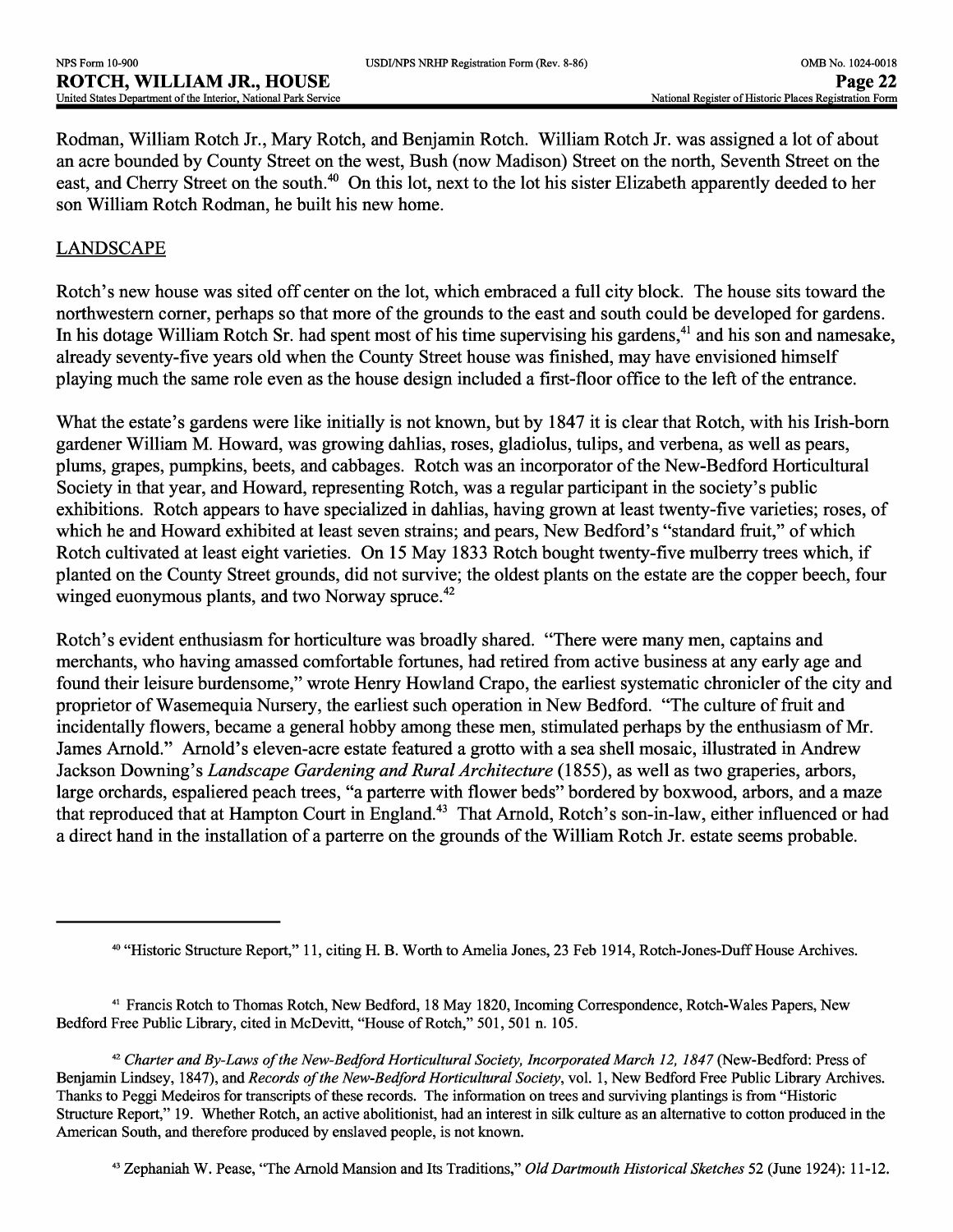The list of founding members of the New-Bedford Horticultural Society was essentially the city's blue book of 1847. The city's horticulturists were, as Tamara Thornton has observed of Boston's horticulturists of the same era, the city's merchants and manufacturers, as well as its lawyers, physicians and its few nurserymen such as Crapo. As Thornton has also pointed out, they were invariably men, because "the role of horticulture, after all, was to counter the money-making, power-hungry drive, something to which women, safely quarantined from the marketplace and forum, were not susceptible."<sup>44</sup>

For men—particularly, it may be argued, men raised as Friends—the pursuit of commerce and of wealth carried particular moral and intellectual anxieties that horticulture tended to assuage. The foreboding Charles Francis Adams articulated—that the enormous prosperity of whaling could not last—may have been privately shared by many who experienced its rewards in New Bedford. As Thornton has argued, "Antebellum America was marked by an increase in both the enthusiasm for prosperity and the fear of prosperity.. .. Americans fretted over the decline of virtue in the face of prosperity even as they applied themselves to realizing that prosperity in earnest."45

By 1850, just as Herman Melville was writing about New Bedford's "brave houses and flowery gardens," ten of them seemed to meet a cartographer's qualifications for a landscaped estate. J. C. Sidney's 1850 *Plan of the City of New Bedford Massachusetts from the Original Surveys* depicts trees and/or curvilinear driveways on these ten properties, two of them on Orchard Street (the next street west of County Street) and eight of them on County itself, including the estate of William Rotch Jr.46

When the William Rotch, Jr., House was threatened in the early 1980s, testimonials were offered on the estate's behalf. "I am sure there is no other place comparable for its completeness in all New England," the garden historian Ann Leighton wrote in 1981. "... For other examples I shall have to refer to the Hudson River Valley, Georgia, and Ohio and I know of none in all these places with their grounds intact and such a richness of outbuildings. That it is connected with the whaling industry, for which New Bedford now stands alone in the entire country, makes it all the more important to save it, just as it stands today and not moved or squashed in or falsified in any way."47

The executive director and historical architect of the Massachusetts Historical Commission wrote a similar appeal at the time:

47 Isadore Leighton Luce Smith (pen name Ann Leighton), Ipswich, MA, 24 June 1981, to New Bedford Zoning Board of Appeals, Medeiros files.

<sup>44</sup> Tamara Plakins Thornton, *Cultivating Gentlemen: The Meaning of Country Life Among the Boston Elite, 1785-1860* (New Haven and London: Yale University Press, 1989), 157, 165.

<sup>45</sup> Thornton, *Cultivating Gentlemen,* 8. The diaries of Samuel Rodman Jr. and Charles W. Morgan are both obsessed with the need for improvement, both of themselves, and, in Rodman's case, the soil. As Thornton has stated, "In America, a man need only be cultivated—morally, mentally, and physically—to take his rightful stand at the head of society.... The cultivation analogy functioned on the level of individual fruit and individual man, and improvement was understood more as moral uplift than genetic engineering  $(170, 171)$ ."

<sup>&</sup>lt;sup>46</sup> Yet Sidney labels this house "Mrs. Rotch," which suggests he made his map after 17 April of that year, the date that William Rotch Jr. died at the age of ninety. In his diary that day, Charles W. Morgan wrote of the funeral: "The gathering was very large and the ceremonies conducted according to the usages of 'friends' & Joseph Davis & Thos R Greene preached and Susan Howland preached & prayed -....The procession of carriages to the grave was the longest I have ever seen in N Bedford." Charles W. Morgan Diary, MR 121, Charles W. Morgan Papers, Blunt White Library, Mystic Seaport Museum, Mystic, CT.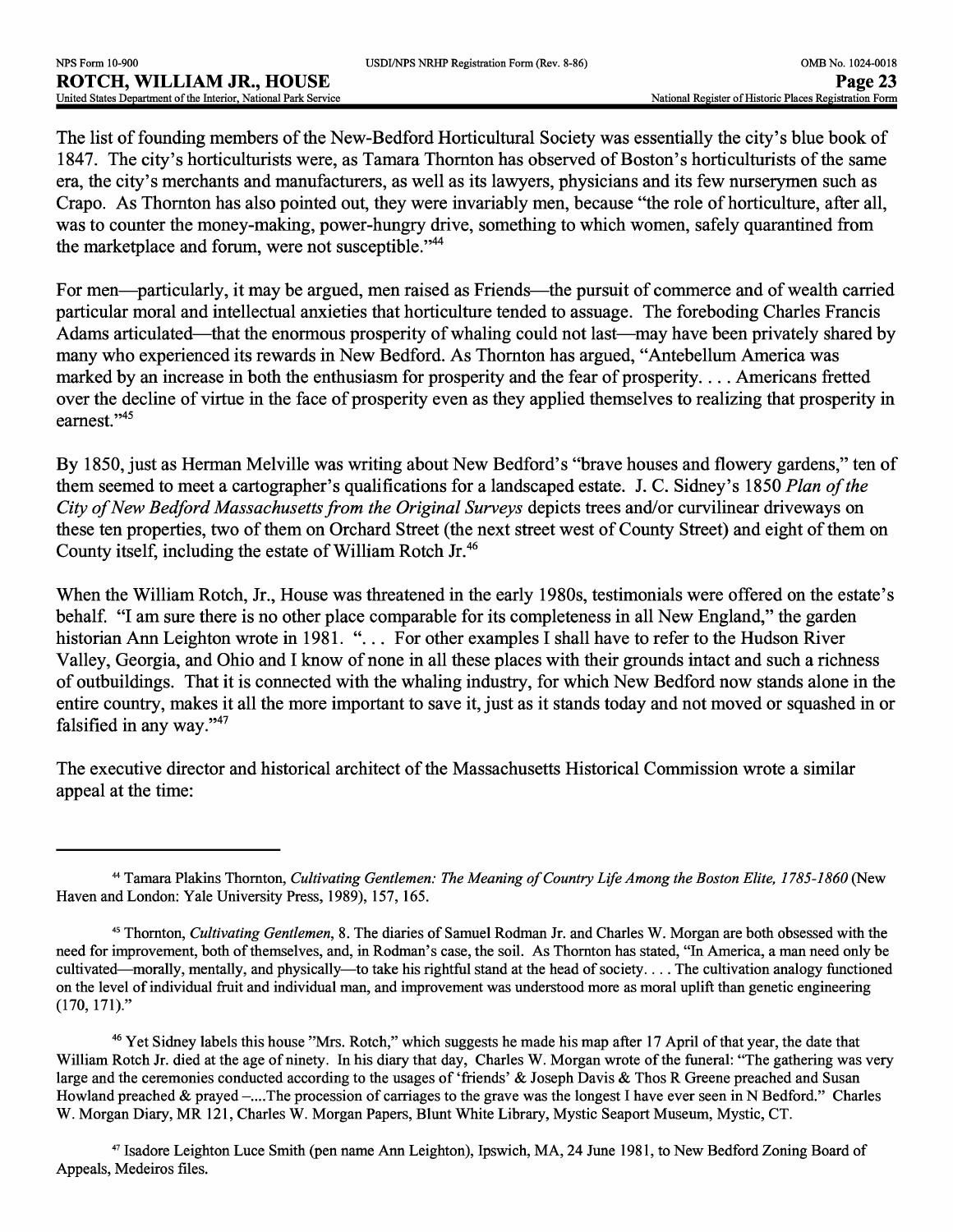*The historical significance of the property lies in the integrity of the entire site as a unit, rather than in the individual importance of each component such as the house, the greenhouse, or the boxwood parterre garden. The property preserves intact the form and many of the details of an important mid-to-late nineteenth century suburban estate including the main house, stable, greenhouse, full garden layouts and pathways, an elaborate parterre with boxwood borders appearing to be at least 100 years old, various trellised garden structures of similar age, and a high wooden fence enclosed the entire property on a full city block. Each of these elements considered alone is of substantial historic value deserving sensitive preservation. But it is their continued existence together as a fully landscaped suburban estate that makes the property so extraordinarily rare and important. In the nineteenth century there were a number of such suburban mansion-garden complexes in New Bedford and in other prosperous New England Cities [sic] such as Newburyport and Portsmouth. At this time the Rotch-Jones-Duff Property stands unique in New Bedford and among a small handfull [sic] of surviving similar properties throughout New England. <sup>48</sup>*

## EDWARD COFFIN JONES

Lydia Scott Rotch left the house sometime by mid-December 1850; she died in Waltham, Massachusetts, in 1863. In September of that year, Rotch's children quitclaimed their interest in their father's land, including the County Street parcel on which his mansion stood, to Sarah Rotch Arnold, his eldest child. On 30 December 1850 she sold the property for seventeen thousand dollars to Edward Coffin Jones.<sup>49</sup>

Just a few months earlier, when the New Bedford *Daily Evening Standard* had listed the estate of William Rotch Jr. as the third wealthiest entity in the city, Edward C. Jones (1805-80) stood eleventh in that ranking, his worth assessed at \$175,600.<sup>50</sup> Like Rotch, Jones had been born on Nantucket, but his father Reuben was a captain in the merchant service. Reuben and his wife moved to New Bedford shortly after Edward, their only child, was born, but when the War of 1812 kept Reuben Jones from going to sea, he became ill and died young. His widow Sally Coffin Jones had no property but the house her husband had purchased, so she took in laundry, rented the upper floor of her house, and then began a school in her home. She sent her son to a small private school and then to Friends' Academy in New Bedford, started by William Rotch Jr., and apprenticed the boy during one summer to a bookbinder. A gift of two shares in the New Bedford Social Library from his uncle Eber Clark permitted Edward Jones to read such books as *Cook's Voyages,* which stimulated his desire to go to  $sea.^{51}$ 

In 1824, at the age of nineteen, Jones became a clerk for Elisha Dunbar, a whaling captain, ship chandler, and

<sup>48</sup> Patricia L. Weslowski, Executive Director, and William Finch, Historical Architect, Massachusetts Historical Commission, Boston, 22 June 1981, to Chairman, Zoning Board of Appeals, City of New Bedford, Medeiros files.

<sup>49</sup> See Bristol County Deeds (hereafted cited as BCD) 19:323-25, 30 September 1850, and BCD 19:564, 30 December 1850. The deed research was done by Peggi Medeiros, now of Waterfront Historic Area League.

<sup>50</sup> New Bedford *Daily Evening Standard,* 11 September 1850.

<sup>51 &</sup>quot;Memoirs of Edward C. Jones collected and written for his grandchildren by their aunt Amelia H. Jones," Subgroup 4, Box 5, Series C, Vol. 2, Jones Family Papers, MS 72, ODHS.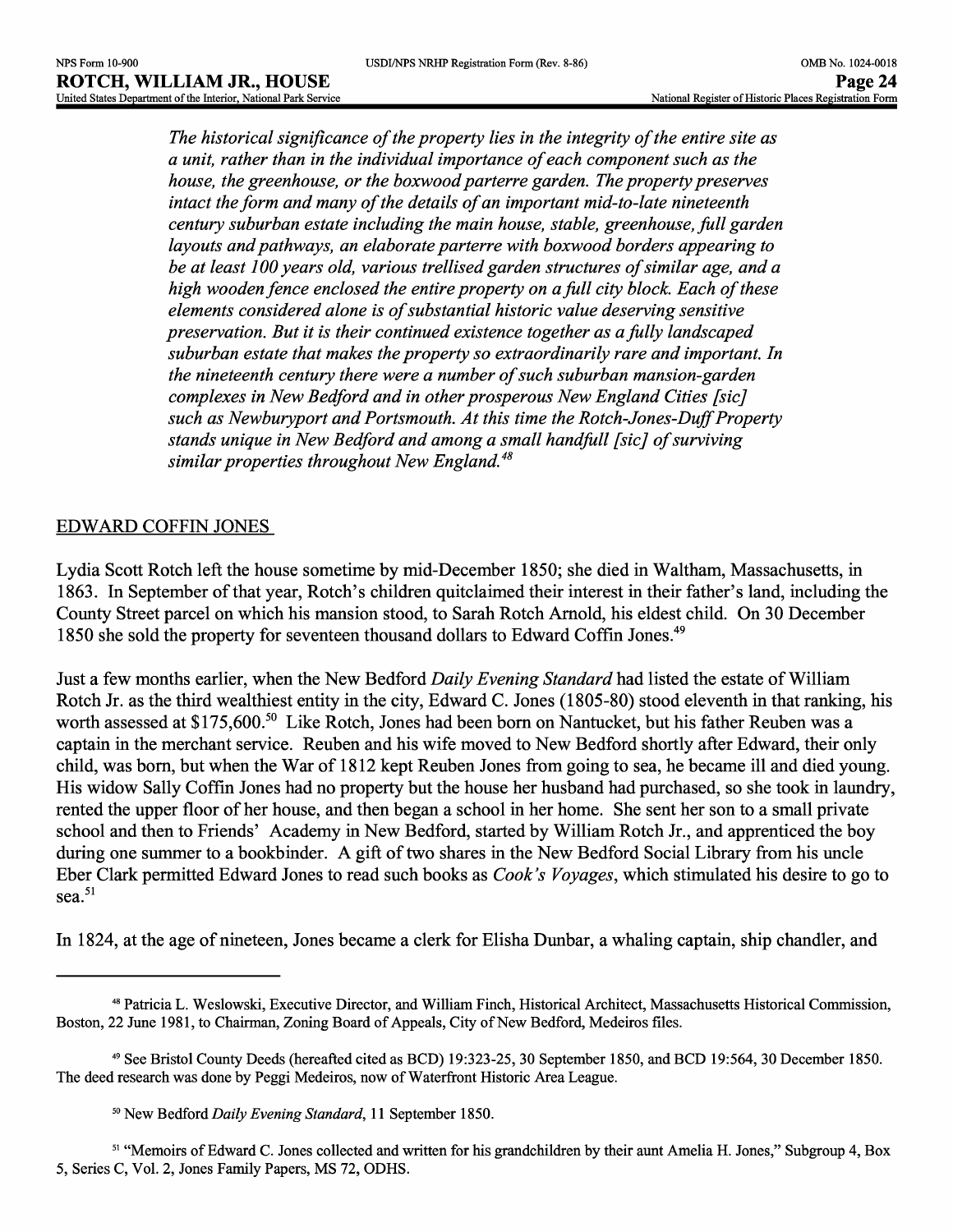importer of Swedish and Russian bar iron. Three years later he became a partner in the reorganized firm of Elisha Dunbar and Company, and over the next twelve years the firm moved increasingly toward investing in whaling vessels in addition to outfitting them. When Dunbar died in 1839, Jones reorganized the business under the name Edward C. Jones. By 1843 an R. G. Dun agent observed that Jones was "a careful good prudent bus man—stands high—A No 1—is doing a gd [good] bus.—worth \$30m [thousand]" and had been in business seventeen years. His "A No 1" Dun rating never slipped through 1865.<sup>52</sup>

"Whaling being so profitable" by 1850, according to local historian Zephaniah Pease, Jones turned away from outfitting and "devoted all his energy to the fleet of whalers he owned, adding to that fleet from two to five ships yearly." By mid-century Jones was agent and owned in whole or in part sixteen whaling barks or ships. By 1857 he was the third wealthiest individual in New Bedford and stood fifth in wealth overall: only James Arnold and Edward Mott Robinson were more affluent, and two companies—the whaling firm of Isaac Howland Jr. and Company and the city's first, and at that time only textile company, Wamsutta Mills—ranked before Jones.<sup>53</sup> The economic analysis of the whaling industry by Lance Davis et al. has placed Edward C. Jones sixth among the twenty-nine most successful whaling agents between 1817-92, actually ahead of Isaac Howland Jr. and Company. Based on sixty-one voyages he organized for which profit rates could be computed, Jones averaged 18.4 percent profit overall. "The top nine or ten [agents] were extraordinarily successful," they have argued;

".. . The qualification of the competitive situation by the differing knowledge, skills, and innovative activities of agents—is important. The Howlands, the Swifts and Perrys and Aikens, John Knowles, and Edward Jones knew something valuable, and it was knowledge that was not widely shared."<sup>54</sup>

The 1851 publication *"Our First Men "* said of Jones, "He has had luck, luck, and nothing else.. .. People that trade with him do not expect to make much." But, witnessing Jones's wealth rise steadily over the years, the credit reporters for R. G. Dun saw it differently. In 1858, when they put his worth at four hundred thousand dollars, they watched him weather the Panic of 1857 "without embarrassment," his property "not materially increased or diminished." In 1860, after the discovery of petroleum, the Dun report states that Jones "has met with losses in oil & shipping like the rest of our merchants has had the reputation of being very lucky with his ships the luck however was his skillful prudent management sound  $\&$  safe."

In August 1861 R. G. Dun worried that because most of Jones's assets were tied up in whaling his business might be "going astern," but his enterprise and credit remained fundamentally sound throughout the war. When the Confederate privateer *Shenandoah* attacked seven whaling vessels off Cape Thaddeus in the Arctic Ocean in June 1865, the raiders burned all but Jones's *Milo,* in which they sent the crews of all the destroyed vessels to San Francisco. As the price of sperm oil rose throughout the war, Jones's business was worth more than ever—six to seven hundred thousand dollars and "accumulating," Dun reported at the end of November 1865. But with the Arctic disasters of the next decade—forty-five whaling vessels were destroyed in the Arctic ice pack in 1871 and 1876—Jones began to divert capital into other areas. Like William Rotch Jr., he was heavily

<sup>52</sup> Pease, *History of New Bedford,* 497-98; Edward C. Jones, vol. 17, page 40, R. G. Dun & Co. Business Records.

<sup>&</sup>lt;sup>53</sup> The city's total valuation in 1857 was a stunning \$27.5 million. Isaac Howland Jr. and Co., ranked first, was assessed at nearly \$1.3 million; James Arnold at \$613,000; Edward M. Robinson at \$508,000; Wamsutta Mills at \$500,000; Jones at \$400,300; and Sylvia Ann Rowland at \$370,000. In 1865 Robinson and his sister-in-law Sylvia Ann Rowland, heir to the whaling fortune of Gideon Rowland Jr., died within months of each other, and both left more than five million dollars in cash and trust to Robinson's daughter Henrietta, later known as the infamous "Hetty" Green. See "The Rich Men of New Bedford," New Bedford *Evening Standard,* 21 August 1857.

<sup>54</sup> Davis et al., *In Pursuit of Leviathan,* 446, 450, 453, Table 11.5.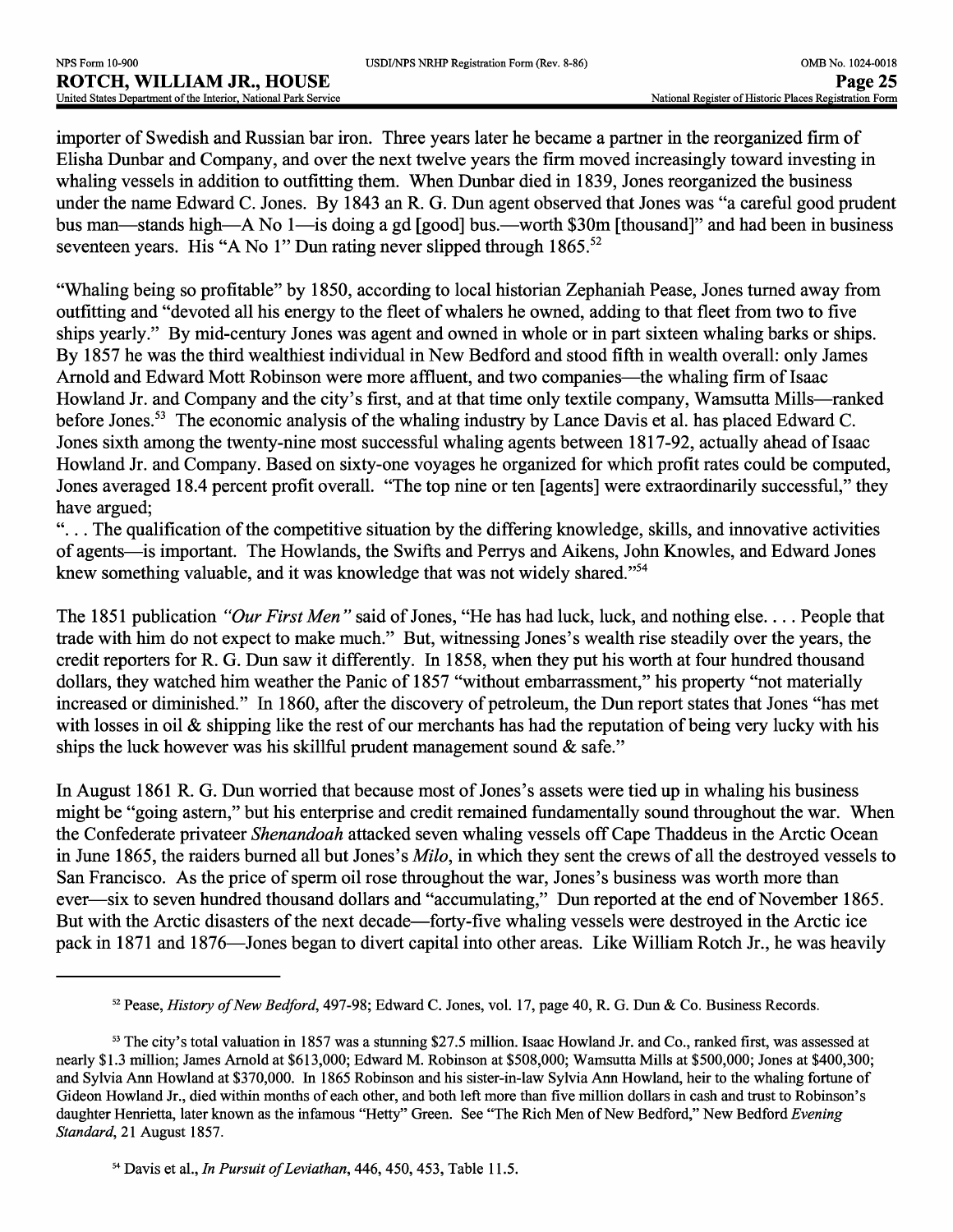involved in local banking, and while the Rotch family had built the New Bedford-Fairhaven bridge and invested in several turnpikes, Jones was among the founding directors of the New Bedford Gas Light Company.<sup>55</sup>

Between 1850 and 1857, the city's assessment of Edward C. Jones's estate had more than doubled, rising from \$175,600 to \$400,300, and it surely rose on the tide of whaling's prosperity in that decade. It was a time when, as Pease put it, "an aristocracy of oil ruled the city," and it was evidently an opportune time for Jones not only to move but to refurbish and remodel. He moved into his new County Street home in May 1851 with his second wife, Emma Nye Chambers Jones (1823-52), who had been born on St. Michael's Island in the Azores, and their three young daughters Sarah Coffin, born in 1845, Emma Chambers, born in 1847, and Amelia Hickling, born in 1849. Nine months after the move to County Street, Emma Jones again gave birth, her eldest daughter died, and then she died. The baby was named for the deceased child, and Edward Jones asked his aunt Sarah Gelston to serve as housekeeper. In 1856, house plans indicate that Jones embarked on a major revision of the County Street house. He took down the wall that separated William Rotch Jr.'s office from the tea room to create a large formal "dineing room" and replaced what were probably simple black marble fireplace surrounds with ones in the Italianate style. On the exterior, he may at the same time have added the porch overlooking the south garden, the Italianate cupola, the four shed dormers on the north and south elevations, and the coach house.<sup>56</sup>

In every other respect, however, the estate remained very much the same. In 1880, *Walker's Railroad, County, Town & Post Office Map of Massachusetts* shows the Jones estate as one of fifteen on County, Orchard, and Hawthorn Streets with elaborate driveways, greenhouses, outbuildings, graperies, lodges, and even bowling alleys. Amelia Hickling Jones, who lived in the County Street house from 1851 to 1935, was as much a rose enthusiast as William Rotch Jr. She grew at least eight varieties of roses and kept a small cutting garden of them near the greenhouse, which appears to have been built between 1895 and 1910.<sup>57</sup> The earliest known photograph of the grounds, taken about 1870, documents the existence of a boxwood-edged parterre with canna lilies and roses in the center sections and a latticework pergola. Evergreens range along the board fence surrounding the perimeter of the lot on all sides except the front drive; this mode of fencing—an open, often iron fence at the front of the house with a high board fence for privacy lining the rest of one's lot—was characteristic of New Bedford estates, and the one surrounding the William Rotch, Jr., House today is one of very few extant originals.

In 1872 Edward Jones married a third time, to Mary Coffin Luce (1840-1917), the daughter of New Bedford whaling captain Matthew Luce. More his daughters' contemporary than his, she lived comfortably with Sarah, Emma, and Amelia during their father's frequent absences from home. In March 1880 Edward Jones died at his County Street home. Mary Luce Jones and Amelia Hickling Jones (and sometimes her sister Emma, who lived most of the time in Litchfield, Connecticut, and New York City) continued to live at 396 County Street for the rest of their lives, with a complement of domestic help. Mary Luce Jones died in 1917, and Amelia Jones stayed on in the house.

57 Peggi Medeiros has noted that the greenhouse is not shown on the 1895 Walker map of the city, but the city's April 1910 tax assessment lists the "house and greenhouses" at 396 County Street, the Jones estate.

<sup>55</sup>*New Bedford and Old Dartmouth,* 114; Pease, *History of New Bedford,* 498-99; Davis et al., *In Pursuit of Leviathan,* Table 9A.1.

<sup>56</sup> Accounts for furnishing house ..., 1850-71, Vol. 1, Series E, and House Plans, 1851, 1856, Series E, Jones Papers.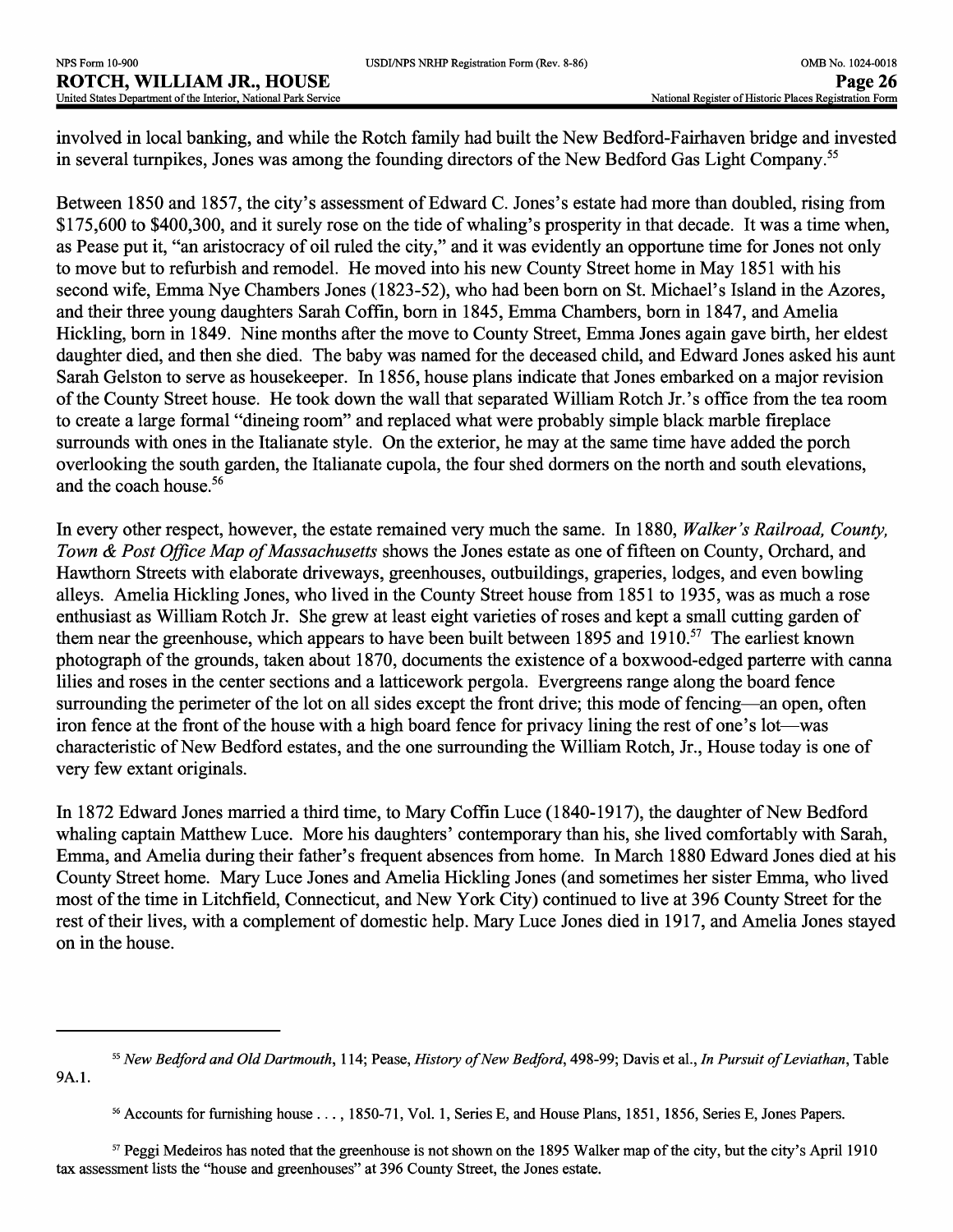When Amelia Jones died in May 1935, she left between \$565,000 and \$600,000 in cash and trust to numerous individuals and charities and bequeathed her New Bedford and adjacent Dartmouth real estate and its contents to her nieces and nephews. The heirs designated attorneys with the power to sell the real estate, and in November 1935 the County Street property was sold to Mark M. Duff (1892-1967), who just the year before had become president of the city's Merchants National Bank and New Bedford Hotel Corporation.

## MARK M. DUFF

Mark Duff had returned to New Bedford after graduating from Georgetown University and by 1920 was a weigher in the family firm, David Duff and Son, established by his grandfather and father in 1851 as a teaming and heavy moving business that handled whale oil and various stores for the whaling industry. In 1887 the company refocused on coal and fuel handling generally. In 1922 Mark Duff and his brother, John Duff Jr., joined the company, and by then David Duff and Sons had become the largest oil and fuel company in the city.58

When the Duffs bought the former Jones home, the New Bedford *Standard-Times* pointed out that the County Street property occupied an "entire block," which suggests that the feature had by then become uncommon. The whaling industry had very nearly lapsed from the port of New Bedford—the last whaling cargo returned to the city on the *John R. Manta* in 1925—and the city was then one of the largest producers of fine cotton sheeting and shirting in the United States. Its population was nearing its pinnacle of 125,000, and the large estates on County Street and immediately west of it, had been broken into smaller lots for the Queen Anne and Shingle Style houses of mill owners.

The *Standard-Times* announced in addition that the family would occupy the property only "after renovations," but these modifications were for the most part cosmetic. The only structural changes were the transformation of the cellar summer kitchen into a study, the creation of several bathrooms on the second floor, the addition of a small porch on the north side of the house, and the construction of an elliptical staircase from the back porch to the terrace below (since removed).<sup>59</sup>

On the grounds, roses continued to be a prominent feature. The Duffs hired Boston landscape architect Helen Coolidge, a graduate of the Rhode Island School of Design and former editor *of House Beautiful* Magazine, to prepare a landscape plan and restore the existing garden structures and plant materials. With Coolidge's guidance, the Duffs preserved the parterre, restored the gazebo, terraced the rear yard, renovated and enlarged the greenhouse, and planted more than seven thousand tulips.<sup>60</sup>

Mark Duff died in 1967, and, after the property was nearly sold to a New Jersey developer with plans to turn it into a restaurant and small hotel, his widow conveyed the house and lot to New Bedford's Waterfront Historic Area League (WHALE) in November 1981. In 1984, to save the building from commercial development,

<sup>58</sup> Eileen Lardner, "Active Until Last/Banker-Businessman/Mark Duff Dies at 76," New Bedford *Standard-Times,* 22 May 1967, 1-2; "Sons Enter Firm," New Bedford *Standard-Times,* 1 July 1922, Medeiros files.

<sup>59 &</sup>quot;Mark Duff Buys Property/Family to Occupy House after Restoration," New Bedford *Standard-Times,* 7 November 1935, 1, Medeiros files; "Historic Structure Report," 32-33.

<sup>60 &</sup>quot;One of Six Gardens in War Bond Event," New Bedford *Standard-Times,* 18 June 1944, Medeiros files; "Historic Structure Report," 33.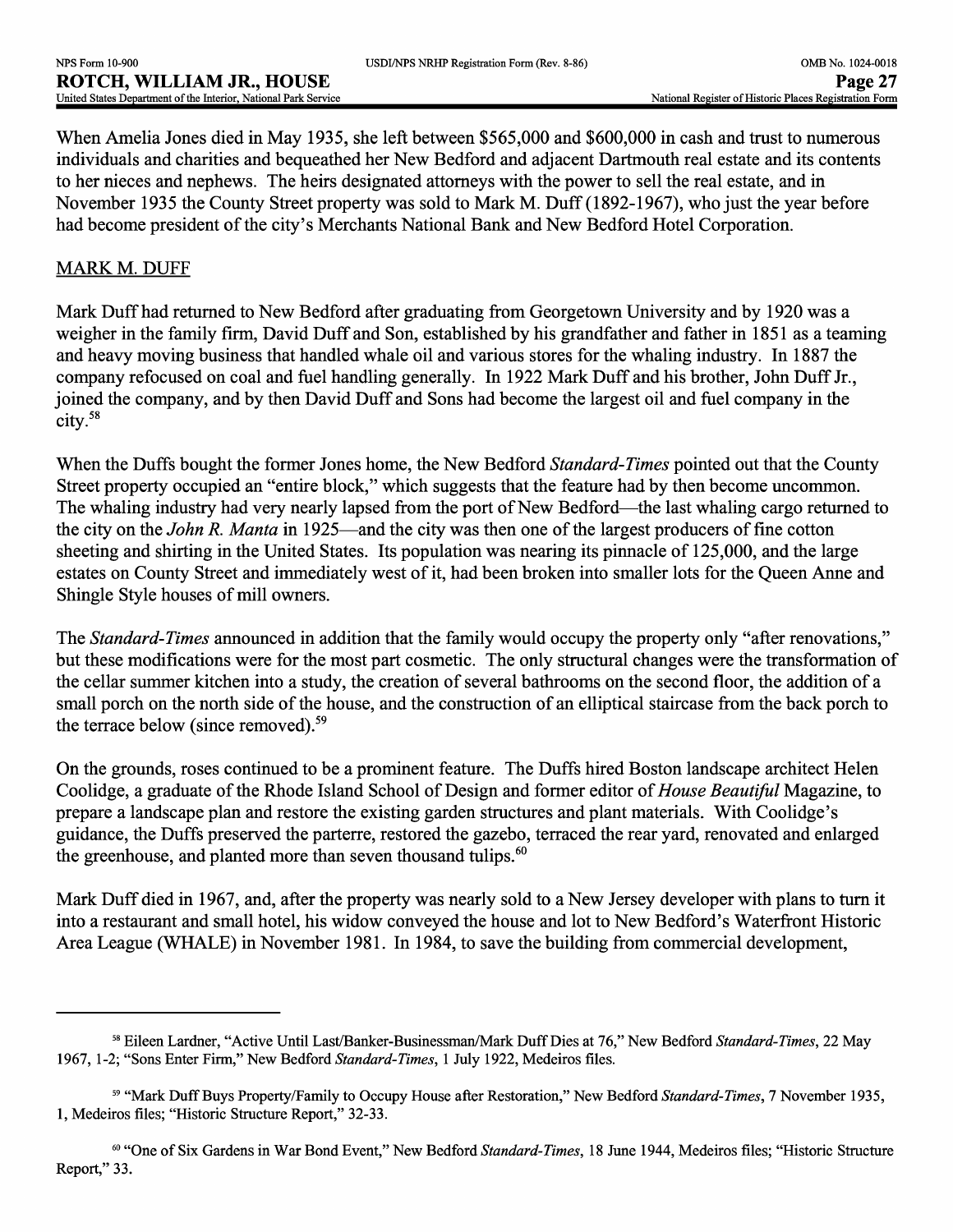WHALE placed a board of overseers in charge of the building, and in 1985, incorporated the property as a museum.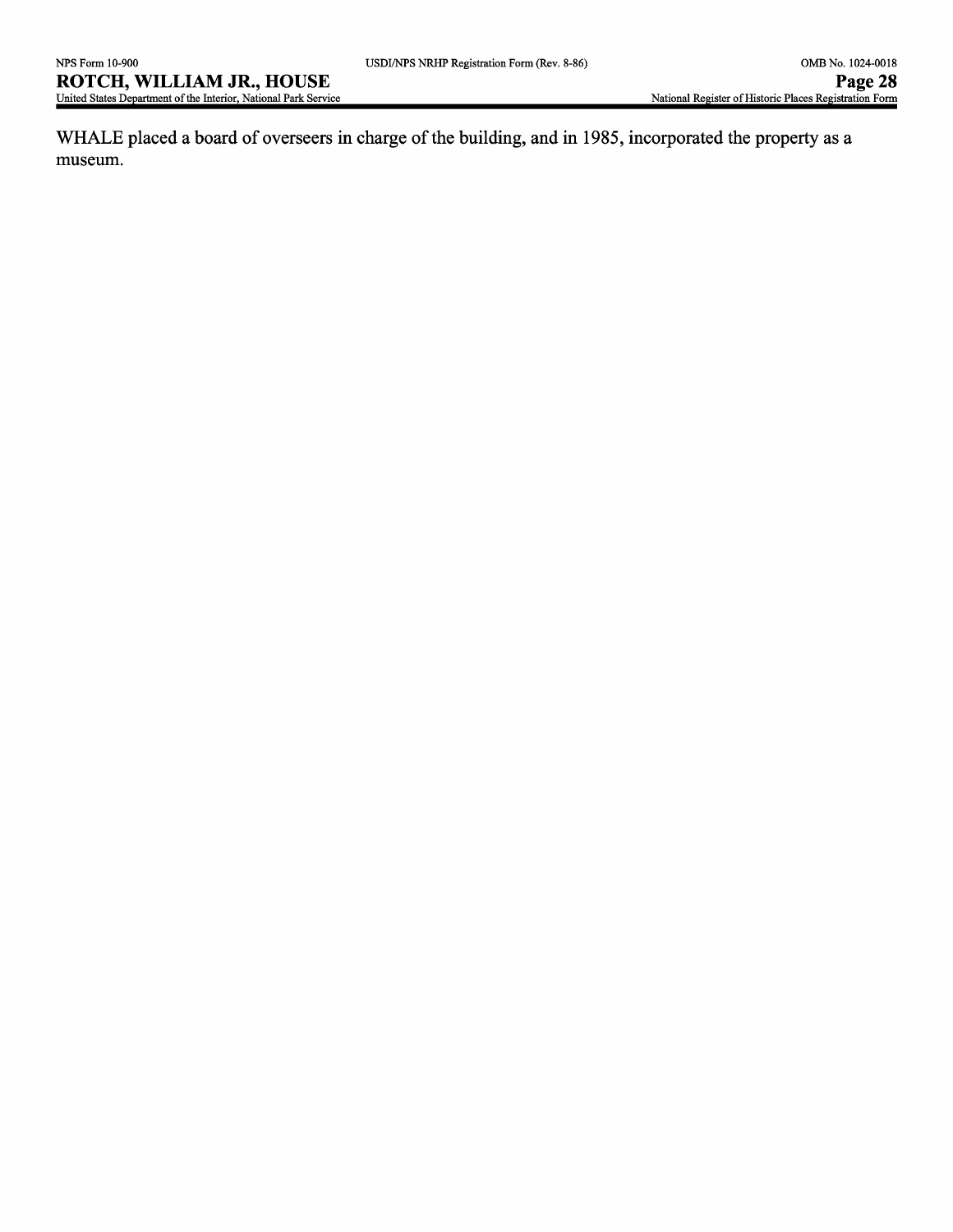## **9. MAJOR BIBLIOGRAPHICAL REFERENCES**

Bullard, John M. *The Rotches.* Milford, NH: Cabinet Press, 1947.

- Byers, Edward. *The Nation of Nantucket: Society and Politics in an Early American Commercial Center, 1660-1820.* Boston: Northeastern University Press, 1987.
- Davis, Lance E., Robert E. Gallman and Karin Gleiter. *In Pursuit of Leviathan: Technology, Institutions, Productivity, and Profits in American Whaling, 1816-1906.* Chicago: University of Chicago Press, 1997.
- Ellis, Leonard Bolles. *History of New Bedford and Its Vicinity.* Syracuse, NY: Mason, 1892.
- "Historic Structures Report of the Rotch-Jones-Duff House and Garden Museum, Inc." New Bedford, Massachusetts, 1985.
- Hull, Judith Salisbury. "Richard Upjohn: Professional Practice and Domestic Architecture." Ph.D. diss., Columbia University, 1987.
- Jones Family Papers. Old Dartmouth Historical Society. New Bedford, Massachusetts.
- McDevitt, Joseph Lawrence, Jr. "The House of Rotch: Whaling Merchants of Massachusetts, 1734-1828." Ph.D. diss., American University, 1978.
- Morison, Samuel Eliot. *The Maritime History of Massachusetts, 1783-1860.* 1961. Reprint. Boston: Northeastern University Press, 1979.
- New Bedford Monthly Meeting Minutes. New England Yearly Meeting of Friends Records. Rhode Island Historical Society, Providence.
- Pease, Zephaniah W., ed. *The Diary of Samuel Rodman: A New Bedford Chronicle of Thirty-Seven Years, 1821-1859.* New Bedford, MA: Reynolds Printing Co., 1927.
- \_\_\_\_. *History of New Bedford.* New York: Lewis Historical Publishing Company, 1918.
- \_\_\_\_, ed. *Life in New Bedford a Hundred Years Ago: A Chronicle of the Social, Religious and Commercial*  History of the Period as Recorded in a Diary Kept by Joseph R. Anthony. New Bedford, MA: for the Old Dartmouth Historical Society by George H. Reynolds, 1922.
- R. G. Dun & Co. Business Records. Baker Business Library, Harvard University.
- Rotch Collection. Old Dartmouth Historical Society. New Bedford, Massachusetts.
- Rotch-Jones-Duff House research files compiled by Peggi Medeiros. Waterfront Historic Area League. New Bedford, Massachusetts.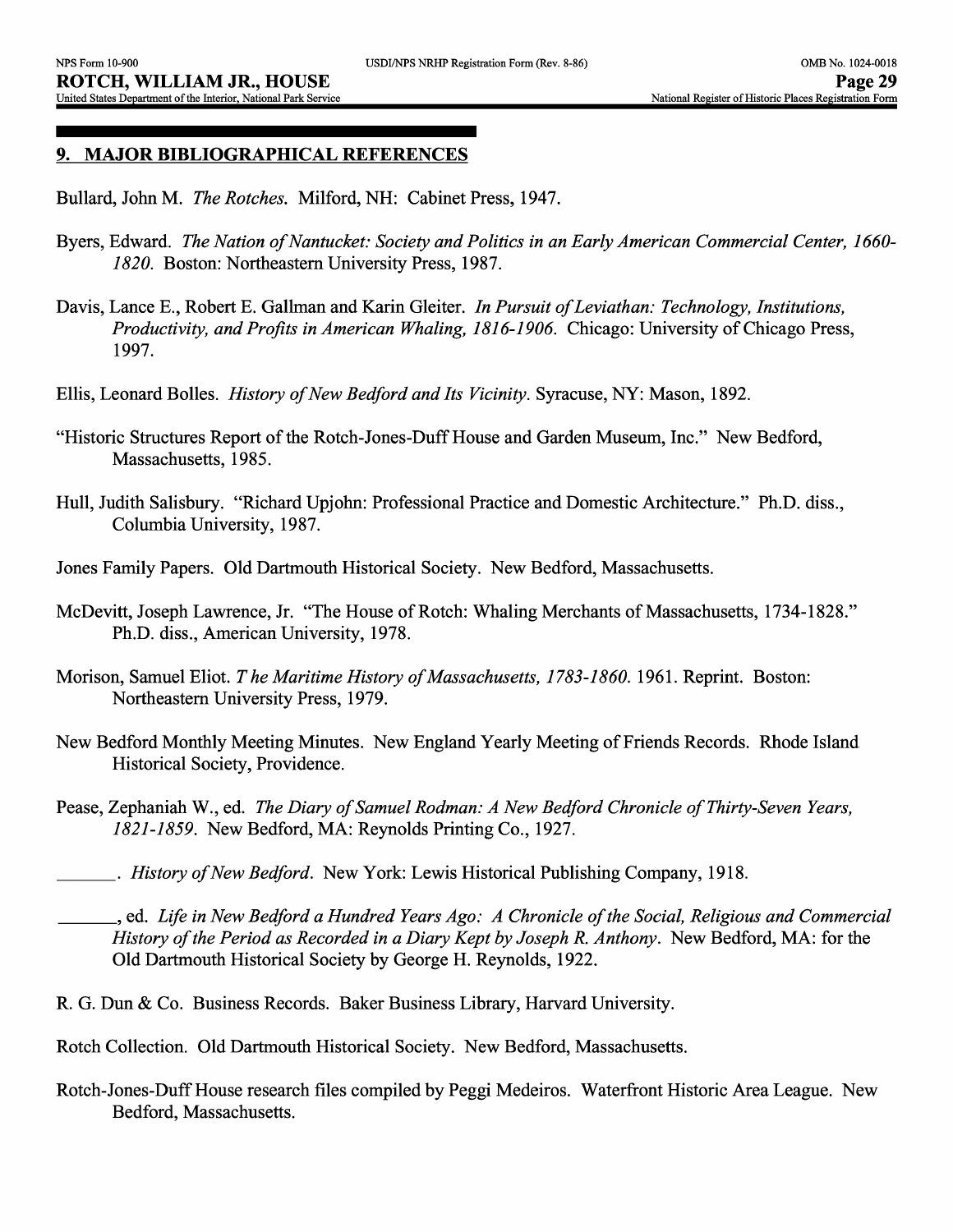- Thornton, Tamara Plakins. *Cultivating Gentlemen: The Meaning of Country Life Among the Boston Elite, 1785-1860.* New Haven and London: Yale University Press, 1989.
- Tolles, Frederick B. "The New-Light Quakers of Lynn and New Bedford." *New England Quarterly* 32 (September 1959): 291-319.

Richard Upjohn Papers. New York Public Library.

Upjohn Collection of Architectural Drawings by Richard, Richard Mitchell, and Hobart Upjohn Papers. Avery Architectural and Fine Arts Library, Columbia University.

Previous documentation on file (NPS):

Preliminary Determination of Individual Listing (36 CFR 67) has been requested.

- X Previously Listed in the National Register.
- \_ Previously Determined Eligible by the National Register.
- \_ Designated a National Historic Landmark.
- \_ Recorded by Historic American Buildings Survey: *#*
- **Recorded by Historic American Engineering Record: #**

Primary Location of Additional Data:

- \_ State Historic Preservation Office
- \_ Other State Agency
- \_Federal Agency
- \_ Local Government
- \_University
- \_ Other (Specify Repository):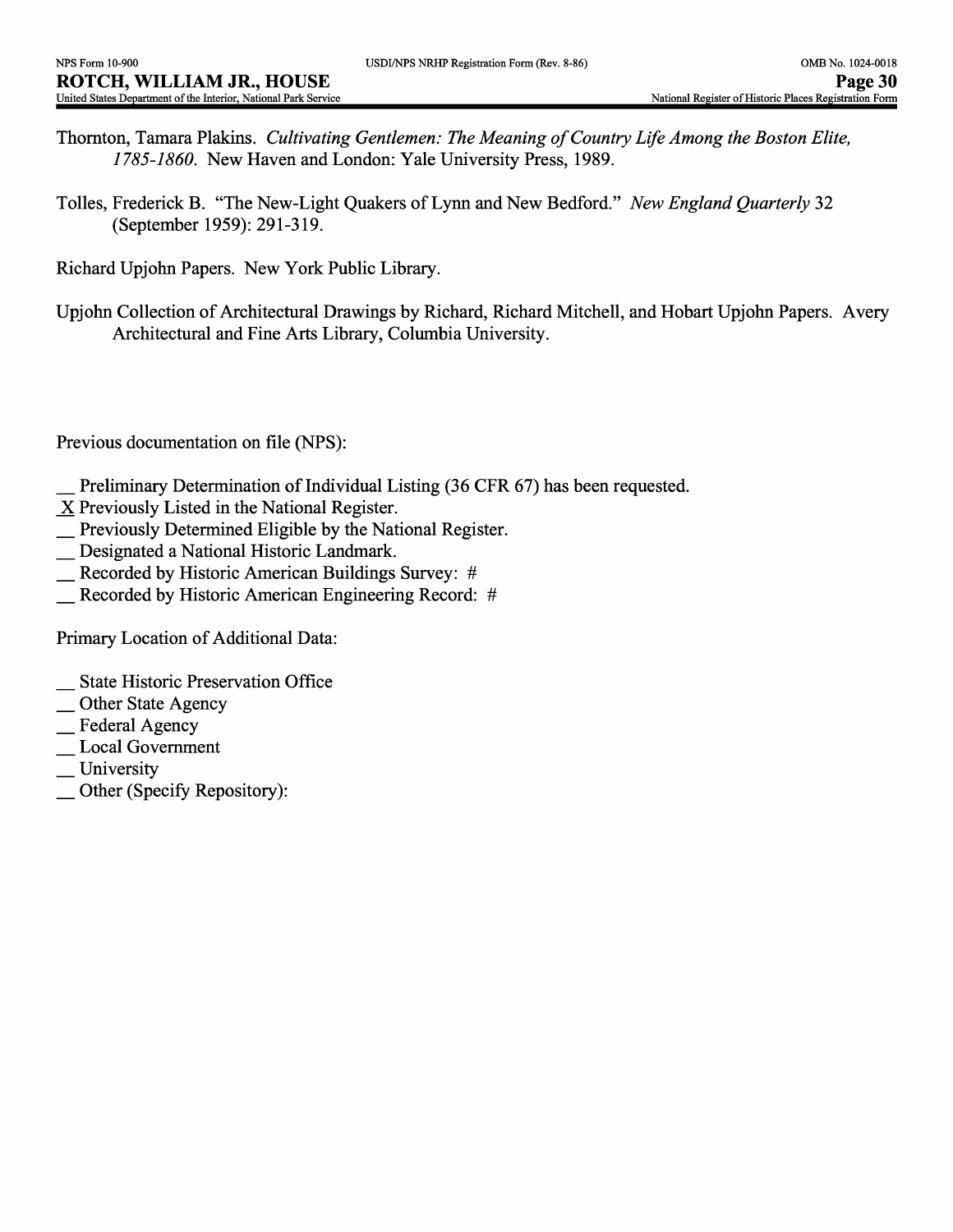# **10. GEOGRAPHICAL DATA**

|                 | Acreage of Property: approximately 1 acre |                |                 |
|-----------------|-------------------------------------------|----------------|-----------------|
| UTM References: | Zone                                      | <b>Easting</b> | <b>Northing</b> |
|                 | 19                                        | 339310         | 4610300         |

Verbal Boundary Description:

Beginning in the East line of the County Road at the corner of a street as now laid out called Bush [Madison] Street for a north west corner bound thence running southerly in the line of said County road as now laid out and accepted by the town about two hundred and four feet six inches to the north line of an intended street to be called Cherry Street. Thence Easterly in the said north line two hundred and seven feet to the continuation of Seventh Street, thence northerly in the line of said continuation two hundred and three feet six inches to Bush Street aforesaid, and thence westerly in the line of said street two hundred and twenty six feet to the bound first mentioned said Lot containing one hundred and sixty two 7/10 rods more or less [Bristol County North District Land Records Vol. 33: 293-94, 15 September 1831].

Boundary Justification:

The boundary includes the house and grounds that have historically been part of the William Rotch, Jr. House and which maintain integrity to the Rotch ownership, as well as the ownerships of Edward Coffin Jones and Mark M. Duff.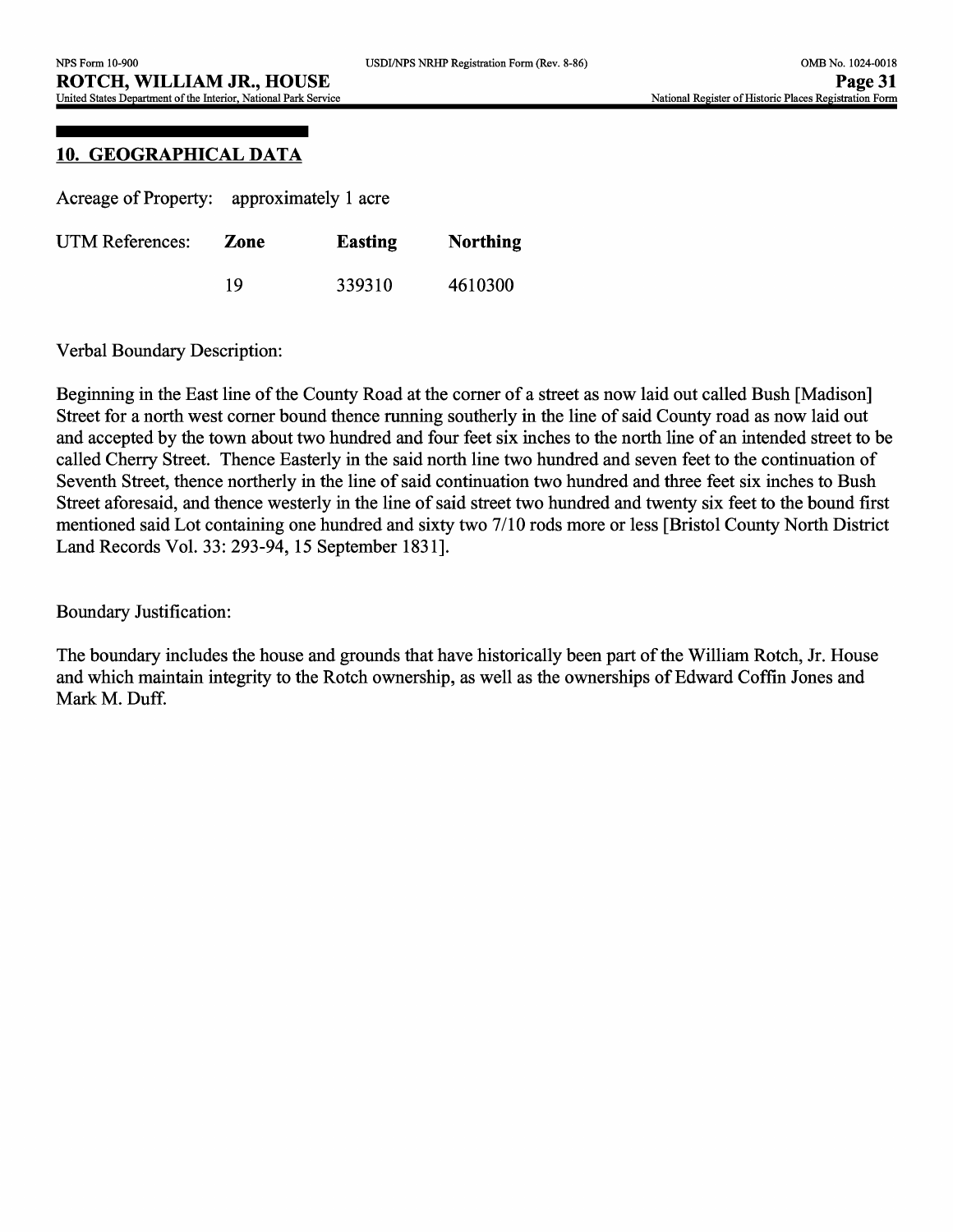#### **11. FORM PREPARED BY**

| Name/Title: Kathryn Grover |
|----------------------------|
| Rotch-Jones-Duff House     |

Derek J. Santos, Historical Architect New Bedford Whaling NHP

- Address: 115 Pleasant Street New Bedford, Massachusetts 02740
- Telephone: 508-994-4062
- Date: January 3, 2004
- Edited by: Carolyn Pitts and Patty Henry National Park Service National Historic Landmarks Survey 1849 C St., N.W. (2280) Washington, DC 20240
- Telephone: (215) 597-8875 (202) 354-2216

### DESIGNATED A NATIONAL HISTORIC LANDMARK April 05, 2005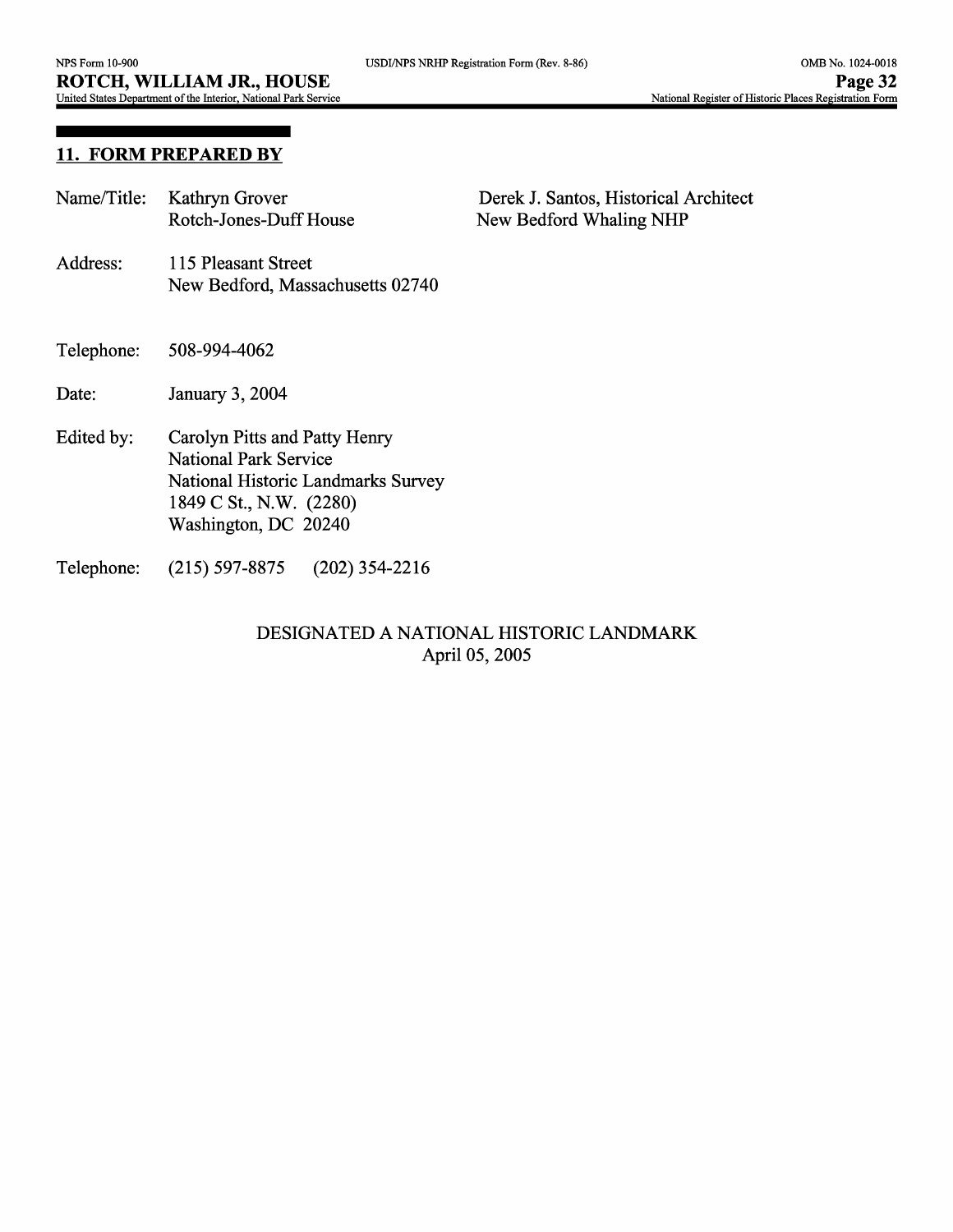

HAP 1  $\frac{1}{1}$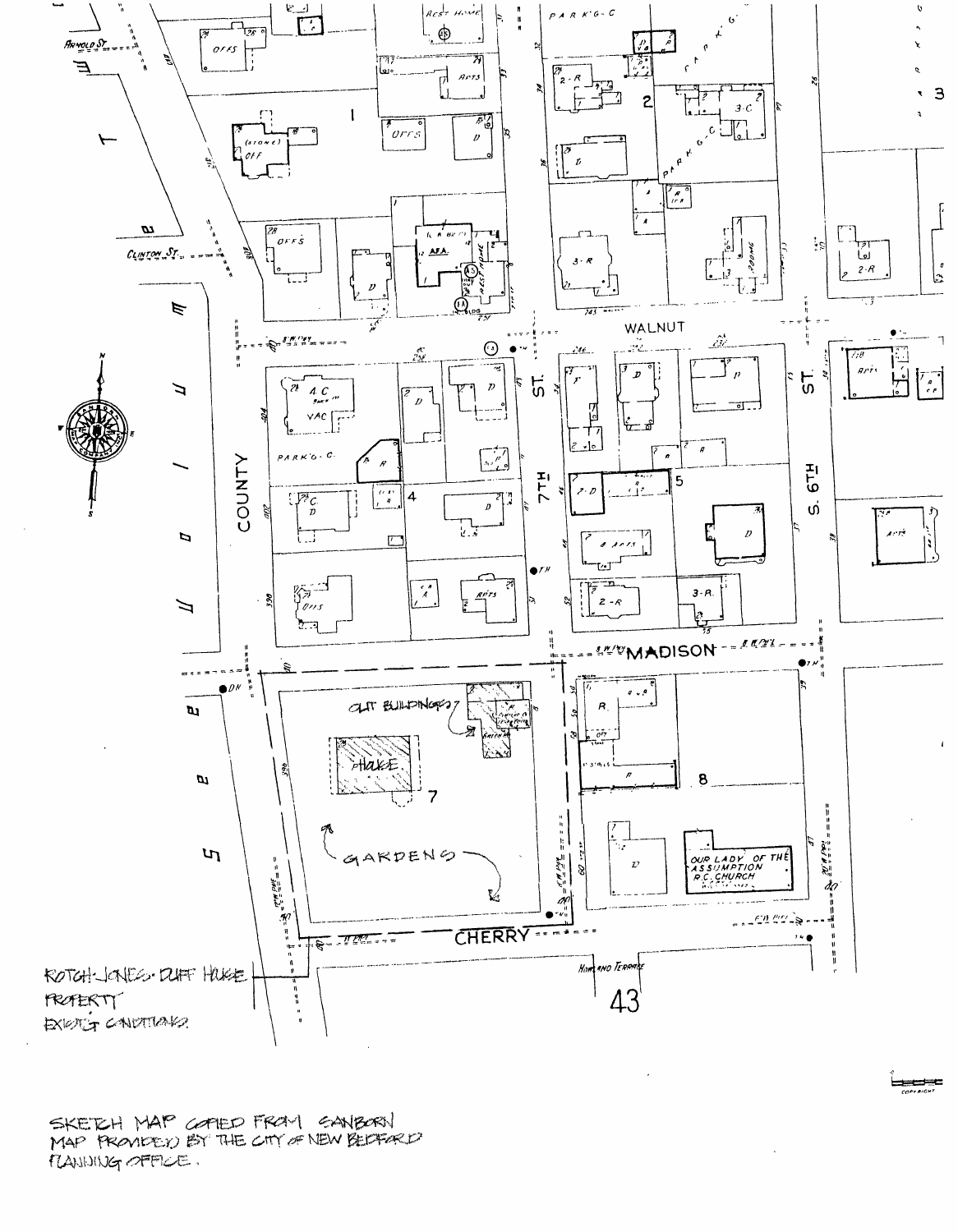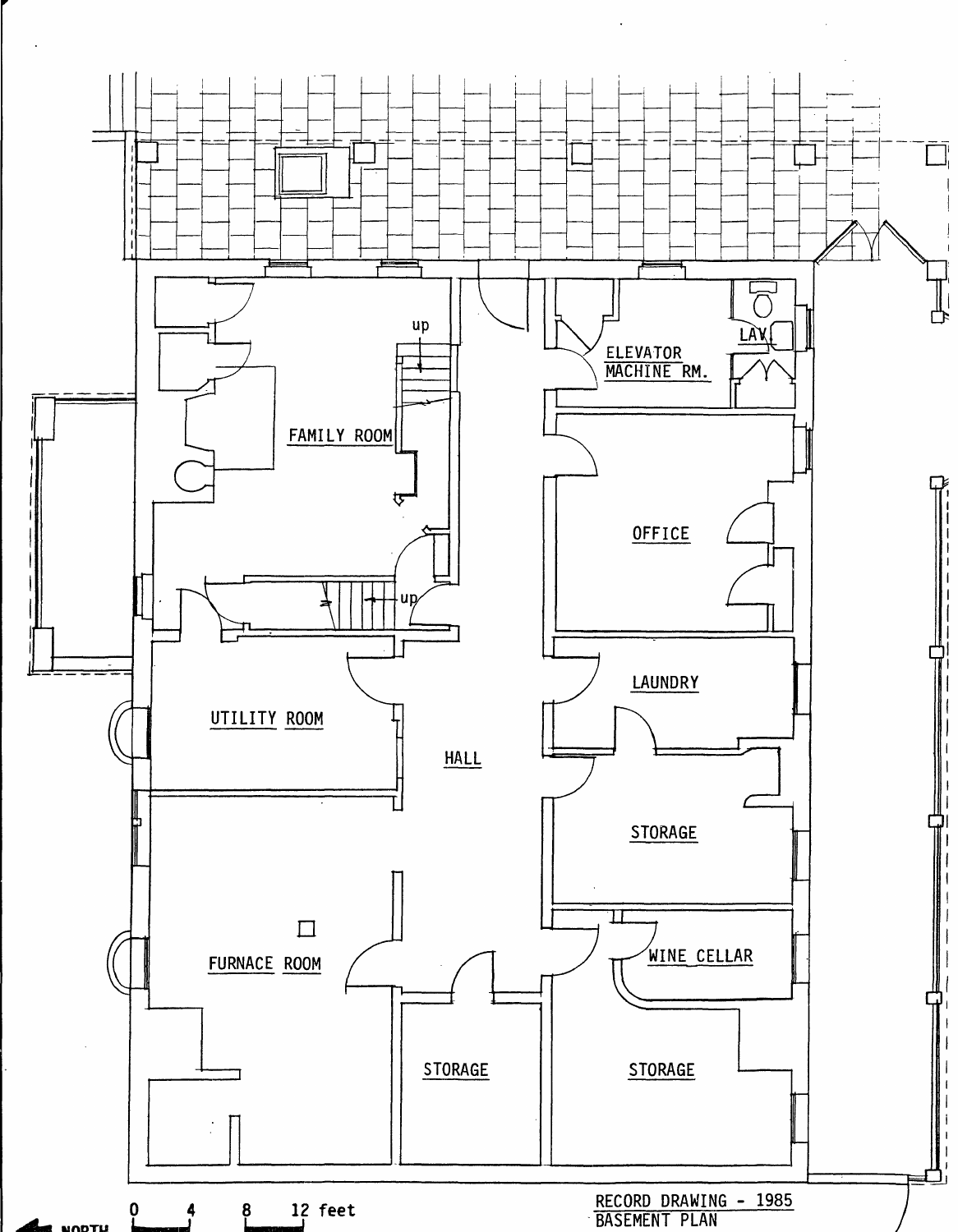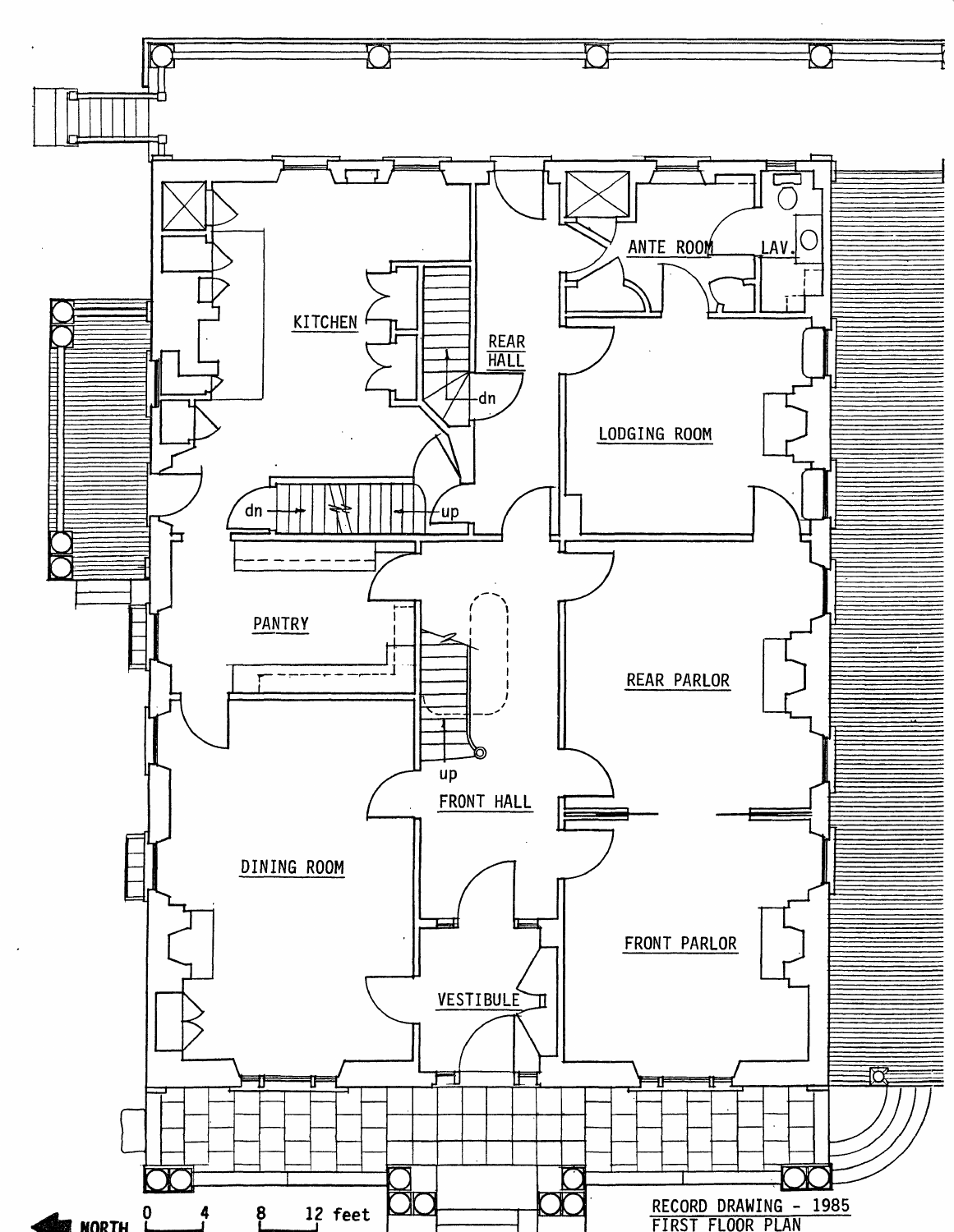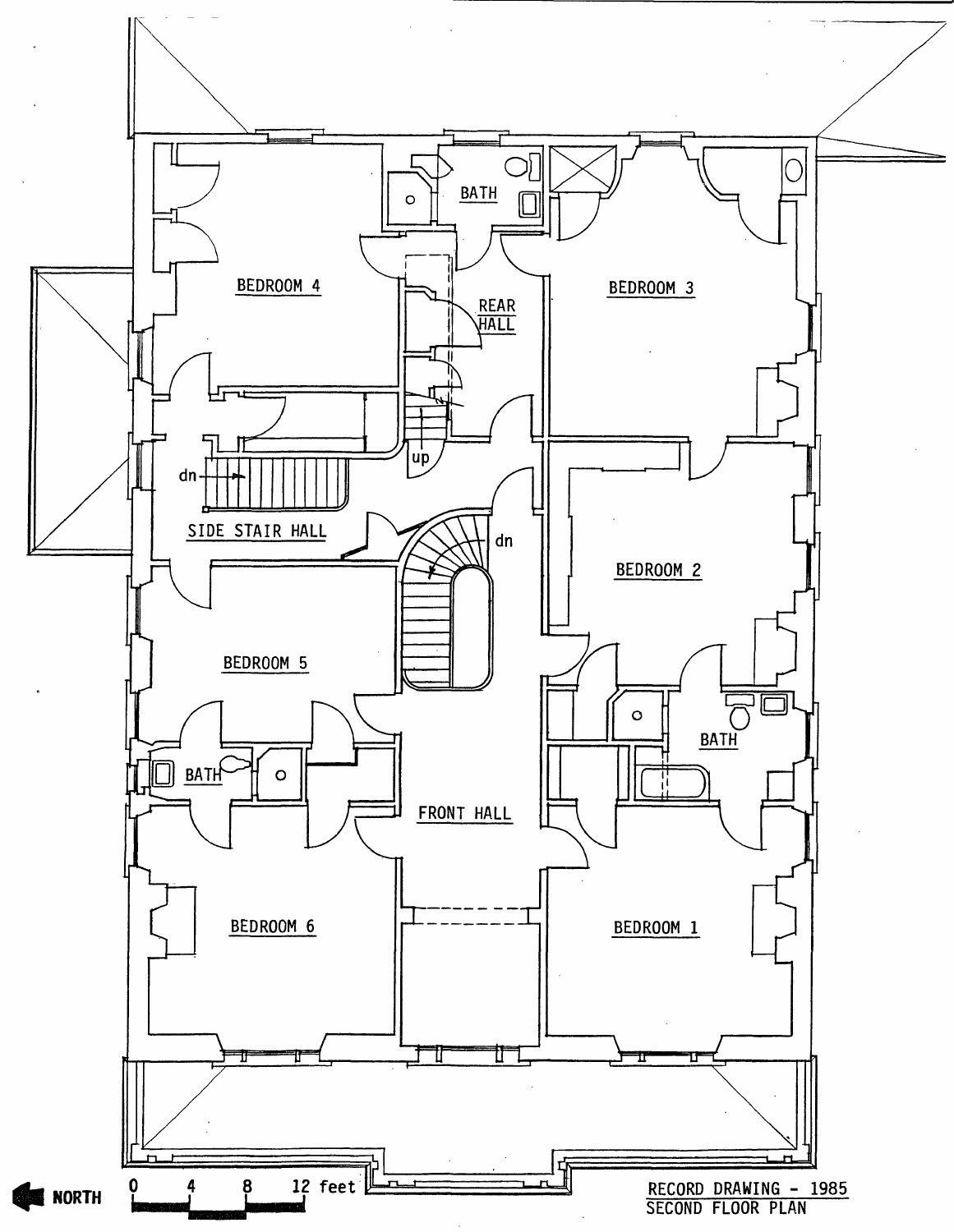